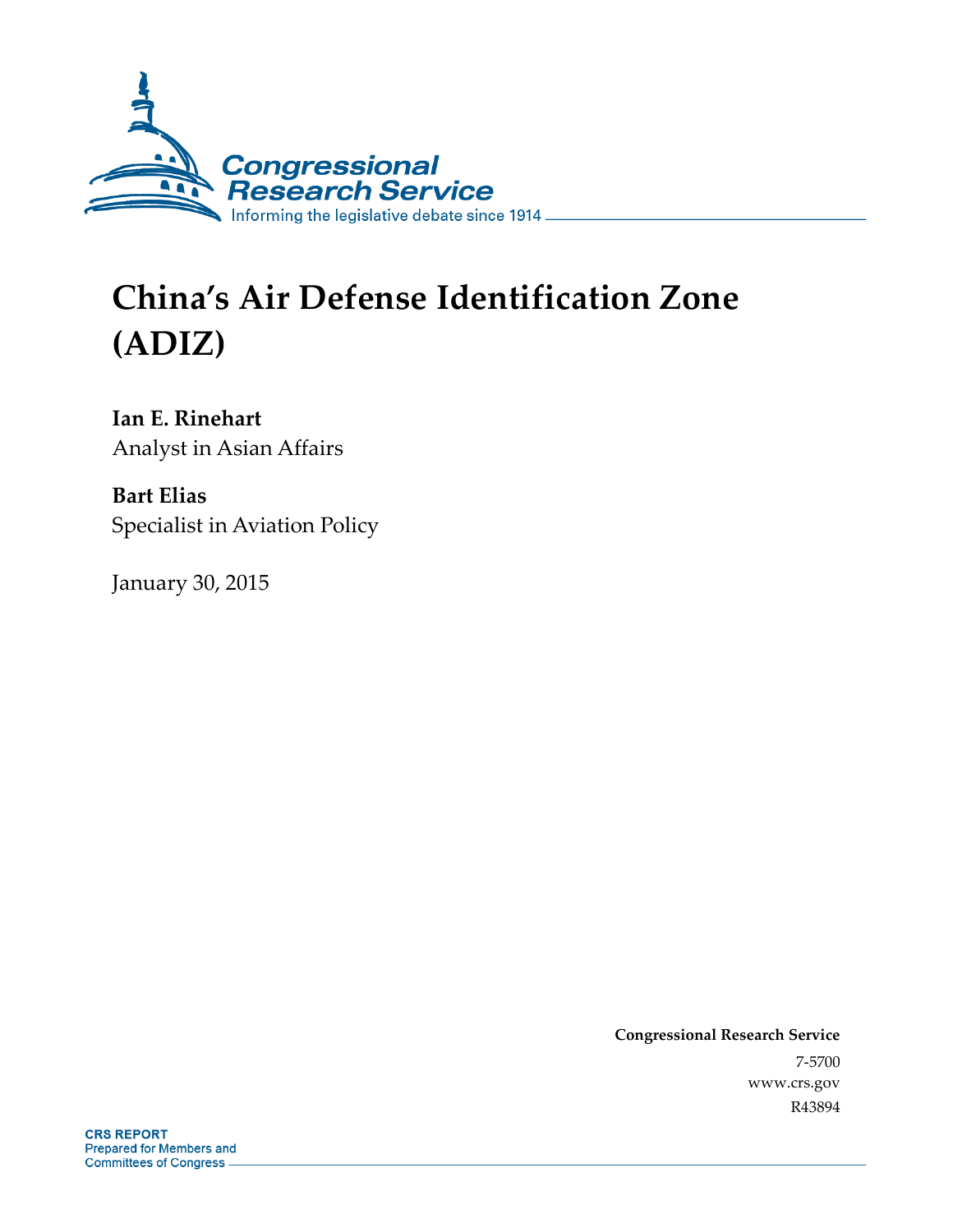# **Summary**

In November 2013, the People's Republic of China (PRC, or China) announced that it would establish an "East China Sea Air Defense Identification Zone (ADIZ)," covering a large swath of airspace over the East China Sea, including over small islands that are the subject of a territorial dispute among Japan, the PRC, and Taiwan. Beijing did not formally consult with other countries prior to the announcement, and its initial statement seemed to warn that China might use force against aircraft that did not follow its ADIZ guidelines. Senior officials from the United States and East Asian countries criticized China's action and raised concerns that the new ADIZ could escalate tensions surrounding the territorial dispute and even lead to conflict.

Some key considerations for Congress are the potential for military conflict in the East China Sea, escalation of tensions over the territorial dispute, challenges to the U.S.-Japan alliance, and the impact on U.S.-China relations, including military-to-military exchanges.

An ADIZ is an area of airspace beyond a country's sovereign territory within which the country requires the identification, location, and air traffic control of aircraft in the interest of its national security. There is no international law that specifically governs ADIZs, although various norms pertain, especially freedom of navigation. The Convention on Civil Aviation advises that all nations refrain from the use of weapons against civilian aircraft. The United States was the first country to establish an ADIZ, which it did in 1950 during the Cold War with the Soviet Union.

There are several possible reasons why the PRC designated its "East China Sea ADIZ" (ECS ADIZ). The ADIZ appears to be part of an effort by China to challenge Japan's administration of the disputed islands, known as Senkaku in Japan, Diaoyu in China, and Diaoyutai in Taiwan. The ECS ADIZ may also be intended as a means to bolster both China's own claims to the islands and its justification for opposing U.S. military surveillance activities near its airspace. In the initial period after the PRC announcement, the PLA did not take "defensive emergency measures" against aircraft that ignored the Chinese ADIZ directives.

In addition to criticisms by the U.S. Secretaries of State and Defense that the ECS ADIZ was "destabilizing" and increased the risks of conflict in the region, the United States announced that it "neither recognizes nor accepts China's declared East China Sea ADIZ." As of early 2015, the U.S. military continues to fly aircraft through the zone without notifying China or responding to requests for identification. The Federal Aviation Administration (FAA), however, distributed China's requirements for operating in the ECS ADIZ to commercial airlines as part of its routine dissemination of Notices to Airmen (NOTAMs).

Japan, South Korea, and Taiwan each voiced opposition to China's designation of the ECS ADIZ, which overlapped with their pre-existing ADIZs, and have continued normal military practices in the zone. South Korea requested that China redraw the boundary to remove this overlap, but Beijing refused the request, prompting Seoul to extend the boundaries of its ADIZ in December 2013. Japan called the PRC's action an attempt to change the status quo on the Senkaku Islands by coercion. The U.S.-Japan Mutual Defense Treaty applies to the Senkaku Islands because they are administered by Japan.

This report analyzes the legal, diplomatic, and security implications of the ECS ADIZ for U.S. interests. The concluding section briefly discusses some policy options for Congress and for U.S. policy in general.

Congressional Desearch Service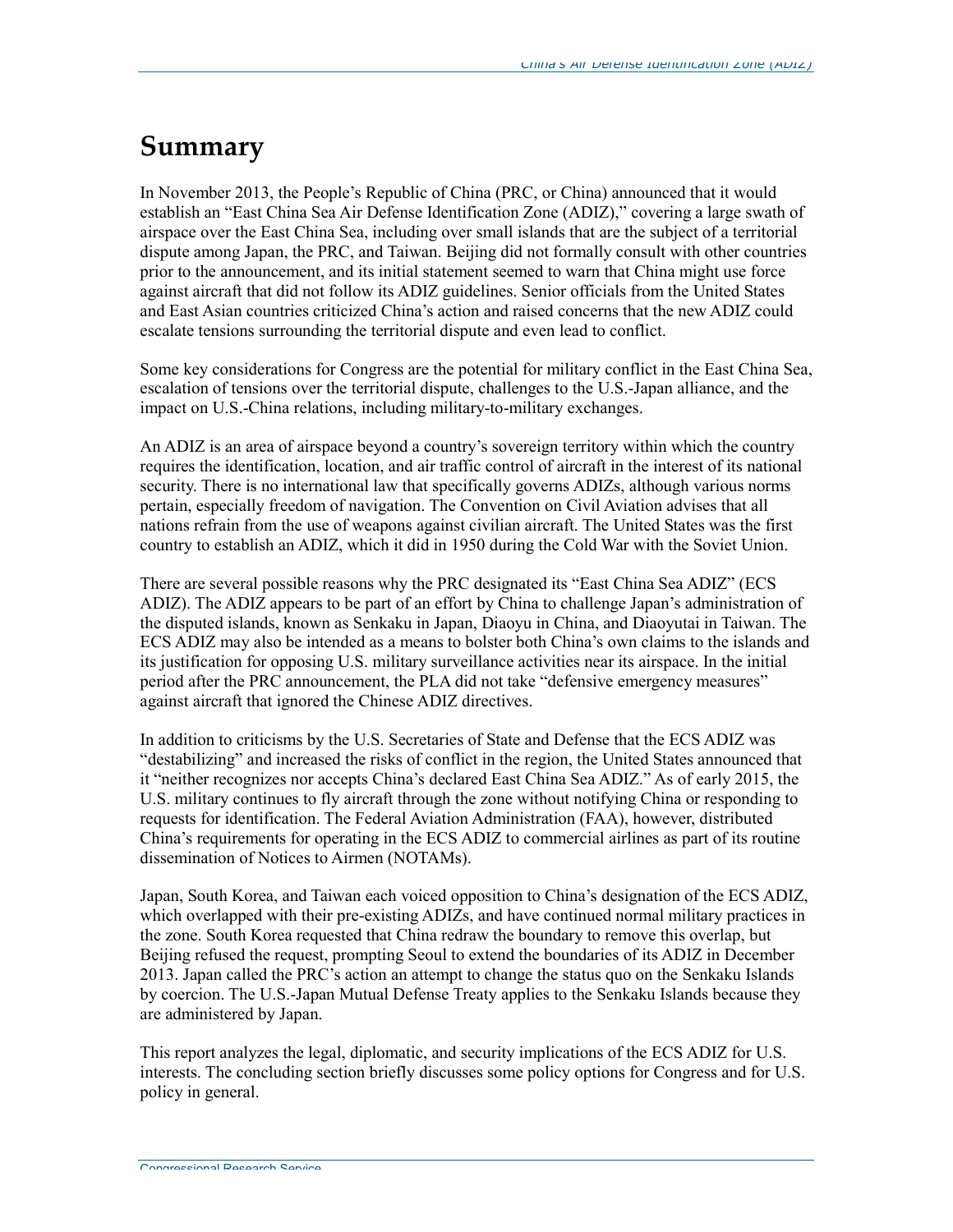# **Contents**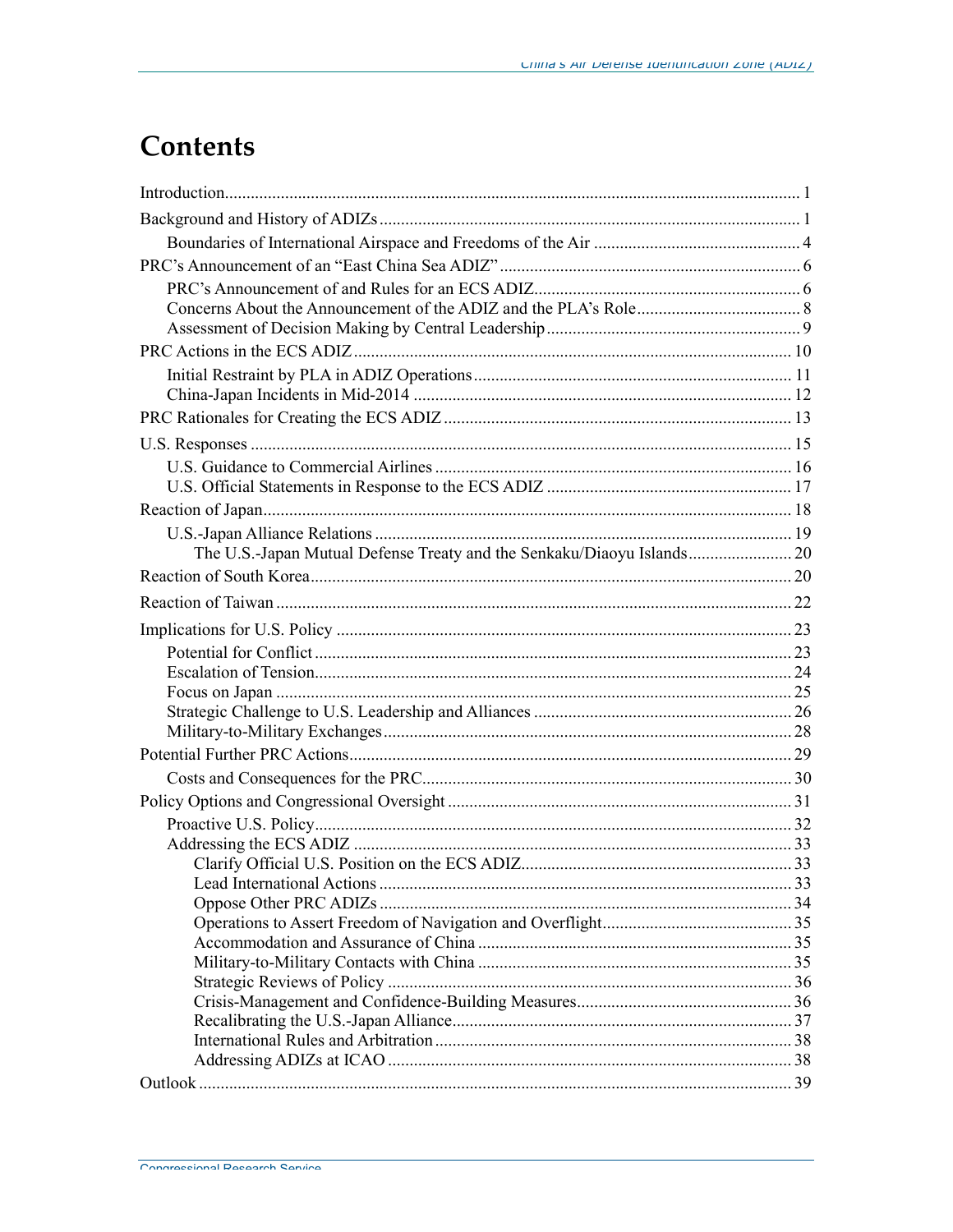### **Figures**

### **Tables**

|--|--|

# **Appendixes**

### **Contacts**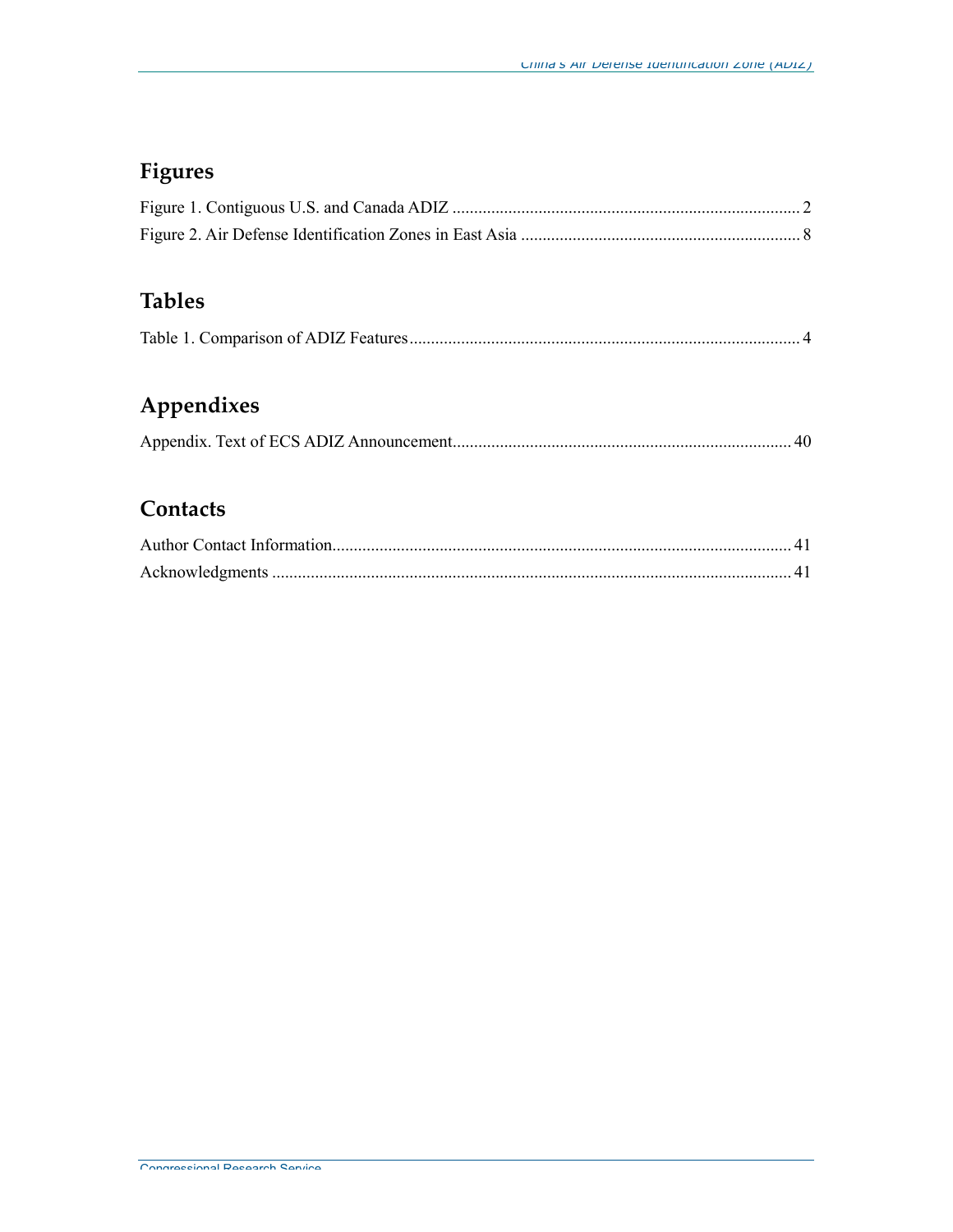# **Introduction1**

This report analyzes the establishment of an air defense identification zone (ADIZ) over the East China Sea in November 2013 by the People's Republic of China (PRC, or China), international responses to that action, its consequences, and related matters of national interest and strategy. The report examines the legal, military, and diplomatic aspects of China's ADIZ, with a focus on U.S. interests and issues of concern to Congress. The most salient issues include bilateral relations with the PRC, relations with U.S. partners in East Asia, U.S. military posture in the Asia-Pacific region, and international law (especially regarding freedom of navigation). The  $113<sup>th</sup>$ Congress addressed China's ADIZ in resolutions S.Res. 412 and H.Res. 714, among others. The  $114<sup>th</sup>$  Congress may choose, in its oversight of U.S. foreign and defense policy and in its legislative activities, to further shape U.S. responses to China's ADIZ and related policies.

The PRC's East China Sea ADIZ has implications for, and is influenced by, numerous other issues. A partial list of CRS reports on related topics includes:

- CRS Report R42930, *Maritime Territorial Disputes in East Asia: Issues for Congress*, by Ben Dolven, Mark E. Manyin, and Shirley A. Kan
- CRS Report R42784, *Maritime Territorial and Exclusive Economic Zone (EEZ) Disputes Involving China: Issues for Congress*, by Ronald O'Rourke
- CRS Report R42761, *Senkaku (Diaoyu/Diaoyutai) Islands Dispute: U.S. Treaty Obligations*, by Mark E. Manyin
- CRS Report R41108, *U.S.-China Relations: An Overview of Policy Issues*, by Susan V. Lawrence
- CRS Report RL32496, *U.S.-China Military Contacts: Issues for Congress*, by Shirley A. Kan
- CRS Report R41952, *U.S.-Taiwan Relationship: Overview of Policy Issues*, by Shirley A. Kan and Wayne M. Morrison
- CRS Report RL33436, *Japan-U.S. Relations: Issues for Congress*, coordinated by Emma Chanlett-Avery
- CRS Report R41481, *U.S.-South Korea Relations*, coordinated by Mark E. Manyin

# **Background and History of ADIZs**

An ADIZ is a designated area of airspace over land or water within which a country requires the immediate and positive identification, location, and air traffic control of aircraft in the interest of the country's national security.<sup>2</sup> While many nations have established one or more ADIZs in the interest of national security, no international agreement or consensus exists regarding the

<sup>&</sup>lt;sup>1</sup> Several sections of this report are based on material authored by retired CRS Specialist in Asian Security Affairs Shirley Kan.

<sup>&</sup>lt;sup>2</sup> Federal Aviation Administration, Pilot/Controller Glossary (P/CG), an addendum to the Aeronautical Information Manual, Order JO 7110.10, Flight Services, and Order JO 7110.65, Air Traffic Control, July 24, 2014.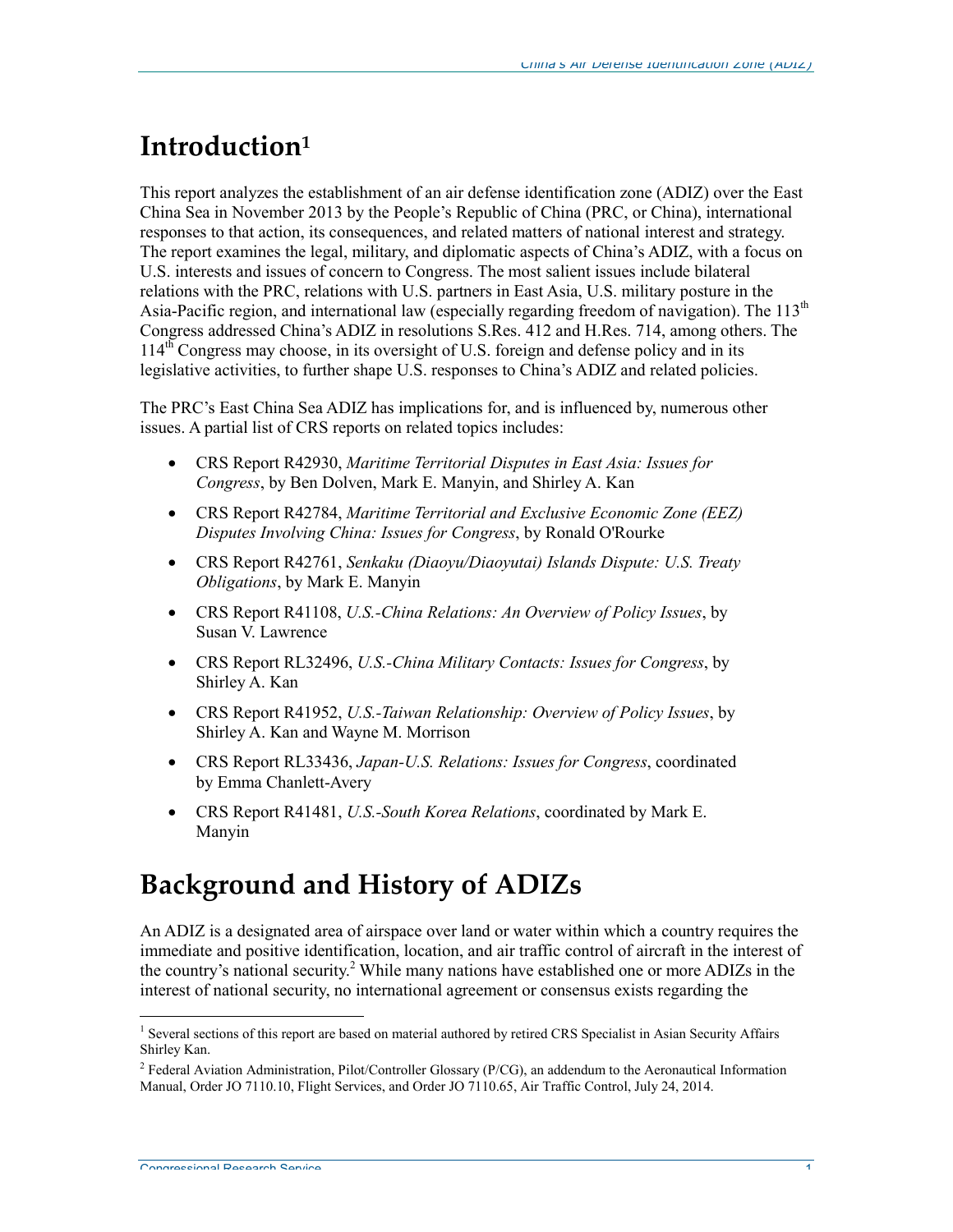establishment of or the flight operations and air traffic procedures related to such airspace. ADIZs are located primarily over waters off coastal nations and often include large swaths of airspace beyond the boundaries of territorial lands and waters.

In 1948, the U.S. Air Force designated several offshore areas as "active defense areas" or "defense zones."<sup>3</sup> From these, the first ADIZs in the world were established in 1950, under an Executive Order directing the Secretary of Commerce to exercise security control over aircraft.<sup>4</sup> Various defense zones were redesignated as ADIZs.<sup>5</sup> The present-day U.S. ADIZs, including the contiguous U.S. ADIZ (over Atlantic, Pacific, and Gulf of Mexico waters, see **Figure 1**), the Alaska ADIZ, the Guam ADIZ, and the Hawaii ADIZ, are codified in Title 14, Part 99, of the *Code of Federal Regulations*, along with the procedural requirements for flights operating in these designated areas. They are predominantly located over water and typically do not extend to the shore, leaving a narrow strip of sovereign airspace parallel to the coastline that is not within the ADIZ.



**Source:** National Geospatial Intelligence Agency.

<sup>&</sup>lt;sup>3</sup> Kenneth Schaffel, *The Emerging Shield: The Air Force and the Evolution of Continental Air Defense 1945-1960* (Washington, DC: Office of Air Force History, United States Air Force), 1991.

<sup>4</sup> Harry S. Truman, Executive Order 10197—Directing the Secretary of Commerce to Exercise Security Control Over Aircraft in Flight, December 20, 1950.

<sup>&</sup>lt;sup>5</sup> At the time, U.S. ADIZs included offshore regions stretching from Maine to North Carolina in the Atlantic, and from the U.S.-Canada border to waters off the Baja California in the Pacific. Additionally, several over-land areas were designated as ADIZs, mostly along the west coast and south of the U.S.-Canada border, but also above interior lands around Albuquerque, NM, and Knoxville, TN, as part of national security efforts to protect key nuclear research facilities in these regions. The over-land ADIZs no longer exist. For a time, portions of the special flight rules area (SFRA) around Washington, DC, established after the 9/11 attacks in 2001, were designated as an ADIZ, but this airspace is no longer referred to as such.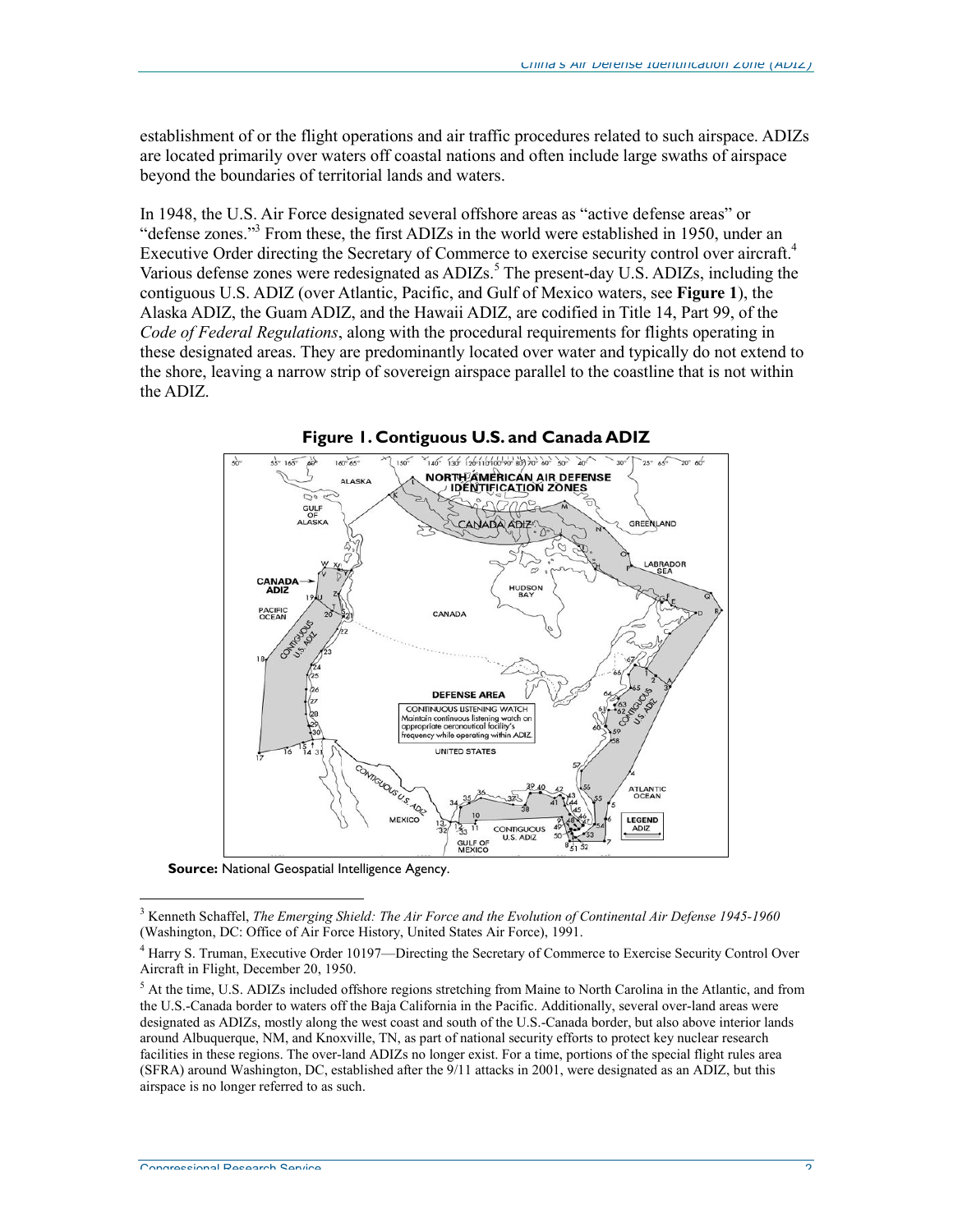U.S. ADIZ procedures apply to aircraft operating to, from, or within the United States through a designated ADIZ. The ADIZ procedures do not apply to U.S. military and law enforcement aircraft. Foreign aircraft, including foreign military aircraft, may generally operate freely within any portion of an American ADIZ not considered part of domestic airspace without complying with the regulatory procedures for communications and positive aircraft identification so long as they do not intend to enter or depart from sovereign U.S. airspace. If however, foreign state or military aircraft are authorized to operate to or from sovereign U.S. airspace, they generally would be required to follow all applicable ADIZ procedures when operating in an ADIZ.<sup>6</sup>

Procedural regulations mandate that all civil aircraft entering an ADIZ maintained by the United States must be equipped with an operating two-way radio, and in general, unless otherwise authorized by air traffic control, an operating radar beacon transponder with altitude reporting capability.<sup>7</sup> By regulation, flights operating within an ADIZ must file a flight plan and provide required information regarding aircraft and operator identification and planned flight trajectory. Pilots must make position reports to air traffic controllers before entering the ADIZ and upon reaching certain designated reporting points, and must notify controllers of any deviations from the flight plan or from air traffic clearance instructions. Additionally, regulations require that aircraft operating in an ADIZ comply with any special security instructions that the Federal Aviation Administration (FAA) may issue.

The Canadian ADIZ, along with the U.S. ADIZ, is jointly monitored and enforced by the militaries of both nations. Monitoring and enforcement of ADIZ procedures is the responsibility of the North American Aerospace Defense Command (NORAD), a bi-national United States and Canadian organization charged with the missions of aerospace warning and aerospace control for North America.<sup>8</sup> In the United States, FAA handles flight plans and requests, while in Canada NAV CANADA provides air traffic services for aircraft operating within the ADIZ under Canadian civil aviation regulations set forth by Transport Canada. Procedures and regulations are harmonized across both the U.S. and Canadian ADIZ regions.

Among Asian countries, Japan, South Korea, Taiwan, the Philippines, Vietnam, Burma, and India all established ADIZs more than 20 years ago. Japan's ADIZ first came into existence during post-World War II reconstruction to aid Japanese civil air defense initiatives, and Japan codified the zone in 1969.<sup>9</sup> South Korea's ADIZ came into existence in 1951, during the Korean War, to aid military forces in positive identification of non-hostile civil aircraft. See **Table 1** for a comparison of ADIZ features among the United States and selected Asian countries.

Examples of foreign state or military aircraft operating to or from the United States may include aircraft carrying foreign dignitaries, foreign military aircraft participating in joint training exercises, or observation flights conducted under the multilateral Treaty on Open Skies.

 $7$  See 14 C.F.R. Part 99.

<sup>8</sup> See http://www.norad.mil/AboutNORAD/NORADHistory.aspx.

<sup>9</sup> Gil Yun-hyung, "The History of Air Defense Identification Zones in Northeast Asia," *Hankyoreh*, November 27, 2013.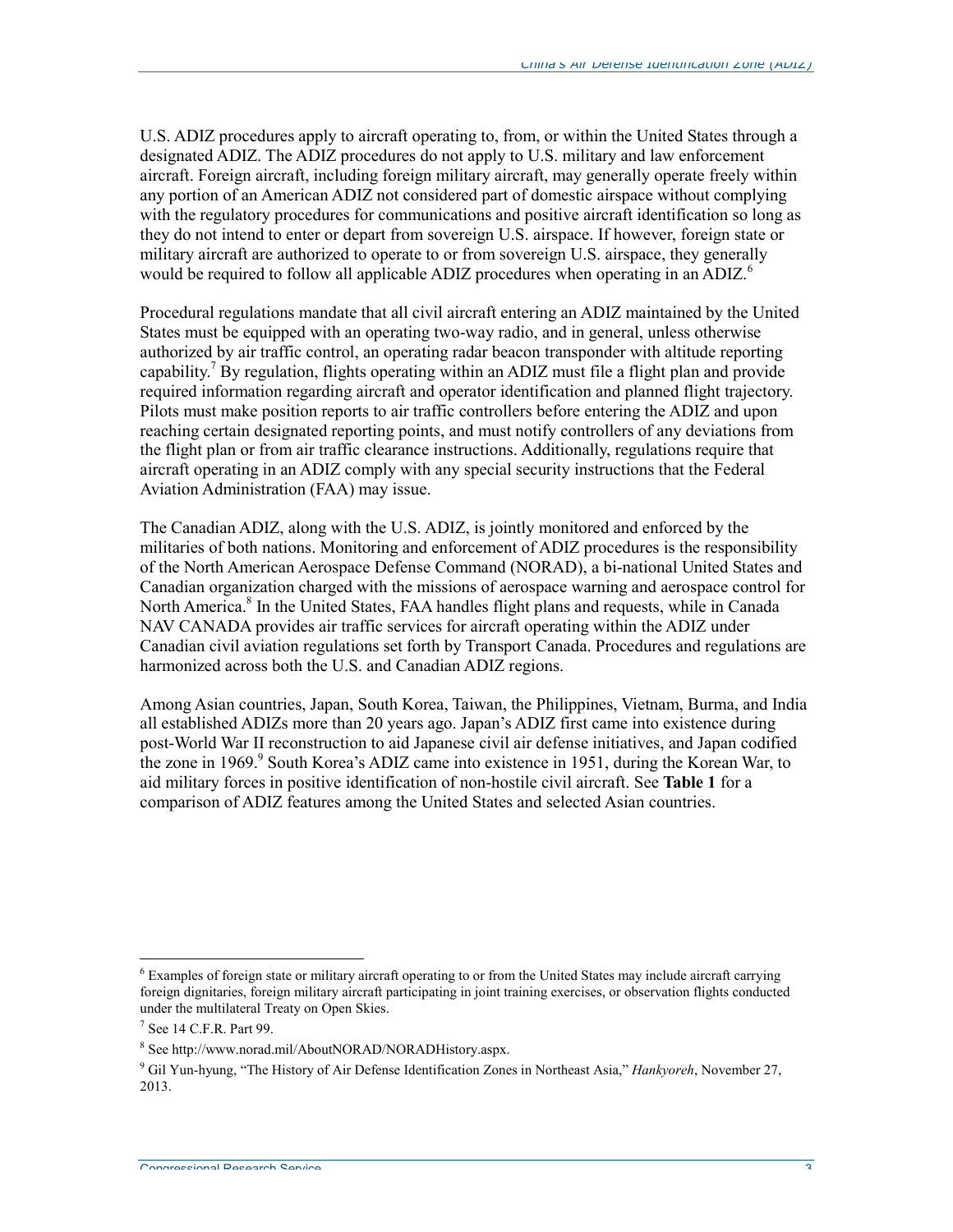|                           | Civilian aircraft<br>required to file<br>flight plan or<br>identify? | Military aircraft<br>required to file<br>flight plan or<br>identify? | <b>State aircraft that</b><br>transit ADIZ<br>without entering<br>sovereign<br>airspace required<br>to file flight plan? | <b>ADIZ covers</b><br>territory<br>administered by<br>other country? |
|---------------------------|----------------------------------------------------------------------|----------------------------------------------------------------------|--------------------------------------------------------------------------------------------------------------------------|----------------------------------------------------------------------|
| <b>United States</b>      | Yes                                                                  | No.                                                                  | No                                                                                                                       | No.                                                                  |
| China (PRC)               | Yes                                                                  | <b>Yes</b>                                                           | Yes                                                                                                                      | Yes                                                                  |
| Japan                     | No                                                                   | No                                                                   | No                                                                                                                       | No.                                                                  |
| South Korea               | Yes                                                                  | <b>Yes</b>                                                           | Yes                                                                                                                      | No.                                                                  |
| Taiwan (ROC) <sup>a</sup> | Yes                                                                  | Unclear                                                              | Unclear                                                                                                                  | <b>Yes</b>                                                           |

#### **Table 1. Comparison of ADIZ Features**

**Source:** 14 C.F.R. 99; PRC Ministry of National Defense announcement; CRS correspondence with Japanese and South Korean officials; ROC Aeronautical Information Publication.

a. The ROC has asserted that its official ADIZ covers parts of territory administered by the PRC (on the Chinese mainland) and by Japan (by one degree of longitude over Japan's Yonaguni Island).

#### **Boundaries of International Airspace and Freedoms of the Air**

Since ADIZs predominantly lie beyond nations' land borders, their treatment in international law and international policy debates has been a complex and contentious issue. International civil aviation matters are generally encompassed in the Convention on International Civil Aviation, commonly known as the Chicago Convention, which the member nations first agreed to in Chicago, IL, in December 1944 and fully ratified in 1947. While the Chicago Convention does not address or refer to ADIZs specifically, its first two articles define national sovereignty and territorial claims with respect to airspace. Specifically, the Chicago Convention maintains that each nation has complete and exclusive sovereignty with respect to airspace above all recognized territories, including all land areas and all adjacent territorial waters under its sovereignty, suzerainty, protection, or mandate. $10$ 

The 1982 United Nations Convention on Law of the Sea (UNCLOS) informs present day international policy discussion regarding territorial waters and, consequently, matters of airspace sovereignty beyond land borders.<sup>11</sup> In general, UNCLOS provides that nations maintain exclusive sovereignty within territorial seas, extending 12 nautical miles (roughly 14 statute miles) offshore. Additionally, UNCLOS defines "contiguous zones" as additional outer bands extending to 24 nautical miles (roughly 27.5 statute miles) from shore, in which a nation may exercise certain controls and enforcement actions to protect itself from infringement of its customs, fiscal, immigration, or sanitary laws and regulations. Further, UNCLOS allows nations to establish exclusive economic zones (EEZs), extending as far as 200 nautical miles (roughly 230 statute miles) offshore, in which a nation can exert control over activities impacting economic resources including fishing, mining, oil exploration, and pollution. UNCLOS maintains that all nations may enjoy the freedoms of navigation and overflight within these zones, as well as other

<sup>&</sup>lt;sup>10</sup> International Civil Aviation Organization (ICAO), Convention on International Civil Aviation, Ninth Edition, Doc 7300/9, 2006, http://www.icao.int/publications/pages/doc7300.aspx.

<sup>&</sup>lt;sup>11</sup> See Kay Hailbronner, "Freedom of the Air and the Convention on the Law of the Sea," American Journal of *International Law, 77*(3), July 1983, pp. 490-520.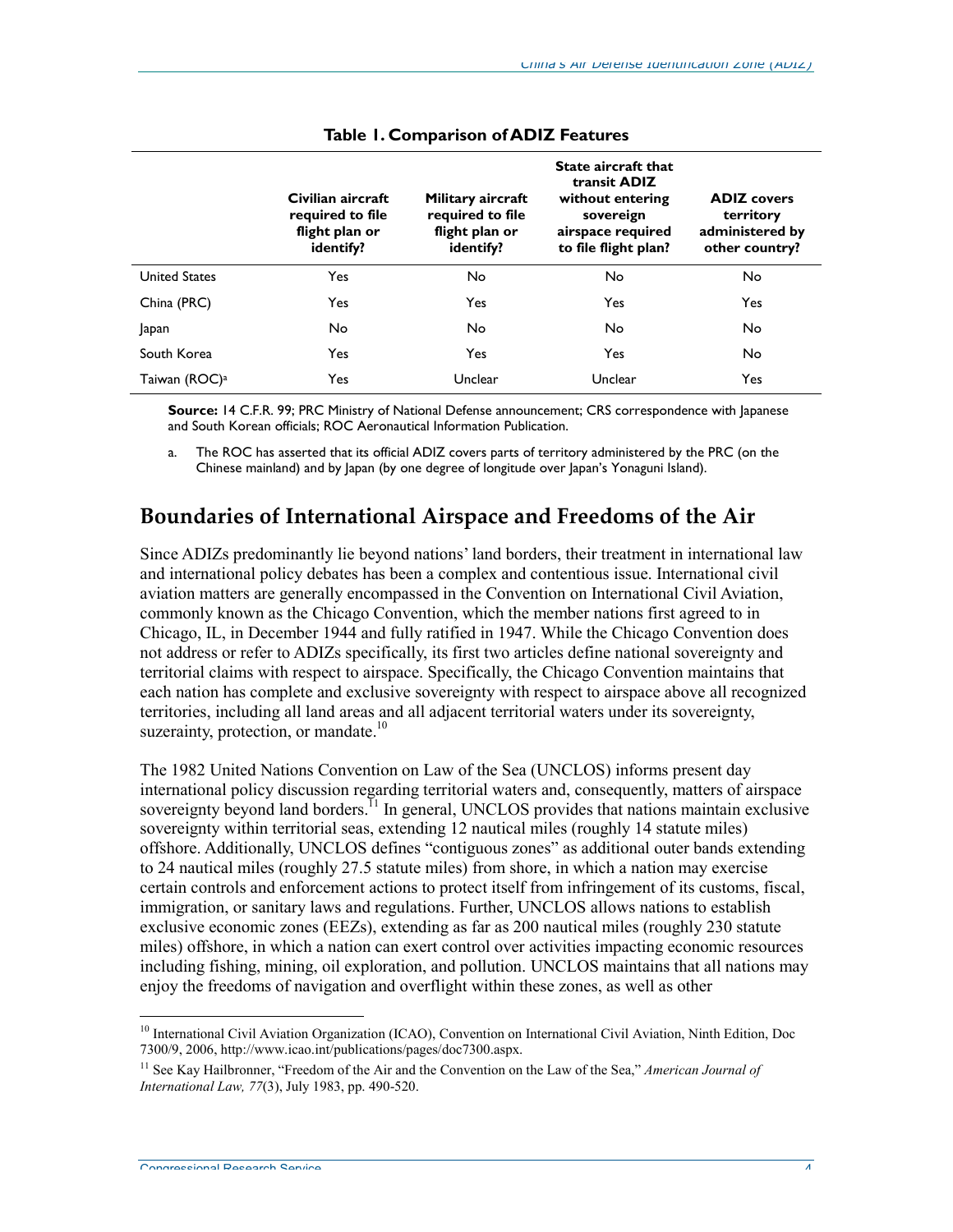internationally lawful uses, which in general may include military exercises, reconnaissance, and other civilian and military use.12 The United States has not ratified UNCLOS, unlike China, Japan, and South Korea.

Most governments contend that transiting vessels and aircraft maintain high seas freedoms in both contiguous zones and in EEZs, although China and some other nations dispute this interpretation.<sup>13</sup> China, Brazil, and some other coastal nations contend that they have some rights to regulate certain military traffic flying above their EEZs.<sup>14</sup> In contrast, the United States asserts the rights of U.S. military aircraft to transit through ADIZs without complying with procedural regulations established for the ADIZ so long as the aircraft do not intend to enter the nation's sovereign airspace and are not otherwise under the guidance of air traffic control.<sup>15</sup>

China's assertion of control of international airspace overlying its EEZ and U.S. disagreement with this assertion played a part in the April 2001 collision of a People's Liberation Army (PLA, the official name of the Chinese military) J-8 fighter with a U.S. Navy EP-3 reconnaissance aircraft over the South China Sea. The mishap resulted in the death of the PLA pilot and the detention and interrogation of the U.S. Navy crew, which was forced to make an emergency landing on the PRC's Hainan Island. (See CRS Report RL30946, *China-U.S. Aircraft Collision Incident of April 2001: Assessments and Policy Implications*, by Shirley A. Kan, *et al*.)

Since the boundaries of various established ADIZs extend even farther than limits established for EEZs, portions of ADIZs clearly lie over international waters and constitute international airspace. For example, portions of the contiguous U.S. ADIZ extend more than 400 miles offshore. Additionally, major portions of established ADIZs extend beyond the limits of territorial seas and are generally not claimed as sovereign airspace except in cases of rare disputes. Consequently, nations generally have no particular international legal basis to establish procedural controls over or requirements regarding the movement of aircraft within such airspace.

In contrast, in airspace above territorial seas, international law does not specifically impart any rights of transit or innocent passage to foreign aircraft.<sup>16</sup> Rather, such overflights are made only upon authorization or agreement of the controlling nation, typically within the context of various bilateral and multilateral aviation agreements, air service agreements, and open skies agreements.

Many coastal nations provide air traffic services<sup>17</sup> beyond their territorial claims and, according to International Civil Aviation Organization (ICAO) standards, may do so in a manner consistent with the procedures established for other airspace under their jurisdictions.<sup>18</sup> In other words,

 $12$  Ibid.

<sup>13</sup> For more information, see CRS Report R42784, *Maritime Territorial and Exclusive Economic Zone (EEZ) Disputes Involving China: Issues for Congress*, by Ronald O'Rourke.

<sup>14</sup> David A. Welch, "What's an ADIZ?" *Foreign Affairs,* December 9, 2013, available at http://www.foreignaffairs.com/articles/140367/david-a-welch/whats-an-adiz.

<sup>15</sup> Peter A. Dutton, "Caelum Liberum: Air Defense Identification Zones Outside Sovereign Airspace," *The American Journal of International Law, 103*(4), October, 2009, pp. 691-709.

<sup>16</sup> Kay Hailbronner, "Freedom of the Air and the Convention on the Law of the Sea," *American Journal of International Law, 77*(3), July 1983, pp. 490-520.

 $17$  Air traffic services include aircraft separation and air traffic control, air traffic management, en route weather reports, flight tracking, and other services primarily focused on flight safety.

<sup>&</sup>lt;sup>18</sup> See International Civil Aviation Organization, International Standards: Annex 2 to the Convention on International Civil Aviation, Rules of the Air, Tenth Edition, July 2005, 2.1 Territorial application of rules of the air; Kay (continued...)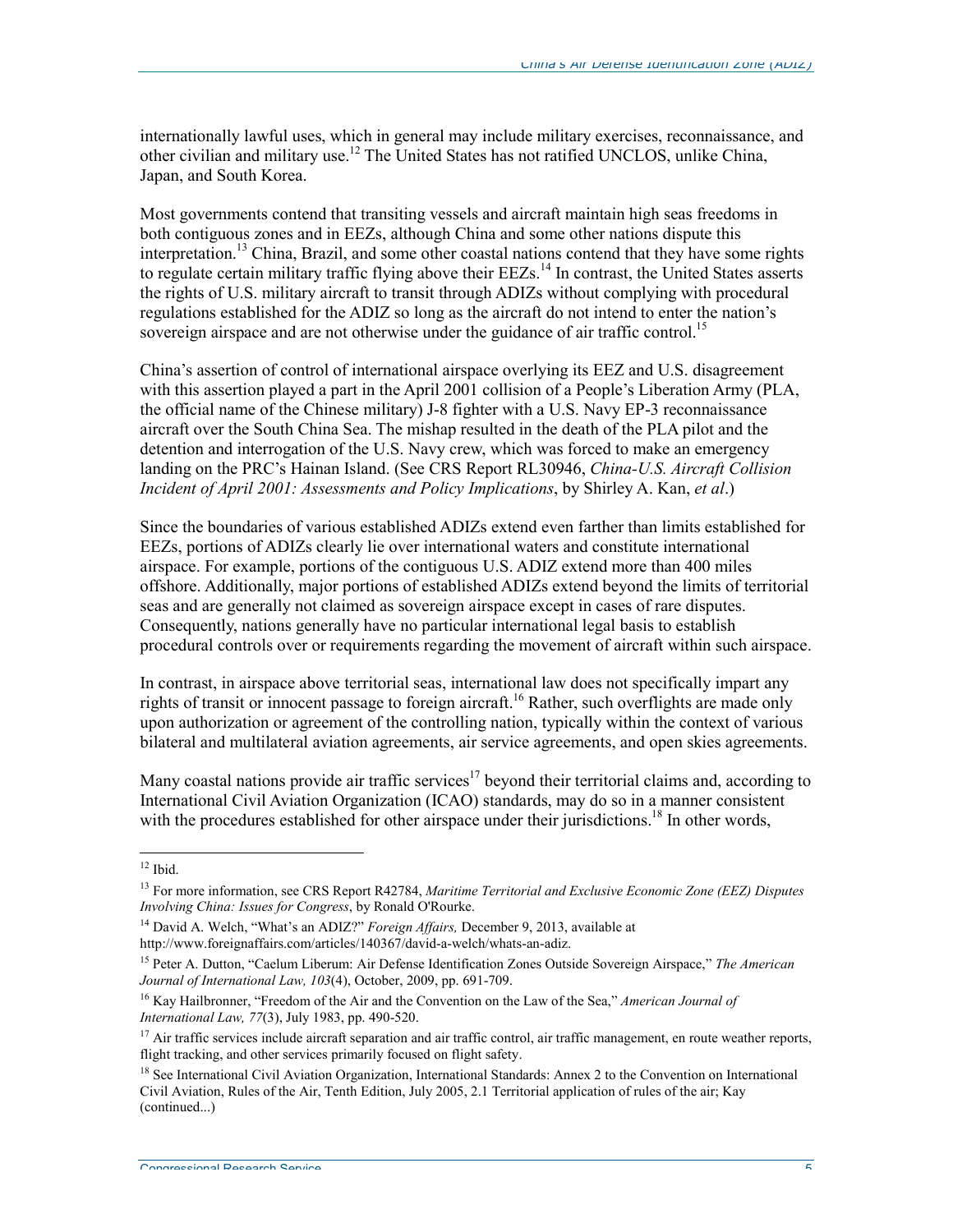nations are not required to distinguish between sovereign domestic airspace and international airspace for those aircraft to which they provide services, including aircraft transiting through the designated ADIZ. In general, nations harmonize their air traffic procedures and flight rules across all airspace, regardless of whether such services are provided in sovereign airspace or airspace over the high seas. ICAO has designated Flight Information Regions (FIRs) to determine what airport in what country will provide air traffic services in any given location. The entire world is divided into FIRs, so that civilian flights will always have a designated air traffic controller. Many FIRs extend into airspace over the high seas.

ICAO has adopted specific international standards with respect to air traffic rules, but nations may choose to ignore, augment, or modify this general guidance. ICAO provides no specific standard or guidance with respect to the establishment of ADIZs, or air traffic rules or procedures for aircraft operating within designated ADIZs. There are no formal international agreements governing the creation of an ADIZ or procedural controls implemented within any ADIZ.<sup>19</sup> Some legal scholars have questioned the international legal basis for establishing ADIZs and have criticized the practice. $20$ 

While the Chicago Convention and ICAO are silent with respect to the establishment of ADIZs, the Chicago Convention offers specific guidance with respect to military engagement of civil aircraft, a key component of enforcing procedures established with respect to both sovereign airspace and ADIZs. The Chicago Convention advises that all nations should refrain from the use of weapons against civil aircraft, and in cases involving the interception of civilian aircraft, efforts should be made so as not to endanger the safety of the aircraft and the lives of the persons on board. Notwithstanding such protections, the Chicago Convention expressly acknowledges that a nation is entitled to intercept a civil aircraft overflying its territories without authorization and force it to land if there are reasonable grounds to conclude that the aircraft is operating in violation of established international civil aviation agreements. The Chicago Convention, however, does not explicitly address the interception of civilian aircraft operating outside sovereign airspace.

# **PRC's Announcement of an "East China Sea ADIZ"**

#### **PRC's Announcement of and Rules for an ECS ADIZ**

On November 23, 2013, the PRC announced that its "East China Sea Air Defense Identification Zone" (ECS ADIZ) would be effective at 10:00 AM that same day.<sup>21</sup> (See the **Appendix** for the

 $\overline{a}$ 

<sup>(...</sup>continued)

Hailbronner, "Freedom of the Air and the Convention on the Law of the Sea," *American Journal of International Law, 77*(3), July 1983, pp. 490-520.

<sup>19</sup> David A. Welch, "What's an ADIZ?" *Foreign Affairs,* December 9, 2013, available at http://www.foreignaffairs.com/articles/140367/david-a-welch/whats-an-adiz.

<sup>20</sup> See Ivan L. Head, "ADIZ, International Law, and Contiguous Airspace," *Alberta Law Review,* 3, 1964*,* p. 196; Kay Hailbronner, "Freedom of the Air and the Convention on the Law of the Sea," *American Journal of International Law, 77*(3), July 1983, pp. 490-520; Peter A. Dutton, "Caelum Liberum: Air Defense Identification Zones Outside Sovereign Airspace," *The American Journal of International Law, 103*(4), October, 2009, pp. 691-709.

<sup>&</sup>lt;sup>21</sup> Before September 2013, the PLA indicated that it was considering a plan to declare a new ADIZ ("PLA Plans to Establish Air Defense Identification Zone," *Kanwa Defense Review*, Toronto, August 1, 2013). Additionally, reports (continued...)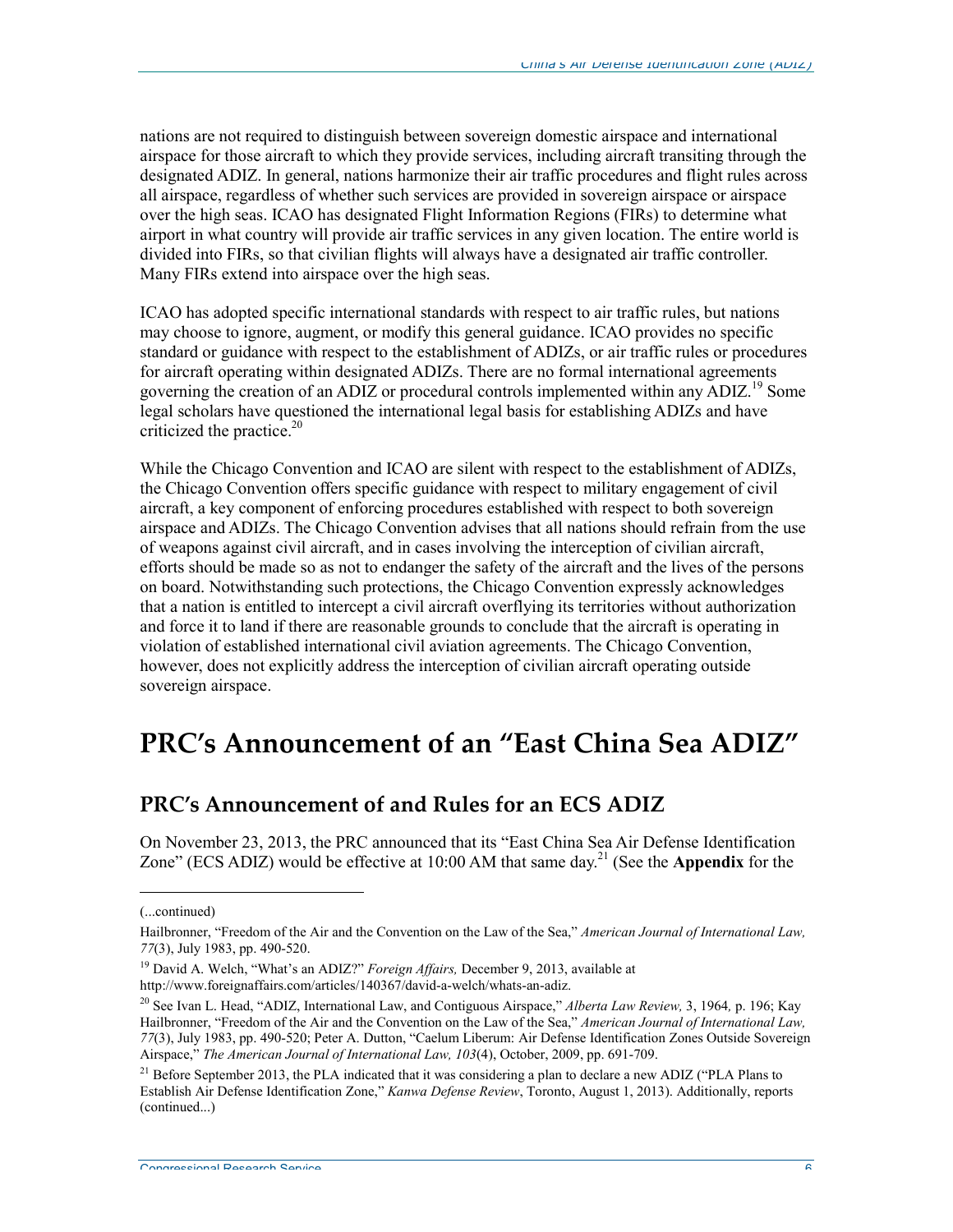full statement.) The PRC cited its domestic laws as the legal basis.<sup>22</sup> The proclamation included a map of the parameters for the ECS ADIZ, which extends over a large part of the East China Sea, beyond the FIRs managed by Chinese air traffic controllers. The ECS ADIZ asserted coverage of the airspace over the Senkaku Islands, which are administered by Japan and claimed by the PRC as the Diaoyu Islands and by Taiwan as the Diaoyutai Islands. In addition, the PRC's ECS ADIZ asserted coverage of the airspace over a submerged rock over which the Republic of Korea (ROK) asserts administration and on which it built an ocean research station, a rock that the ROK calls Ieodo and the PRC calls Suyan Rock. Moreover, the ECS ADIZ overlaps with the existing ADIZs of Japan, ROK, and Taiwan. Furthermore, the PRC Ministry of National Defense (MND) issued rules for the ECS ADIZ that apply generally to aircraft flying in the ECS ADIZ, regardless of whether the aircraft intends to enter the PRC's airspace. The rules require flight plan identification, radio identification, transponder identification, and logo identification. The rules warn that "China's armed forces will adopt defensive emergency measures to respond to aircraft that do not cooperate in the identification or refuse to follow the instructions.<sup> $23$ </sup>

<sup>(...</sup>continued)

from prior years indicate that the PRC was conducting research about ADIZs (Peter A. Dutton, "Caelum Liberum: Air Defense Identification Zones Outside Sovereign Airspace," *The American Journal of International Law*, 103(4), October, 2009, pp. 691-709).

<sup>&</sup>lt;sup>22</sup> Specifically, the PRC cited the PRC National Defense Law of March 14, 1997; PRC Civil Aviation Law of October 30, 1995; and PRC Basic Flight Regulations of July 27, 2001.

<sup>23</sup> *Xinhua*, November 23, 2013.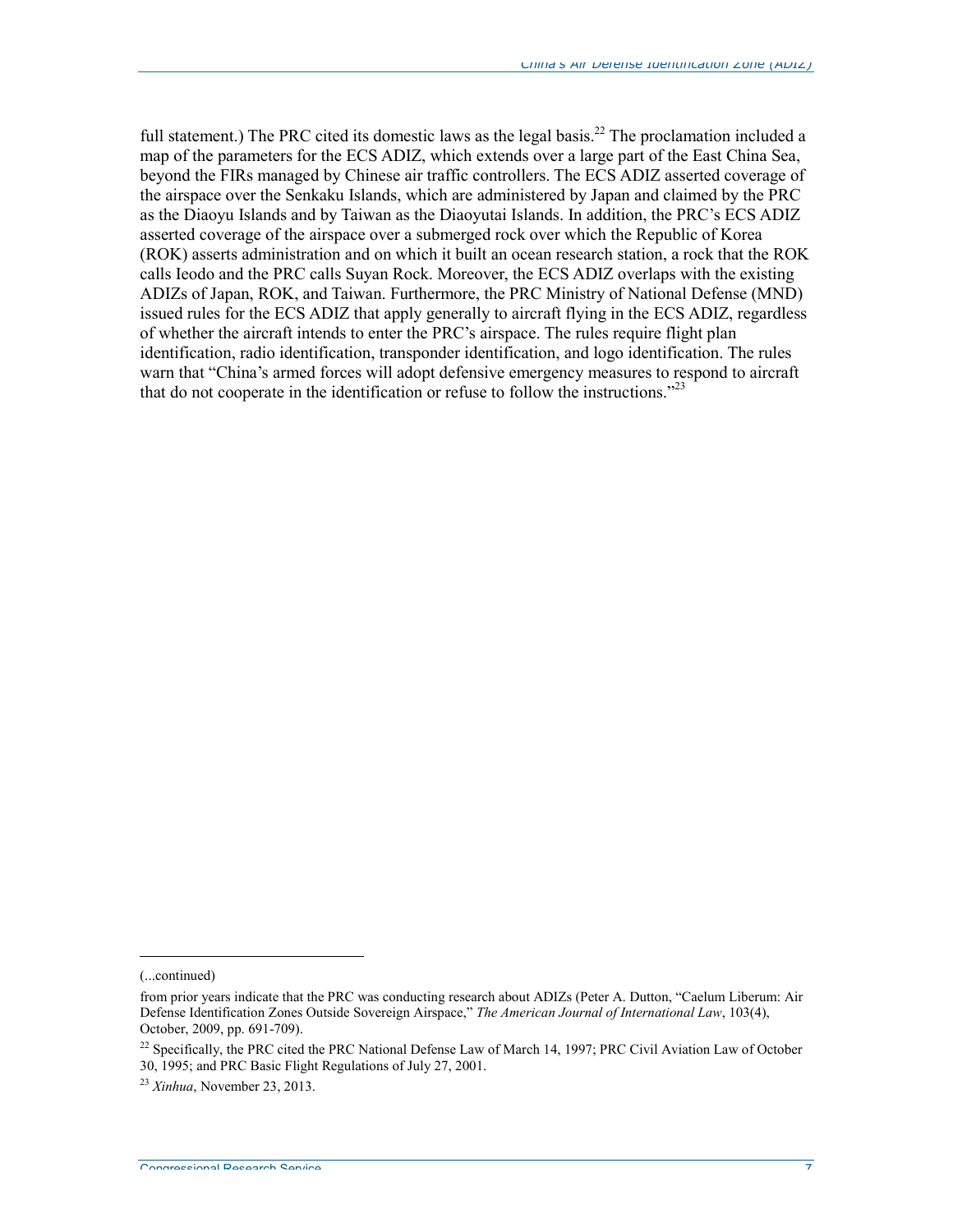

**Figure 2. Air Defense Identification Zones in East Asia** 

**Source:** Congressional Research Service.

### **Concerns About the Announcement of the ADIZ and the PLA's Role**

Asia security expert Douglas Paal and other analysts have argued that the PRC's announcement of the ECS ADIZ was "clumsy," sudden, and lacked careful consideration of the costs to the PRC's external economic, diplomatic, and military engagements, as well as to its attempts to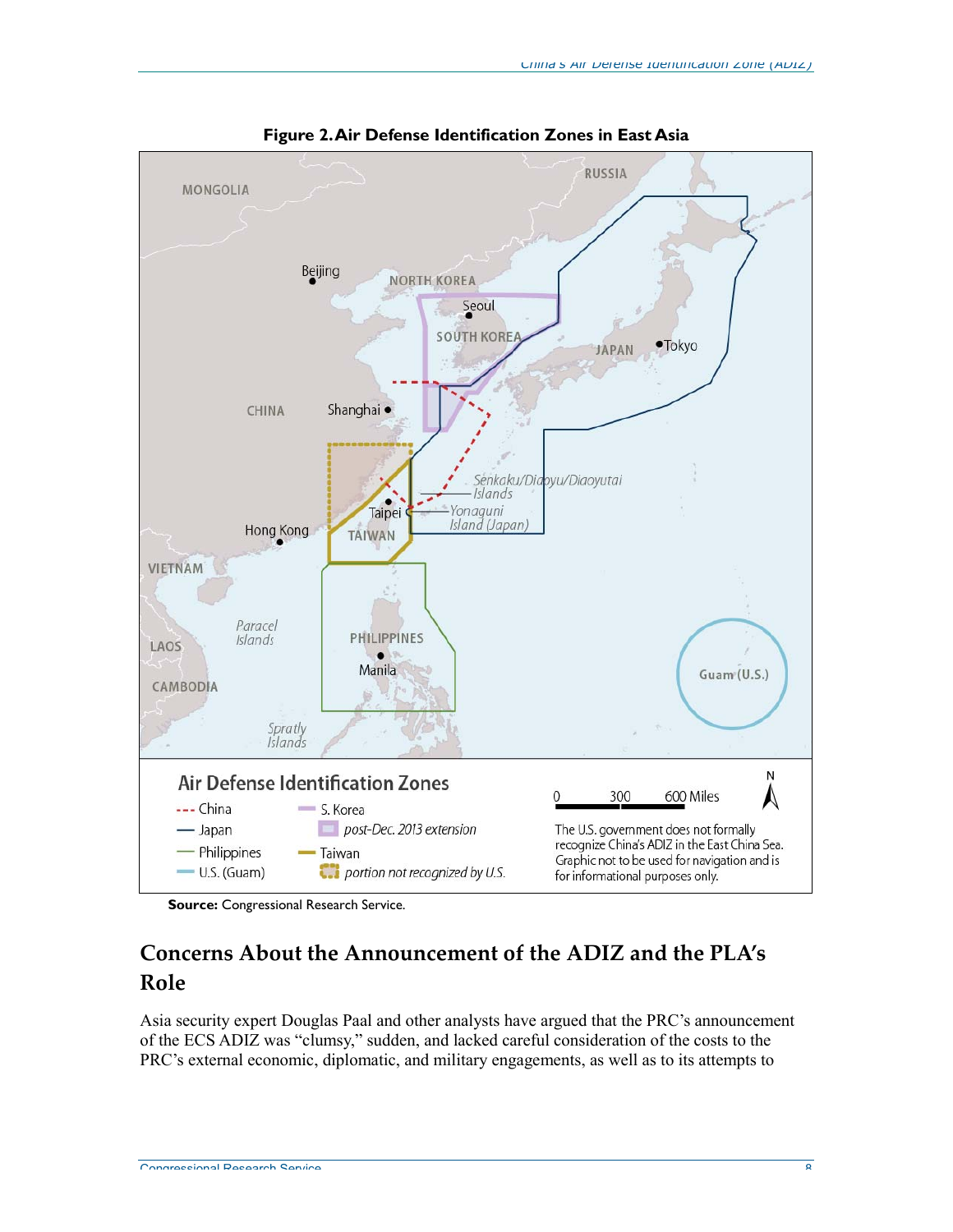cultivate an image of a peacefully rising power.<sup>24</sup> Chinese officials and scholars defended China's right to establish an ADIZ, but officials from the United States, Japan, South Korea, and other countries strongly protested the move (see later sections). The announcement came shortly before a high-profile trip to Japan, South Korea, and China by U.S. Vice President Joseph Biden in early December 2013 and just before the planned third meeting of the PLA's Defense Strategic Dialogue with the ROK military.<sup>25</sup>

The way in which the rules were announced appeared to create uncertainty about their implementation. On the same day as the announcement, the MND spokesman made inconsistent statements. He noted that the ECS ADIZ is beyond the national airspace but also claimed a role for the ECS ADIZ in safeguarding state "sovereignty," as well as territorial land and air security, and aviation order. Although the declared rules were to apply to all aircraft entering the ECS ADIZ, he said that normal flights by foreign airlines in the ECS ADIZ would not be affected.<sup>26</sup> The PLA insisted that the PRC has a right to set up an ADIZ after foreign precedents. The PRC Ministry of Foreign Affairs (MFA) defended the PLA's warning to foreign civilian aircraft and repeated that normal flights of foreign airlines in the ECS ADIZ would not be affected.<sup>27</sup> In January 2014, a PLA Air Force major general, professor, and author acknowledged "misunderstanding" by the Chinese public about whether the PLA Air Force was compelled to direct away or even shoot down aircraft flying in the ECS ADIZ.<sup>28</sup>

### **Assessment of Decision Making by Central Leadership**

Although there were indications that the ECS ADIZ regulations were proposed by the PLA and to be implemented by the PLA, the announcement reportedly reflected a top-level decision by Xi Jinping.<sup>29</sup> At the same time that the MND explained the new ADIZ's rules, individuals identified as experts by the PLA presented legal and other justifications in official media, a sign of advance preparation rather than a sudden step.<sup>30</sup> The MND first announced the ECS ADIZ in a high-level "PRC Government Statement." This treatment is consistent with the policy having been the result of a top-level decision. As the authorized administrative organ, the MND then issued its statement and rules for the ECS ADIZ. On November 27, 2013, the PLA Navy's newspaper, *People's Navy*, published an article by the Director of the Research Office of Maritime Security Policy of the Naval Military Art Studies Institute, saying that the ECS ADIZ is a major decision of the CPC Central Committee, the State Council, and the Central Military Commission (CMC).<sup>31</sup> In another

<sup>24</sup> Esther Teo, "How China Bungled the Launch of Its Air Zone," *Straits Times*, Singapore, November 30, 2013; Douglas Paal, "Contradictions in China's Foreign Policy," Carnegie Endowment, December 13, 2013.

<sup>&</sup>lt;sup>25</sup> The official China National Television (CNTV) reported on the meeting on November 28, 2013. The PRC MFA stated at a news conference on November 28 that the third PRC-ROK Defense Strategic Dialogue was previously scheduled.

<sup>&</sup>lt;sup>26</sup> PRC MND, "Response to Questions on the Establishment of the ECS ADIZ," November 23, 2013.

<sup>&</sup>lt;sup>27</sup> PRC Ministry of Foreign Affairs, transcript of news conference, November 26, 2013.

<sup>28</sup> PLA Air Force Major General Qiao Liang, "Only by Becoming Powerful Can China Be Firm," *Military Digest*, January 2014, translated by Ryan Martinson, China Maritime Studies Institute, U.S. Naval War College.

<sup>29</sup> Jane Perlez, "Chinese Leader's Rise Came with New Attention to Dispute with Japan," *New York Times*, December 2, 2013.

<sup>&</sup>lt;sup>30</sup> For example, articles appeared in both PRC government and military media: "Military Experts Explain China's Air Defense Identification Zone," "Air Defense Identification Zone a Strategic Decision," *Xinhua*, November 23, 2013; "The Legitimate and Lawful Move of Safeguarding National Sovereignty and Security: Legal Interpretation of China's Establishment of the East China Sea Air Defense Identification Zone," *Liberation Army Daily,* November 24, 2013.

<sup>&</sup>lt;sup>31</sup> Ren Xiaofeng, "A Major Measure for Protecting the Sovereignty and Security of National Territory and Territorial (continued...)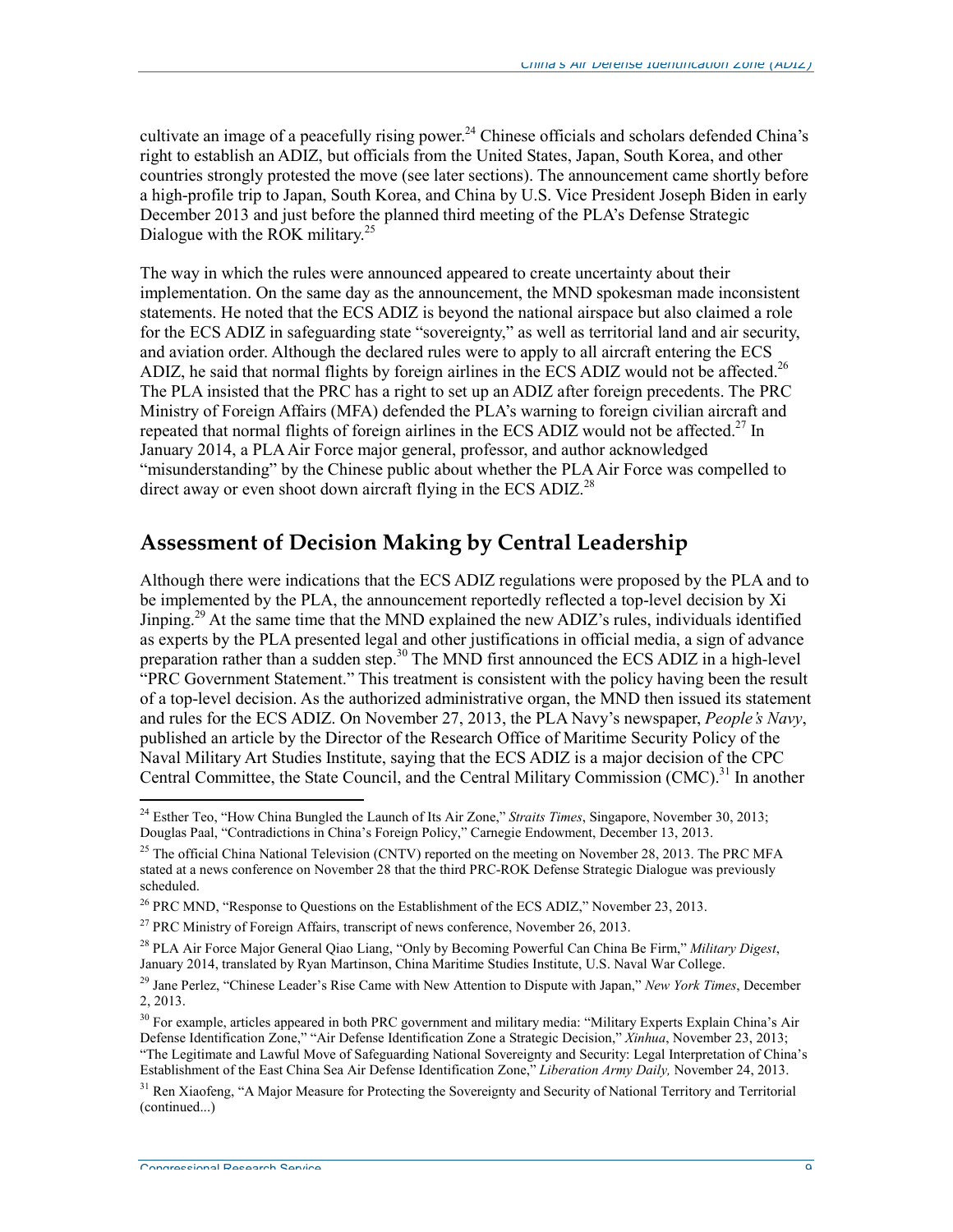sign that the announcement was not only a PLA decision, PLA spokesmen and MFA spokesmen issued similar statements to reporters to defend the ECS ADIZ.

Since Xi Jinping completed his formal ascension to the top positions of power in 2012-2013, the PRC has continued an apparent trend of coordinated actions asserting its claims in the East and South China Seas.<sup>32</sup> Xi Jinping reportedly has led a Maritime Security Leading Small Group since early 2012.<sup>33</sup> A top-level report delivered at the November 2012 18<sup>th</sup> Party Congress called for China to better exploit maritime resources, safeguard maritime rights and interests, and build China into a maritime power. In April 2013, the PRC issued the 2012 White Paper on the armed forces, entitled "Diversified Employment of China's Armed Forces," that focused more narrowly than in past White Papers on the centrality of maritime disputes in the PRC's perceived security situation and signaled a hardening of its stance to "safeguard" maritime territory and rights with a greater willingness to use force to advance its claims.<sup>34</sup> In July 2013, Xi held a meeting of the Politburo at which he called for building China's "maritime power" comprehensively in political, economic, military, and technological fields. Xi has articulated the PRC's position on its ECS ADIZ to various parties, including Vice President Biden.<sup>35</sup> The announcement was consistent with PRC propaganda's portrayal of Xi as a proactive leader who has "new initiatives."

# **PRC Actions in the ECS ADIZ**

PLA actions in the ECS ADIZ have been largely in line with international norms regarding ADIZs, with a few exceptions. Despite initial concerns that the PLA would conduct assertive interceptions of foreign aircraft that did not comply with the identification requirements, there were few incidents in late 2013 and early 2014. In mid-2014, however, PLA Air Force aircraft flew in immediate proximity to Japanese surveillance aircraft on multiple occasions, according to Japanese reports. In October 2014, U.S. Commanders of the Pacific Air Forces and Navy's Seventh Fleet said that the PLA's intercepts in its ECS ADIZ generally have been professional.<sup>36</sup>

<sup>(...</sup>continued)

Airspace—An Interpretation of China's Demarcation of the East China Sea Air Defense Identification Zone," *Renmin Haijun [People's Navy]*, November 27, 2013.

 $32$  At the 18<sup>th</sup> Party Congress in November 2012, Hu Jintao transferred to Xi Jinping both positions of Communist Party of China (CPC) General Secretary and Central Military Commission (CMC) Chairman. In March 2013, the 12<sup>th</sup> National People's Congress announced Xi's position as the PRC President. See CRS Report R43303, *China's Political Institutions and Leaders in Charts*, by Susan V. Lawrence.

For more information and analysis on maritime issues, see CRS Report R42930, *Maritime Territorial Disputes in East Asia: Issues for Congress*, by Ben Dolven, Mark E. Manyin, and Shirley A. Kan and CRS Report R42784, *Maritime Territorial and Exclusive Economic Zone (EEZ) Disputes Involving China: Issues for Congress*, by Ronald O'Rourke.

<sup>33</sup> Jane Perlez, "Chinese Leader's Rise Came with New Attention to Dispute with Japan," *New York Times*, December 2, 2013.

<sup>&</sup>lt;sup>34</sup> "The Diversified Employment of China's Armed Forces," Information Office of the PRC State Council, April 16, 2013, http://news.xinhuanet.com/english/china/2013-04/16/c\_132312681.htm.

<sup>&</sup>lt;sup>35</sup> Unnamed Administration officials who accompanied Vice President Biden to Asia told reporters in a briefing on December 4, 2013, in Beijing, that Xi Jinping was equally comprehensive in laying out China's perspective on the zone, view of territorial disputes, and broader regional tensions; *Xinhua* reported on December 4, 2013, that Xi Jinping reiterated the PRC's "principled" position on the ECS ADIZ. *Xinhua* did not mention the ECS ADIZ in Vice President Li Yuanchao's or Premier Li Keqiang's talks with Vice President Biden.

<sup>36</sup> Audrey McAvoy, "U.S. General: Most East China Sea Interactions Safe," *Associated Press*, October 9, 2014; Isabel Reynolds, "U.S. Commander Seeks to Make Chinese Military Encounters Boring," *Bloomberg*, October 24, 2014.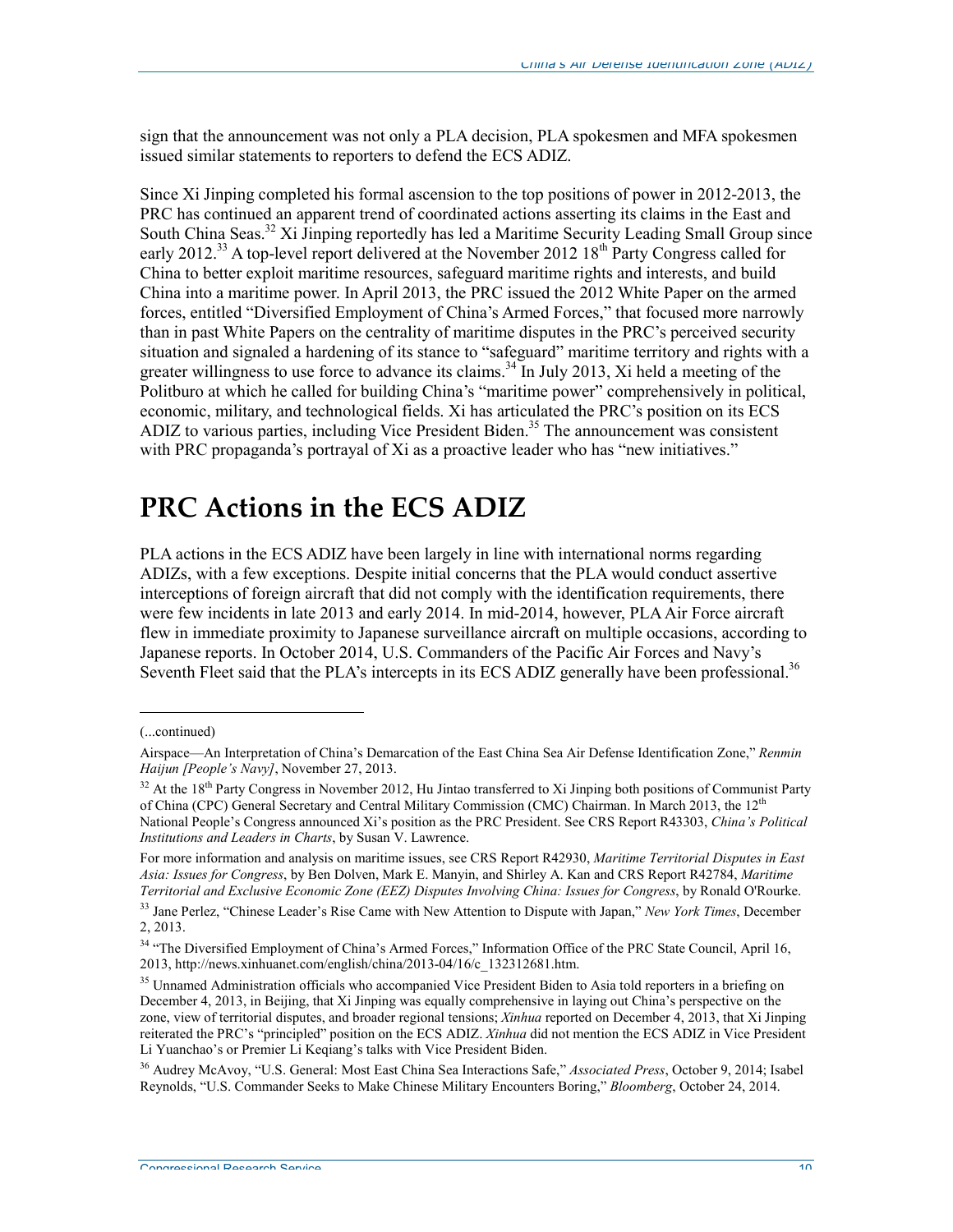### **Initial Restraint by PLA in ADIZ Operations**

Although the PLA Air Force reportedly has monitored U.S. and Japanese military aircraft that entered the ECS ADIZ, the PLA's enforcement of the ECS ADIZ generally has appeared to be restrained, according to U.S. defense officials. Concerns that the PLA would forcefully administer the zone, as the initial announcement appeared to forewarn, were not borne out in late 2013 and early 2014. For instance, the PLA did not respond to the two U.S. Air Force B-52 bombers that flew on November 25, 2013, from Guam through the PRC's ECS ADIZ without informing Beijing, according to a Pentagon spokesman.<sup>37</sup> Following the PRC's announcement, in late November 2013 Japan and South Korea also flew military aircraft in the PRC's ECS ADIZ without notifying PRC authorities, but both countries indicated that they detected no response from the PLA.38 The PLA Air Force later said that it patrolled its ECS ADIZ on November 28-29, 2013, and detected U.S and Japanese military aircraft.<sup>39</sup> A Japanese defense official said in January 2014 that the PLA had not taken actions against Japanese military aircraft flying in the zone.<sup>40</sup> The U.S. Pacific Command (PACOM) Commander, Admiral Samuel Locklear, said that there had not been a significant change in U.S. military interactions with the PLA and that the PLA had acted professionally.<sup>41</sup> After its announcement, the PRC assured commercial airlines that normal flights of foreign airlines would not be affected, despite the broad warnings in the ECS ADIZ rules.

There are several possible explanations for the PRC's apparent restraint in enforcing its ADIZ regulations. The PLA may have been surprised by the B-52 flights that occurred within days of the ECS ADIZ announcement and may have felt unprepared to confront the prompt U.S. reaction. The PLA Air Force and PLA Navy might have been inadequately prepared at the operational level to implement the ECS ADIZ.<sup>42</sup> The PLA senior command might not delegate authority to the lower commands for routine operations or for risky ECS ADIZ enforcement that could cause crashes, or centralized control might not be sufficiently effective.<sup>43</sup> The PLA might lack adequate capabilities, including ground-based air surveillance, to monitor fully the whole ECS ADIZ. Still,

<sup>1</sup> <sup>37</sup> Phil Stewart and David Alexander, "Defying China, U.S. Aircraft Fly Over East China Sea Without Notification," *Reuters*; Julian Barnes and Jeremy Page, "U.S. Directly Challenges China's Air Defense Zone," *Wall Street Journal*, November 26, 2013.

<sup>&</sup>lt;sup>38</sup> Chief Cabinet Secretary Yoshihide Suga said Japan did not detect a response from China, and South Korea's military reported that its aircraft flying in the ECS ADIZ noticed no response from the PLA (*Kyodo* and *AFP*, November 28, 2013). *Kyodo* (November 30, 2013) quoted Defense Minister Itsunori Onodera as saying there were no remarkable developments.

<sup>&</sup>lt;sup>39</sup> "PLA Main Battle Aircraft Carry Out Normalized Patrols in the East China Sea Air Defense Identification Zone," *Xinhua*, November 28, 2013; "China Air Force Identifies and Collects Evidence of Foreign Military Aircraft Entering Our Air Defense Identification Zone in East China Sea," *Xinhua*, November 29, 2013.

<sup>40 &</sup>quot;No Reports of Warnings Against SDF Aircraft," *NHK Online*, Tokyo, January 24, 2014.

<sup>&</sup>lt;sup>41</sup> Defense Department, Pacific Command Commander Admiral Samuel Locklear III, News Conference, January 23, 2014; News Conference, Tokyo, Japan, February 5, 2014.

<sup>42</sup> The *Global Times* (sponsored by the official *People's Daily*) published an editorial on November 28, 2013, which conceded that "China's ADIZ withstood the test but we failed in offering a timely and ideal response as we have been inundated with an inconceivably large amount of information that is adverse to the new zone and will probably even undermine the image of our military forces in this transient Internet age. Therefore, Chinese authorities must make speedy reactions to various emergencies and challenges, and delegate such power to relevant departments and officials, who should meanwhile assume more responsibility to cope with sensitive issues."

<sup>&</sup>lt;sup>43</sup> The *Liberation Army Daily* reported on January 23 and 28, 2014, that the PLA Air Force plans in the future to use early warning aircraft to command directly an air combat group of fighters, bombers, and tankers to manage the ECS ADIZ efficiently.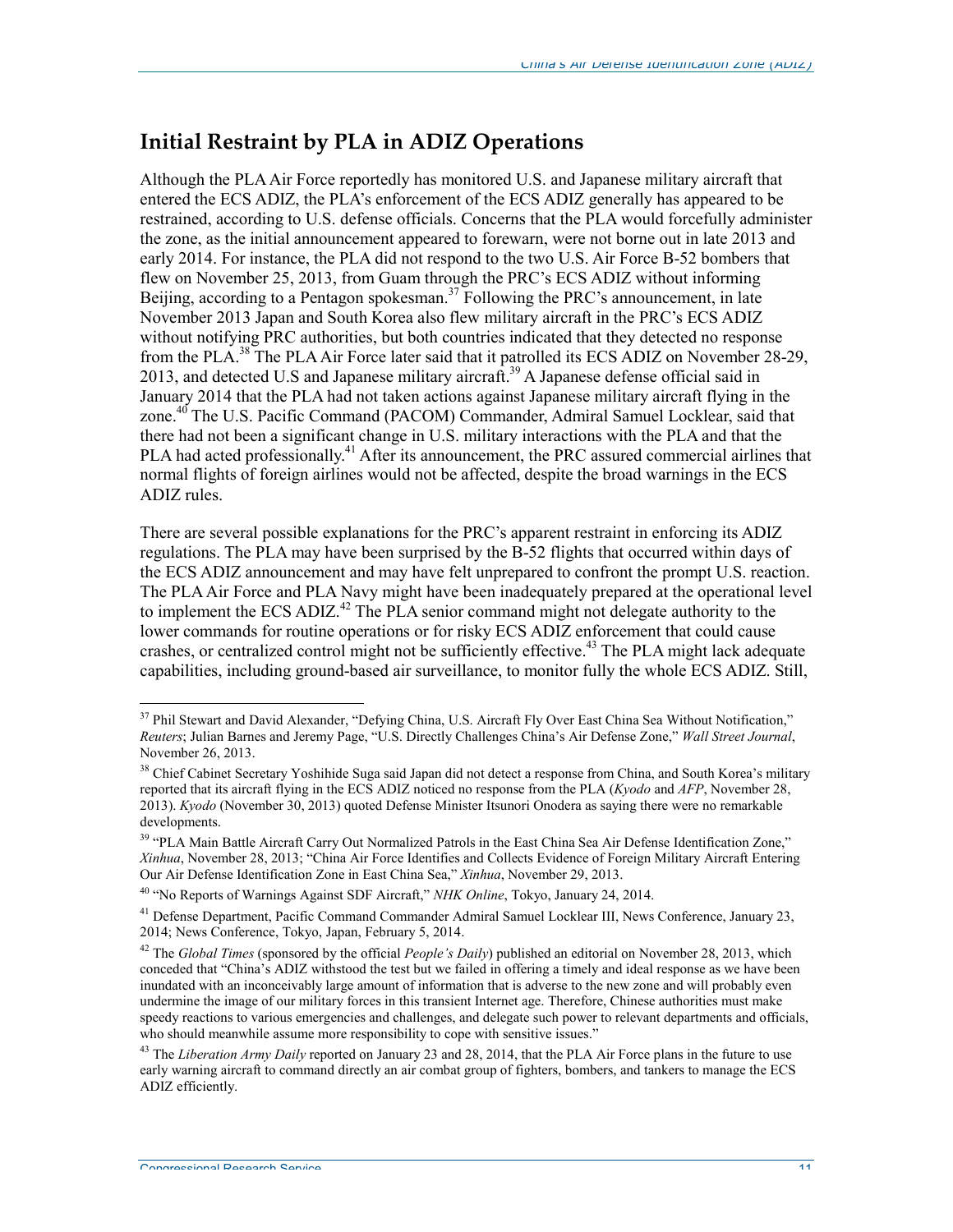the Chief of Staff of the Air Force, General Mark Welsh, said in December 2013 that the PLA has the capability and equipment to operate in the zone.<sup>44</sup> An unclassified U.S. Air Force assessment found that China is not likely to maintain a constant presence over the East China Sea with fighters or support aircraft, but the PLA will use ground-based radar coverage to maintain awareness in the ECS ADIZ.<sup>45</sup> The report asserted that the PLA will monitor and manage the ECS ADIZ with shared responsibility among coastal units, command posts in the Nanjing Military Region on the east coast, and centralized commands in Beijing.

Another possible explanation is that the PRC could be pursuing a long-term strategy to alter the status quo in its favor while seeking to avoid a backlash from neighboring countries or the United States. In early 2014, PRC Foreign Minister Wang Yi insisted that Beijing respects Washington's legitimate interests in the Asia-Pacific region and cited Xi Jinping as saying that the Pacific Ocean is large enough for China and the United States.<sup>46</sup> The PRC may be seeking to advance its position over the long term after a short spike in tension, leaving a new status quo with the ECS ADIZ in place.<sup>47</sup> The PRC would acquire strategic advantage by asserting a maximalist position, then seeming to back down, while preserving some incremental gain—akin to a "ratchet" effect. According to this theory, the PRC would project a calm image and justify the ECS ADIZ as a "reasonable" step to which foreign nations should not object.<sup>48</sup> If there is an accident, crisis, or loss of life, Beijing could then blame Tokyo, Seoul, Taipei, or Washington.<sup>49</sup> The ECS ADIZ did not involve aggressive actions by the PLA in the initial phase, but some observers view the declaration of the ADIZ as another of the PRC's incremental law-enforcement and military actions, especially since 2005, to advance its national interests at the expense of other countries.<sup>50</sup>

### **China-Japan Incidents in Mid-2014**

In May and June 2014, Chinese fighter jets flew extremely close to Japanese propeller-driven reconnaissance airplanes in the overlapping area of the Chinese and Japanese ADIZs on several occasions. The Japanese Minister of Defense called these intercepts "extremely dangerous

<sup>44</sup> Aaron Mehta, "Chinese Air Defense ID Zone Shows Need for Communication," *Defense News*, December 11, 2013.

<sup>&</sup>lt;sup>45</sup> Department of the Air Force, "Broad Trends in Chinese Air Force and Missile Modernization," Statement of Lee Fuell, Presentation to the U.S.-China Economic and Security Review Commission, January 30, 2014.

<sup>46</sup> PRC MFA, Foreign Minister Wang Yi's Interview with *Al-Jazeera*, January 10, 2014.

 $47$  For example, one commentator writes that "China's leaders know that time and global trends are on their side as long as nothing goes disastrously wrong domestically and as long as they do not actually provoke a war with Japan, the U.S., or any other country (Jamil Anderlini, "Beijing Plays a Longer Game With Its Air Defense Zone," *Financial Times*, November 27, 2013).

<sup>48</sup> For example, on November 27, 2013, the Hong Kong-based *China News Agency* quoted Professor Meng Xiangqing at the Strategic Research Institute of the PLA's National Defense University as saying that "the United States and Japan should recognize that China's setting up the East China Air Identification Zone was already an established fact." Former Ambassador Winston Lord notes that China does not shy from provocation and counts on eventual foreign forbearance, quoted in Leslie Gelb, "Time to Get Tough With China," *Washington Daily Beast*, December 8, 2013.

<sup>&</sup>lt;sup>49</sup> *People's Daily* published an article, "China ECS ADIZ Makes Its Point," on December 9, 2013, arguing that "within 3 days of China's announcement of the ECS ADIZ, America and Japan had sent a succession of warplanes into the zone, and this is the real cause of the increase in the tension in the area."

 $50$  There have been numerous assertive actions by the PRC to make territorial or other nationalist claims since 2005, although incidents have occurred for decades and the PRC has not been the only party to assert claims. On November 29, 2013, the *International Herald Leader* (published by the official *Xinhua* agency) published an article called "China's 'Three Steps' to Strengthen Control of the Diaoyu Islands," which discussed the ECS ADIZ as a part of a strategy of so-called "salami slicing."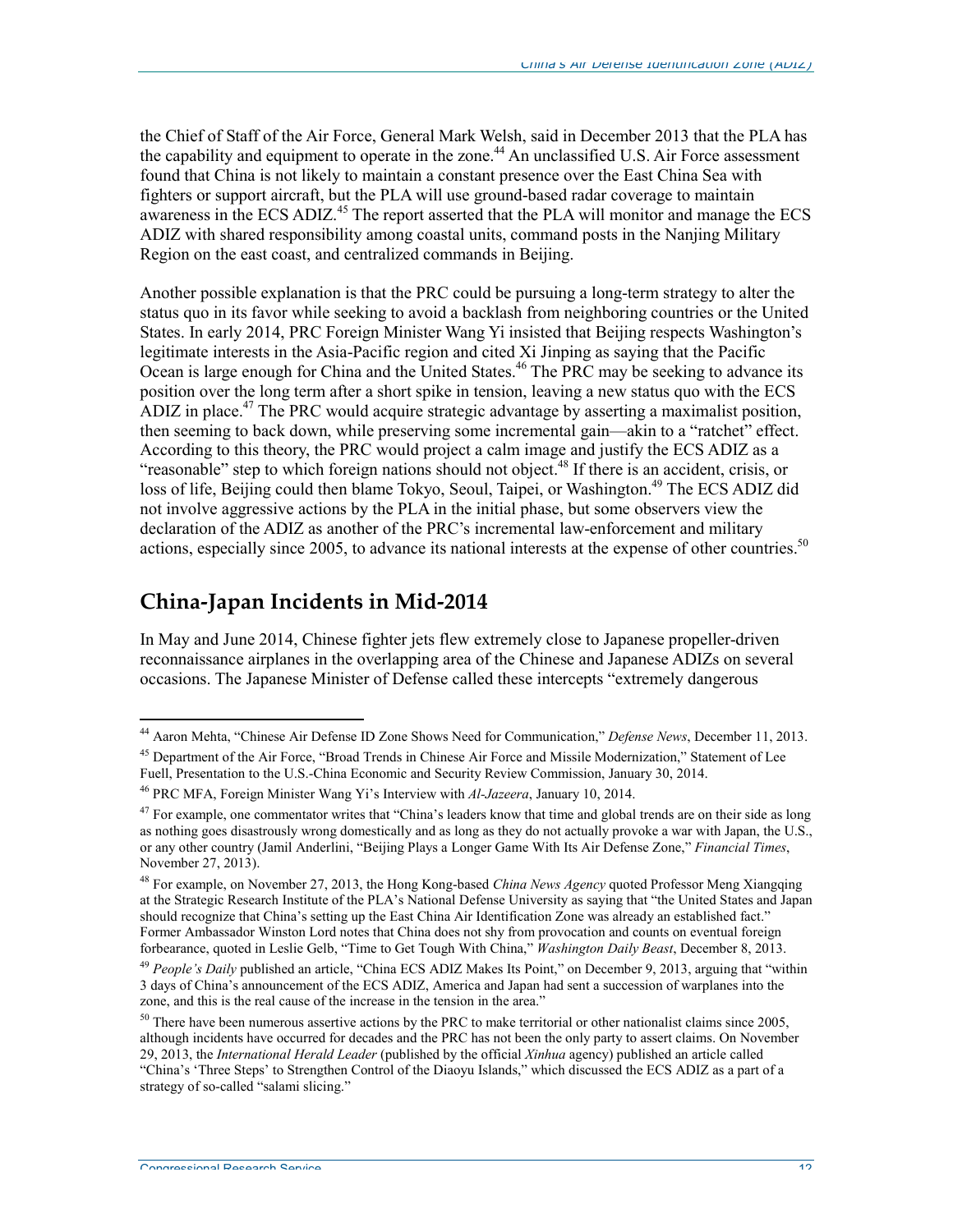actions" and said that his government had lodged stern protests with Beijing.<sup>51</sup> The PRC MND disputed that the flybys were dangerous and defended the actions as legitimate enforcement of the  $\overline{ECS}$  ADIZ.<sup>52</sup> The presence of Chinese-Russian military exercises in nearby waters during the May incidents may have increased China's sensitivity to Japanese surveillance activities.

A prior incident with Japan occurred on January 10, 2013, when the PLA reportedly scrambled two J-10 fighters after Japan sent F-15 fighters to observe a PLA Air Force Y-8 early warning aircraft flying over oil and gas fields in the East China Sea.

# **PRC Rationales for Creating the ECS ADIZ**

One question regarding the PRC's ECS ADIZ announcement is whether it was primarily a politically symbolic statement or instead represented a plan to advance the PRC's administrative control of disputed territory and/or its military anti-access/area-denial  $(A2/AD)$  strategy.<sup>53</sup> PRC official media stated that "in fact, prior to the announcement of the air defense identification zone, China already instituted early-warning mechanisms and adopted specific air traffic control measures with regard to the islands over which it claims jurisdiction, including the Diaoyu Islands, and the East China Sea airspace over the related waters."54 The PLA Air Force has managed air traffic control for the PRC, largely for security reasons, and long before announcing an ECS ADIZ, the PLA scrambled fighters to intercept foreign aircraft, including U.S. reconnaissance aircraft (such as the PRC's April 2001 interception of a U.S. Navy EP-3 plane that resulted in a collision and crisis).

The ECS ADIZ announcement could be primarily a symbolic political statement. An expert on the PLA Navy at the U.S. National War College said that the ECS ADIZ is more a "political declaration than anything that contributes materially to the military capability to carry out" an A2/AD strategy.<sup>55</sup> The PRC leadership could have proclaimed the ECS ADIZ for political reasons to ameliorate internal pressure or struggles inside China.<sup>56</sup> However, PRC leaders agree generally on territorial and maritime claims, especially against Japan. Also, the PRC took assertive or aggressive actions to advance its claims before and after the transition of power from Hu Jintao to Xi Jinping as the top leader in late 2012 to early 2013. There were no nationalistic, violent anti-Japan protests surrounding the ECS ADIZ announcement, unlike the rare protests that erupted during similar periods of heightened tensions with Japan in September 2010 and September 2012. The absence of protests may have been a sign that Chinese leaders did not seek to rally domestic political forces. Comments in China about the ECS ADIZ on the Internet were generally muted.<sup>57</sup>

<sup>51</sup> Martin Fackler, "Japan Protests Chinese Flybys over East China Sea," *New York Times*, June 11, 2014.

<sup>&</sup>lt;sup>52</sup> "国防部要求日方停止对中俄海上联合演习侦察干扰" PRC Ministry of National Defense, May 25, 2014, http://news.mod.gov.cn/headlines/2014-05/25/content\_4511503.htm.

 $53$  An anti-access/area-denial (A2/AD) strategy aims to use actions to slow or keep farther away the foreign forces in movement to a theater of operations and to impede foreign freedom of operations in maneuvering within a theater.

<sup>&</sup>lt;sup>54</sup> Yu Zhirong (Research Fellow of the China Ocean Development Research Center), "Urging Japan Not to Make Light of Civil Aviation Aircraft Safety," *International Herald Leader*, December 6, 2013.

<sup>55</sup> Bernard Cole quoted in Wendell Minnick, "China's Air Zone Part of Anti-access Strategy," *Defense News*, December 9, 2013.

<sup>56</sup> Russell Moses, "Why Xi Jinping's Done Little to Sell China's Air Defense Zone," *Wall Street Journal*, December 2, 2013; Robert Kaplan, "Why Is China Really Provoking Its Neighbors?" *RealClearWorld.com*, February 13, 2014.

<sup>57</sup> Jamil Anderlini, "Spat over Air Space Lost on Ordinary Chinese," *Financial Times*, December 1, 2013.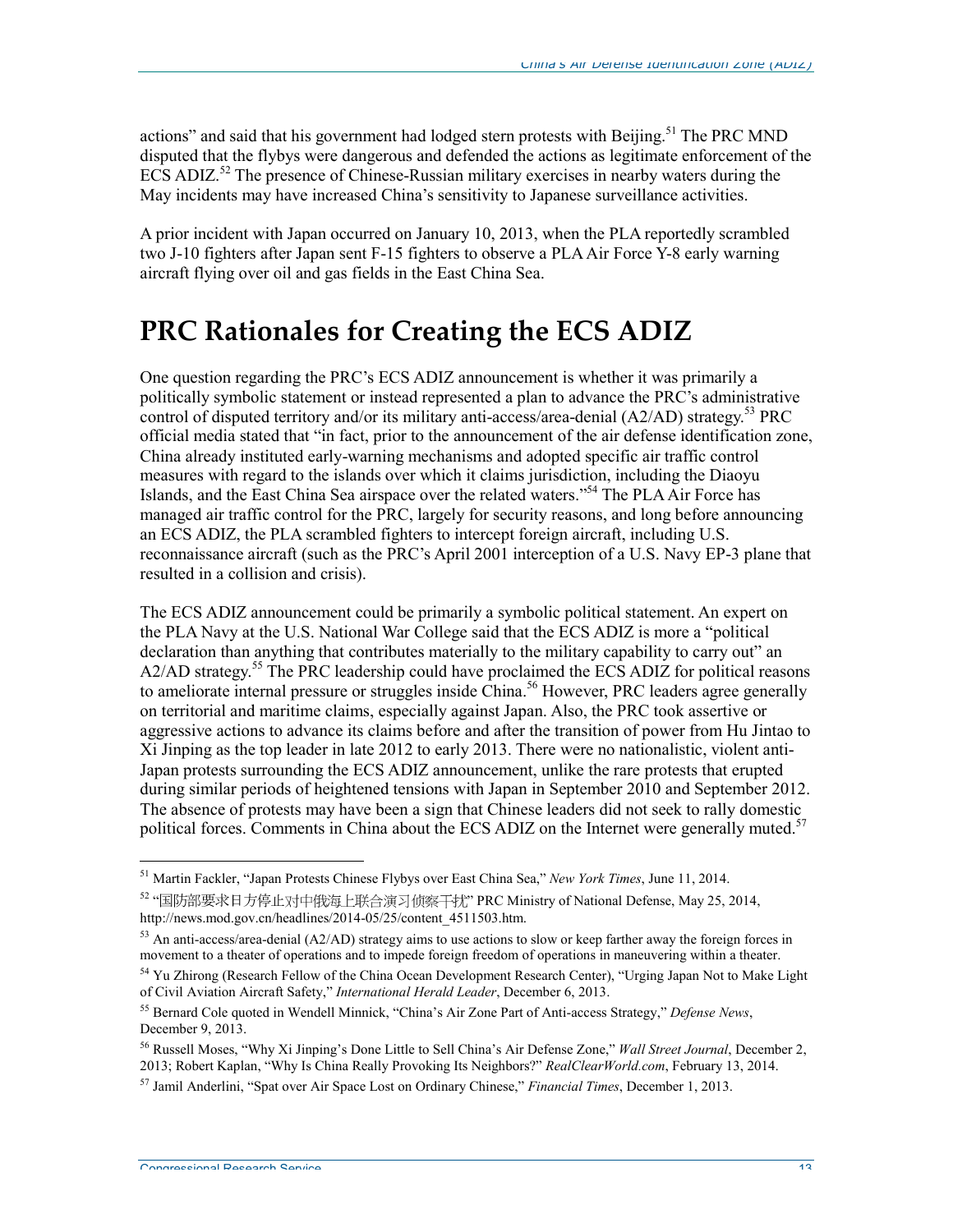Over the longer run, Xi could be using the formal ECS ADIZ as a mechanism to push the PLA to higher readiness or alert levels as well as to promote joint operations. Indeed, in asserting that the PLA Air Force scrambled fighters in late November to patrol the ECS ADIZ, the PLA Air Force spokesman specifically stated that both the PLA Air Force and PLA Navy would be on constant alert and jointly safeguard the PRC's ECS ADIZ. Such an effort is consistent with the widely reported exhortations (particularly since 2013) in the defense-related White Paper and in numerous articles that stressed to the PLA that it should promote realistic training to prepare for actual combat and should develop stronger capabilities, including in maritime actions.<sup>58</sup> The "Decision" of the Third Plenum of November 2013 stipulated that, as part of military reform, the PLA should "restructure and rationalize border, sea, and air defense management systems and mechanisms."<sup>59</sup>

One analyst assessed the ECS ADIZ announcement as part of the PRC's international legal assertion of EEZ claims and noted that the eastern edge of the PRC ECS ADIZ closely follows the eastern edge of the PRC's claim to an extended continental shelf in the East China Sea. $^{60}$ 

The ECS ADIZ could have been intended to elicit an overreaction from Japan, so that the PRC could advance its interests while claiming to be a target of Japanese provocations (see section "Focus on Japan"). Indications are that the PRC's administration of its ECS ADIZ has targeted Japanese aircraft in particular, rather than U.S., South Korean, Taiwanese, or other foreign aircraft. The MND justified extending the PRC's ECS ADIZ to within 130 km of a "certain country," apparently Japan, by pointing to that country's establishment of an ADIZ in 1969 that was 130 km from the coast of the PRC. As of January 2015, the Japanese military has not taken any actions in the contested airspace that have drawn criticism from the international community.

Another motivation for the ECS ADIZ announcement could have been a desire for parity with Japan and other countries that have established ADIZs and have scrambled fighters in response to foreign aircraft. Japan's frequent scrambling of fighters could have increased the PRC's interest in setting up its own ADIZ. The PRC's aircraft, including official, non-PLA planes, have encountered fighters scrambled by the Japanese Air Self-Defense Force (ASDF).<sup>61</sup> Japan's ASDF scrambled fighters 415 times to respond to PRC aircraft from April 2013 to April 2014, an increase by 109 sorties from the previous year.<sup>62</sup> Relatedly, Beijing might have set up the ECS ADIZ for prestige. A Major General in the PLA Air Force asserted that the PRC set up its ECS ADIZ for political-strategic significance as a "great power" because, according to the Major General, an ADIZ is an important symbol of modern countries with air defense capability.<sup>63</sup> Tested by the ECS ADIZ, the PLA Air Force will become stronger, he stressed. In this view, the

 $58$  While the call for the PLA to train for realistic combat is not new, Xi Jinping seems to stress realistic combatreadiness above other objectives. The *Liberation Army Daily*, on February 24, 2014, noted that combat capability has become the only criterion.

<sup>59</sup> CPC Central Committee, "Decision on Deepening of Reforms," *Xinhua*, November 15, 2013.

<sup>60</sup> Peter Dutton, Testimony at House Foreign Affairs Committee Hearing on China's Maritime Disputes in the East and South China Seas, January 14, 2014.

<sup>&</sup>lt;sup>61</sup> In December 2012, the ASDF scrambled fighters to respond to a China Maritime Surveillance (CMS) maritime patrol plane that flew over the Senkaku/Diaoyu Islands, in addition to patrols at sea.

<sup>&</sup>lt;sup>62</sup> "Statistics on Scrambles Through Fiscal Year 2013," Japan Ministry of Defense, Joint Staff Press Release, April 23, 2014.

<sup>63</sup> PLA Air Force Major General Qiao Liang, "Only By Becoming Powerful Can China Be Firm," *Military Digest*, January 2014, translated by Ryan Martinson, China Maritime Studies Institute, U.S. Naval War College.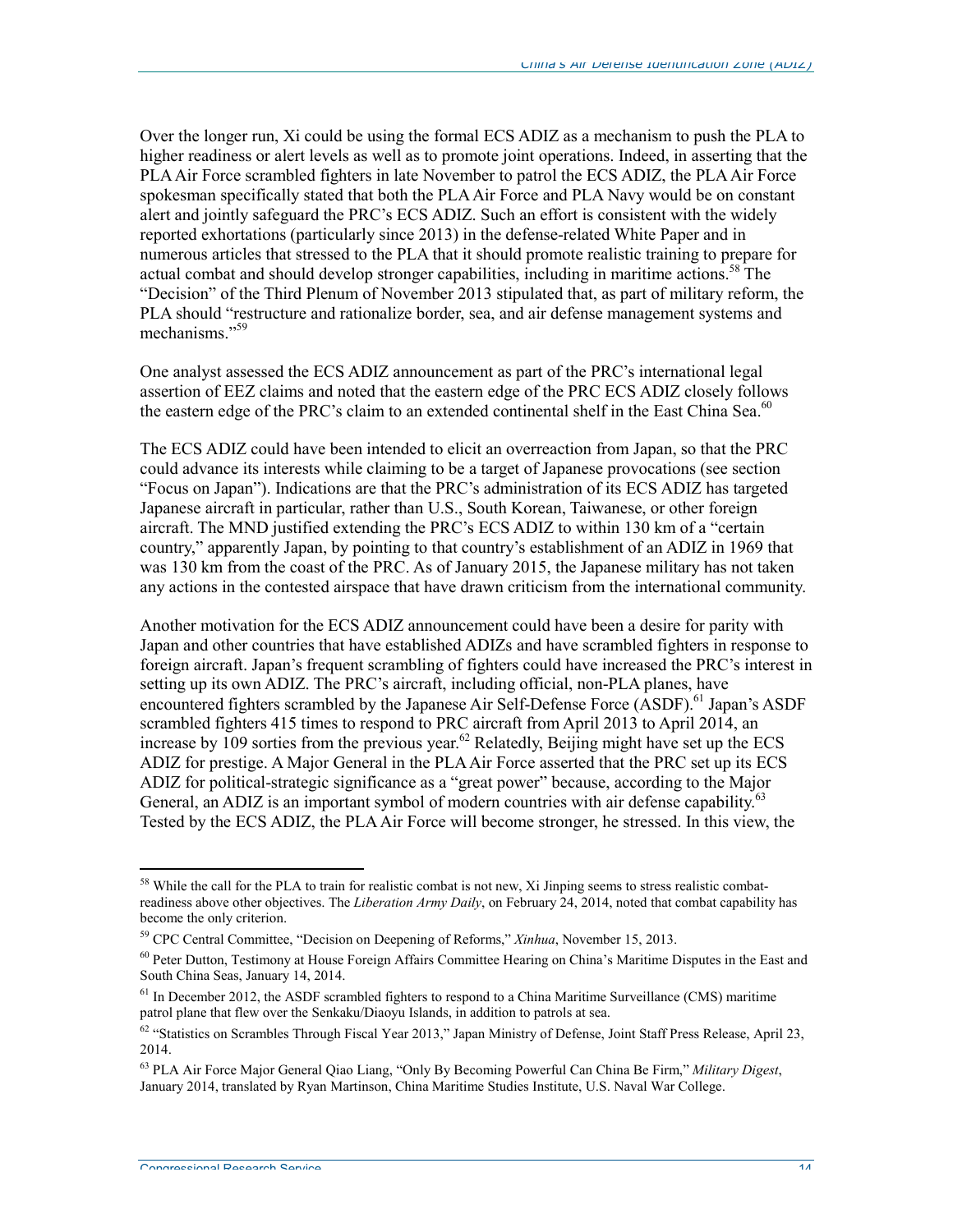lack of consultation with other countries is consistent with the PRC's position, as seen in its 2012 Defense White Paper, that it is a major power safeguarding its rights.

Another possible motivation for declaring the ECS ADIZ is the PLA's objection to U.S. Navy and Air Force reconnaissance flights, which PLA officials have identified as an "obstacle" in the military relationship with the United States. A PLA Navy expert noted the ECS ADIZ provides the "legal" authority to track the reconnaissance planes, even though the PLA may not "shoot them down."64 The U.S. military maintains that its flights operate legitimately in international airspace, not the PRC's airspace.

# **U.S. Responses**

Promptly after the PRC announced the ECS ADIZ on November 23, 2013, Defense Secretary Hagel called the development a destabilizing attempt to alter the status quo, stated that the announcement would not change U.S. military operations, and reaffirmed that the U.S.-Japan Mutual Defense Treaty applies to the Senkaku Islands.<sup>65</sup> Secretary of State John Kerry expressed concern that the unilateral action was an attempt to change the status quo in the East China Sea and would increase tensions and create risks of an incident. He also stated that the United States does not recognize efforts by any country to apply its ADIZ procedures to foreign aircraft not intending to enter national airspace nor does the United States apply its ADIZ procedures to foreign aircraft not intending to enter U.S. airspace. Secretary Kerry urged the PRC not to implement its "threat" to take action against aircraft that do not identify themselves or obey orders from the PRC. He urged the PRC to exercise restraint.<sup>66</sup> The White House called the PRC's announcement an "escalatory development" that increased tensions.<sup>67</sup>

U.S. concerns focus in part on the way in which the PRC set up its ECS ADIZ. A senior official on the U.S. National Security Council (NSC) staff said that "we [the Obama Administration] saw it as a provocative and escalatory act that increased tensions in the region and reduced the prospect for diplomacy. Regardless of whether China had a right to establish the ADIZ, the way China did it was dangerous."68 The PRC's ECS ADIZ overlaps with other ADIZs, raising the potential for accidents or incidents that could involve interceptions by fighters. The United States received less than one hour's formal notice before the PRC's ECS ADIZ announcement.<sup>69</sup>

Two days after the PRC's declaration of the ECS ADIZ, the U.S. Navy announced the start of the Annual Exercise (AnnualEx) 2013 involving the carrier strike group led by the USS *George Washington* in training with Japan's Maritime Self-Defense Force. The U.S. Air Force flew two B-52 bombers from the U.S. territory of Guam on a training flight into the ECS ADIZ without

<sup>&</sup>lt;sup>64</sup> Liu Ziwei, "An Air Defense Identification Zone is Not the Same as Territorial Airspace, and No One Should Confuse Them," *Global Times*, November 25, 2013.

<sup>65 &</sup>quot;Statement by Secretary of Defense Chuck Hagel on the East China Sea Air Defense Identification Zone," U.S. Defense Department, November 23, 2013.

<sup>66</sup> State Department, "Statement on the East China Sea Air Defense Identification Zone," November 23, 2013.

<sup>67</sup> Steve Holland, "U.S. Voices Strong Concern to China over East China Sea Tensions," *Reuters*, November 23, 2013.

<sup>68</sup> Yoichi Kato, "INTERVIEW/ Evan Medeiros: China's Attempt to Isolate Japan Worsens Bilateral Relations," *Asahi Shimbun*, April 6, 2014.

<sup>69</sup> CRS consultations in November 2014; Simon Denyer, "Obama's Asia Rebalance Turns into Headache as China, Japan Relations Spiral Down," *Washington Post*, January 23, 2014.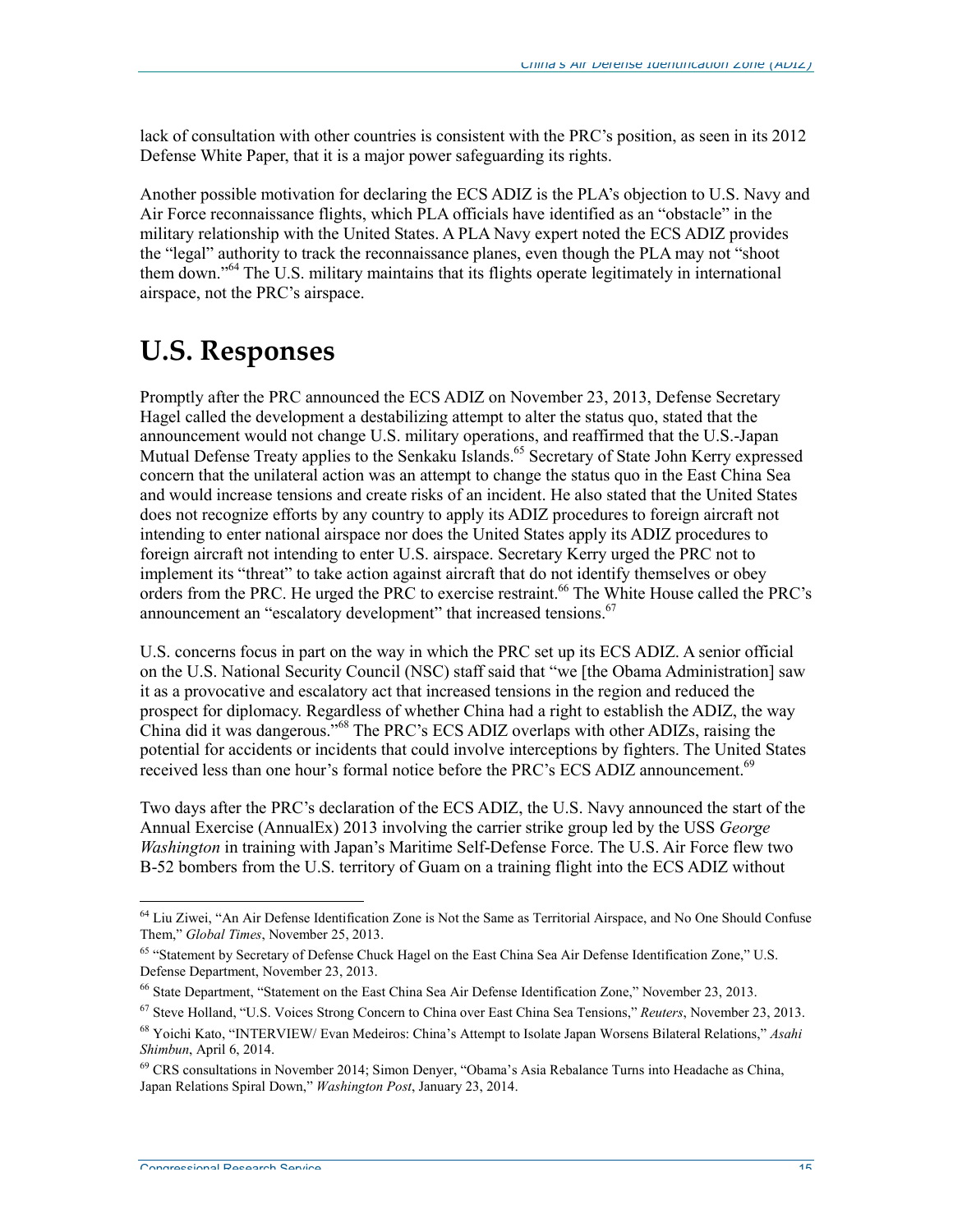informing China. A Pentagon spokesman said that "we have conducted operations in the area of the Senkakus. We have continued to follow our normal procedures, which include not filing flight plans, not radioing ahead, and not registering our frequencies."70 Although the bombers' flight reportedly had been planned far in advance, going through with the flight conveyed continuity of operations, sustained support for Japan, and non-compliance with the PRC's ECS ADIZ. In August 2014, a PLA fighter aircraft intercepted at close range a U.S. P-8 surveillance aircraft in international airspace near China's southeastern coast, providing further evidence that the U.S. military continues its normal pattern of operations.<sup>71</sup>

### **U.S. Guidance to Commercial Airlines**

After the PRC first announced the ECS ADIZ, it distributed its regulations internationally as a Notice to Airmen (NOTAM), which is a notice disseminated by an aviation authority to alert pilots of potential hazards that could affect the safety of their flight.<sup>72</sup> Regarding commercial aviation, the State Department said on November 29, 2013, that the United States generally expects that U.S. carriers operating internationally will follow NOTAMs issued by foreign countries. The State Department also said that "our expectation of operations by U.S. carriers consistent with NOTAMs does not indicate U.S. government acceptance of China's requirements for operating in the newly declared ECS ADIZ."<sup>73</sup> U.S. officials emphasized their concern for the safety of commercial aviation in a potentially volatile situation. To some observers, the messages seemed to be mixed and to undercut the U.S. government's stated refusal to accept the ECS ADIZ.<sup>74</sup> Other observers saw the State Department position as a diplomatic solution that simultaneously upheld the official U.S. protests and the interests of aviation safety. The PRC MFA expressed "appreciation" to the United States for its "constructive attitude" and "cooperation" but accused Japan, whose airlines do not abide by the Chinese requirements in some circumstances, of "maliciously hyping" the matter and urged Japan to "correct its mistakes."<sup>75</sup> PRC media used the U.S. statement to claim "cooperation" in "jointly" ensuring flight safety and to support the legitimacy of the ECS ADIZ.<sup>76</sup> The U.S. statement on NOTAMs appeared amid a tense time and contrasted with the responses of Japan and South Korea, which were advising their commercial airlines not to submit flight plans to the PRC in non-compliance with its ECS ADIZ rules. The ROK later advised its airlines to abide by the PRC's NOTAM.

In a letter to National Security Advisor Susan Rice, Representative J. Randy Forbes summarized concerns about the guidance from the State Department and the FAA that urged U.S. commercial

<sup>70 &</sup>quot;George Washington Carrier Strike Group Joins Annualex," *NNS*, November 25, 2013; Phil Stewart and David Alexander, "Defying China, U.S. Aircraft Fly over East China Sea Without Notification," *Reuters*, November 26, 2013; "U.S.: 2 Bombers over China's New Airspace Were on Long-Planned Training," *Stars and Stripes*, November 26, 2013.

<sup>71 &</sup>quot;US Seeking 'Boring' Military Operations Near China to Avoid Provocation," *Bloomberg News*, October 27, 2014.

 $^{72}$  In early 2014, China moved the information on its ECS ADIZ regulations from a NOTAM, which is usually temporary, into its permanent Aeronautical Information Publication (AIP), which each country provides to guide aviation under its administration.

<sup>73</sup> State Department, "China's Declared ADIZ—Guidance for U.S. Air Carriers," November 29, 2013.

<sup>74</sup> Nanae Kurashige and Yoshihiro Makino, "Japan Baffled by U.S. Telling Airlines to Respect New Chinese Air Zone," *Asahi Shimbun*, December 1, 2014.

<sup>75</sup> PRC MFA, news conference, December 2, 2013.

<sup>76 &</sup>quot;Normal International Flights in China's East China Air Defense Identification Zone Will Not Be Affected in Anway," *Xinhua*, November 28, 2013.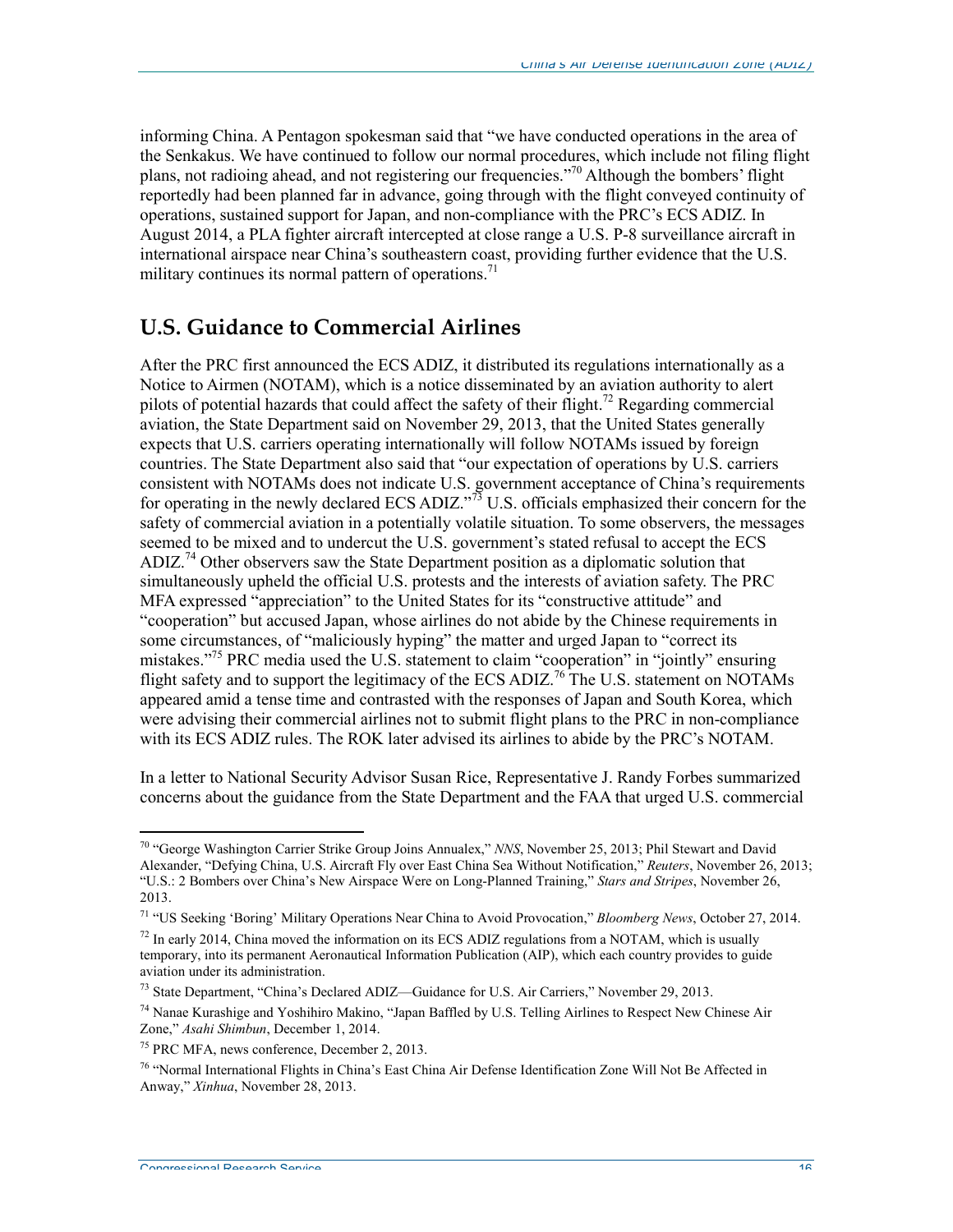airlines to comply with China's ECS ADIZ procedures, arguing that these seemed to contradict the Administration's own statements. He wrote that "by submitting flight plans to China while traversing international airspace, U.S. airlines will be acknowledging the validity of China's ADIZ at the same time other elements of the U.S. Government are vigorously, and appropriately, contesting Beijing's behavior. Furthermore, at a time when Japan is looking to the United States to be a strong partner, this decision seems to put us at odds with our ally in Tokyo and suggests a lack of policy coordination."<sup>77</sup>

### **U.S. Official Statements in Response to the ECS ADIZ**

In remarks with Japanese Prime Minister Shinzo Abe on December 3, 2013, in Tokyo, Vice President Biden expressed concern about the increase in tensions and risk of accidents and miscalculation. The next day in Beijing, Vice President Biden told President Xi that the United States does not recognize the ECS ADIZ, looks to China to lower tensions, to avoid enforcement that could lead to crisis, and to establish channels of communication with Japan and other neighbors, according to accompanying officials.78 He did not call publicly for Beijing to rescind its ECS ADIZ.

In early December 2013, Defense Secretary Hagel noted efforts towards developing a stronger U.S.-PRC "military-to-military relationship" and called on China, Japan, and South Korea to stay "calm and responsible." At the same briefing, the Chairman of the Joint Chiefs of Staff, General Martin Dempsey, said that "it wasn't the declaration of the ADIZ that actually was destabilizing," but rather the requirement that all aircraft entering the ADIZ report regardless of whether they were intending to enter into the sovereign airspace of China that was destabilizing.<sup>79</sup>

Four members of the Senate Foreign Relations Committee wrote to the PRC Ambassador in Washington that the unilateral declaration of an ECS ADIZ was "provocative" because it extends over territories "recognized by the United States as under the administrative control of Japan," overlaps with other ADIZs, and has procedures that are potentially dangerous. They stated that the declaration reinforces the perception that China prefers coercion over rule of law and follows a disturbing trend of China's increasingly hostile maritime activities.<sup>80</sup>

After this series of U.S. statements criticizing Chinese behavior, high-level bilateral meetings proceeded as planned. In January 2014, Assistant Secretary of State for East Asian and Pacific Affairs Daniel Russel traveled to Beijing to hold the  $5<sup>th</sup>$  round of U.S.-China "Consultations on the Asia-Pacific." The State Department issued a Joint Statement on the talks that stressed

 $^{79}$  Defense Department, Press Briefing by Secretary Hagel and General Dempsey, Pentagon, December 4, 2013.

 $77$  J. Randy Forbes, letter to Susan Rice, December 3, 2013.

<sup>78</sup> White House, Remarks to the Press by Vice President Joe Biden and Prime Minister Shinzo Abe of Japan, Tokyo, December 3, 2013; Background Briefing by Senior Administration Officials on the Vice President's Trip, Beijing, December 4, 2013. The *New York Times* reported the subtle shift on December 3, "But with China unlikely to rescind a move so laden with nationalistic overtones, the vice president's focus appeared to be less on rolling back the defense zone than on neutralizing its impact by persuading the Chinese authorities to stop scrambling fighter jets or otherwise disrupting the busy air corridors between Japan and China." A journalist on the trip, Steve Clemons, wrote in *The Atlantic* that Abe did not ask Biden publicly to call for a rollback of China's ADIZ because Abe knew that Biden would not request that of Xi Jinping and did not want to show "any light" between Japan and the United States. The *Wall Street Journal*'s editorial "East Asian Blurred Lines" on December 5 contended the Obama Administration did not convey a clear message and that it shifted from calling for China to roll back its ECS ADIZ declaration.

<sup>80</sup> Robert Menendez, Bob Corker, Marco Rubio, and Benjamin Cardin, letter to Cui Tiankai, December 5, 2013.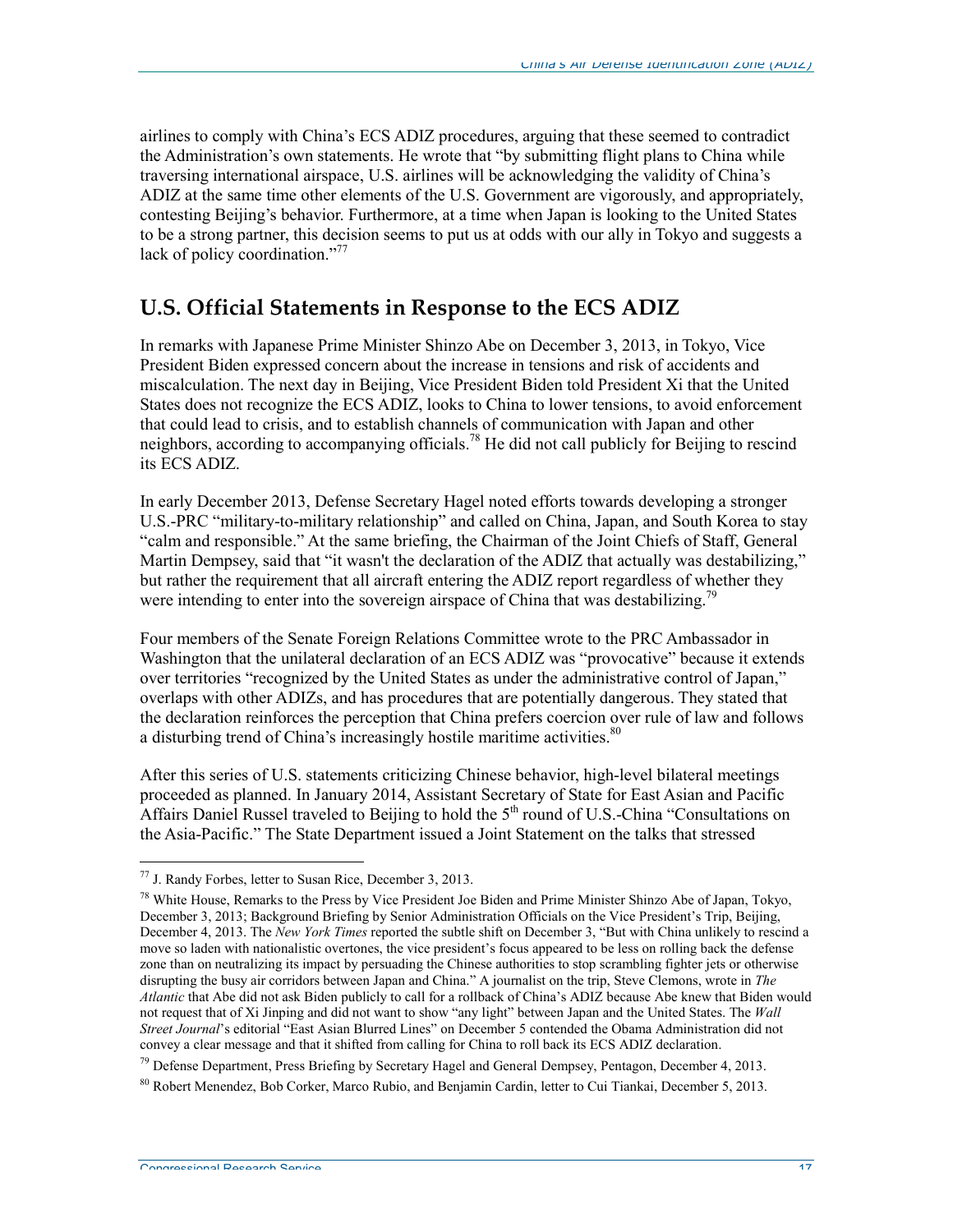"cooperation" and did not mention the ECS ADIZ.<sup>81</sup> The next day in Beijing, Deputy Secretary of State William Burns co-chaired an interim Strategic Security Dialogue (SSD) between diplomatic and defense officials. The State Department said that Burns stressed avoidance of unilateral action by "all sides" to assert territorial and maritime claims and efforts by China to reduce tensions in the East and South China Seas.<sup>82</sup> When asked in a January 2014 hearing of the House Armed Services Committee whether China's actions violate U.S. interests in freedom of navigation, free flow of commerce, or peaceful settlement of disputes consistent with international law, a senior U.S. defense official stated that the ECS ADIZ does not challenge U.S. national security.<sup>83</sup>

# **Reaction of Japan**

The initial reaction of Japanese leaders to the ECS ADIZ announcement was highly critical. Top officials called on China to rescind its decision to establish the ADIZ, terming it "dangerous" and "one-sided," and Prime Minister Shinzo Abe declared that it would not have any effect on Japan.<sup>84</sup> Japanese military aircraft transited the Chinese ADIZ as part of planned exercises within a week of Beijing's initial announcement. When it was reported that Japanese commercial airlines initially obeyed Chinese requests for identification in the ADIZ, the Japanese government ordered its airlines to effectively ignore Chinese administration of the ADIZ. Japanese commercial aircraft do not file flight plans with Chinese authorities nor respond to requests for identification on routes transiting the ADIZ but not entering Chinese territorial airspace, for example on the route from Tokyo to Taipei.

Since late November 2013, Japan has taken a series of actions designed to thwart Chinese administration of the ADIZ while not further escalating the tense situation. Japan submitted a proposal to the ICAO to examine whether China's actions threatened the order and safety of international aviation. Japan's ADIZ overlaps airspace managed by South Korean air traffic controllers (the Incheon FIR), but the two countries have managed this contradiction for decades without conflict. The Abe Cabinet in mid-December 2013 approved new defense guidelines that emphasize the defense of Japan's southwest islands against incursions from China. The guidelines state, "China is ... showing its attempts to change the status quo by coercion."<sup>85</sup> Japan's parliament, called the Diet, passed a resolution labeling the ECS ADIZ a violation of international law and called for China to withdraw the ECS ADIZ immediately. Foreign Minister Fumio Kishida, in a major speech before the Diet in January 2014, indicated Tokyo's intention to gain international support for the freedom of flight above the high seas. $86$ 

<sup>&</sup>lt;sup>81</sup> State Department, Joint Statement, List of U.S.-China Cooperative Projects, January 22, 2014.

<sup>&</sup>lt;sup>82</sup> State Department, Press Briefing and "Press Statement on the Visit of Deputy Secretary of State Burns to Beijing, China," January 23, 2014. PRC media reported on Burns' meetings with PLA Deputy Chief of General Staff Wang Guanzhong and Vice Foreign Minister Zhang Yesui, and also did not mention differences over the ECS ADIZ.

<sup>&</sup>lt;sup>83</sup> House Armed Services Committee, Hearing on the Rebalance to the Asia-Pacific Region, January 28, 2014.

<sup>84 &</sup>quot;Japan, China Trade Barbs over Controversial Air Defense Zone," *Kyodo News Agency*, December 25, 2013. <sup>85</sup> *New National Defense Program Guidelines for FY2014 and Beyond (Provisional Translation)*, Cabinet Office of Japan, December 17, 2013, http://www.kantei.go.jp/foreign/96\_abe/documents/2013/\_\_icsFiles/afieldfile/2014/02/03/

NDPG.pdf.

<sup>86 &</sup>quot;Japan Vows to Take Lead in Ensuring Freedom of Flight Above Open Seas," *Kyodo News Agency*, January 25, 2014.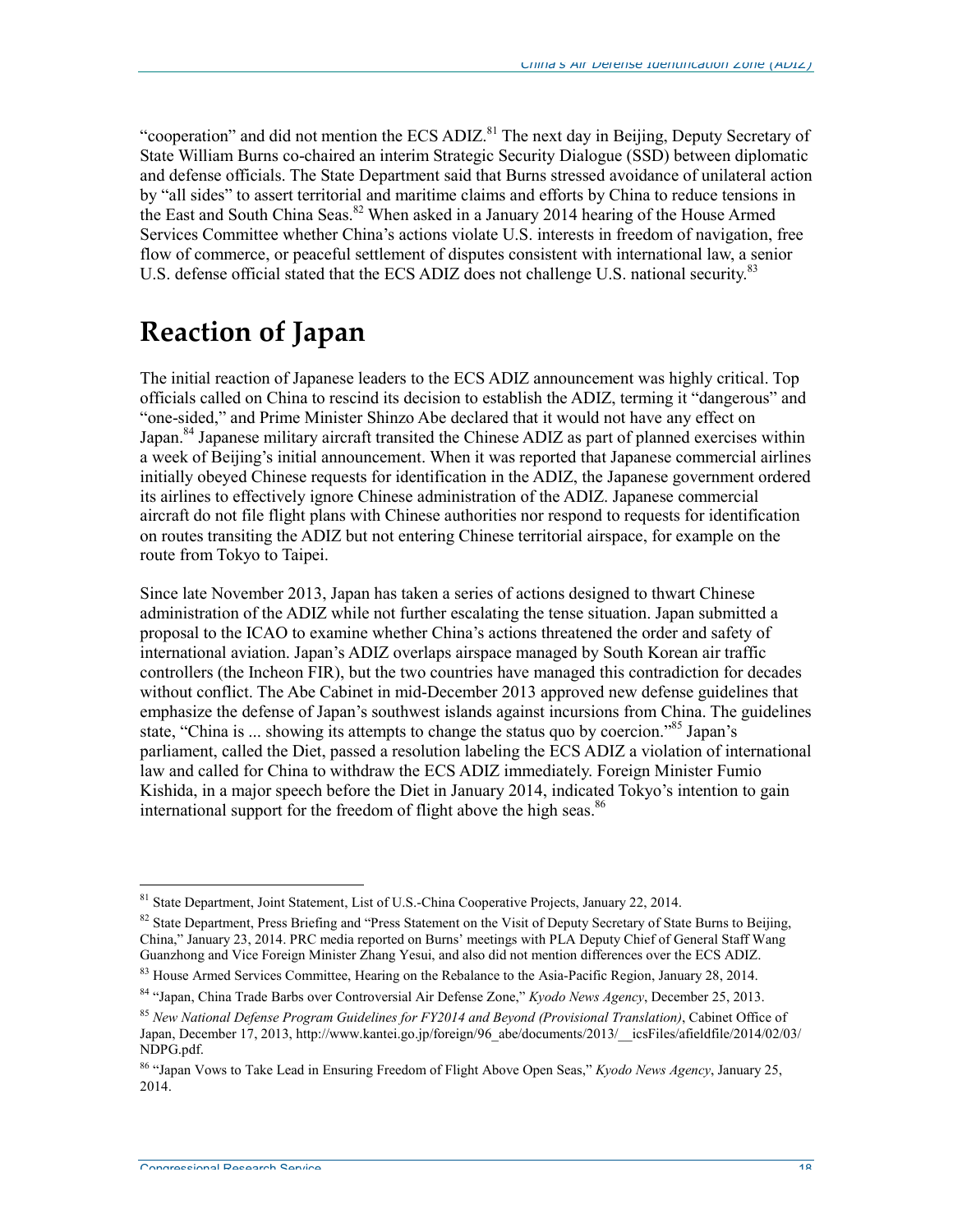While the Abe Administration has made enhancing defense capabilities a top priority, Japan has not taken concrete steps to adjust its defense posture or activities to account for the ECS ADIZ. (The Ministry of Defense had already re-deployed 13 E2-C early warning and surveillance aircraft to Okinawa from northern Japan in late  $2012.$ <sup>87</sup> As in the past, Japanese fighter aircraft continue to scramble and intercept foreign military aircraft that do not identify themselves within the Japanese ADIZ. Reportedly, the United States and Japan agreed to increase their reconnaissance and surveillance activities in the East China Sea, presumably to monitor Chinese practices in the new ADIZ.

### **U.S.-Japan Alliance Relations**

The United States and Japan have coordinated at a high level their individual and collective responses to China's ADIZ announcement and have reaffirmed the strength of the U.S.-Japan alliance. American officials expressed appreciation for Japan's restraint in what could be a combustible situation and have joined in criticizing China's actions as destabilizing.<sup>88</sup> At a press conference during his visit to Tokyo in early December 2013, Vice President Biden said, "We, the United States, are deeply concerned by the attempt to unilaterally change the status quo in the East China Sea.... I told the Prime Minister that we will remain steadfast in our alliance commitments."89 S.Res. 412, passed by the Senate in July 2014, expresses firm support for Japan and calls on China to refrain from implementing the ECS ADIZ.

In late 2013, however, the two countries took different approaches in some areas, particularly guidance to commercial aviation regarding the Chinese NOTAM (see section "U.S. Guidance to Commercial Airlines"). The decision by the U.S. government to apply normal FAA guidance to the new Chinese NOTAMs contributed to latent anxieties in Tokyo about U.S.-Japan unity and the relative prioritization of China and Japan in U.S. policymaking.<sup>90</sup> Many Japanese strongly praised the training flight of U.S. B-52 bombers through the Chinese ADIZ but were worried when the United States appeared to accede to China on commercial airline guidance. Some American analysts argued that the United States lost credibility by not sufficiently supporting Japan.<sup>91</sup> Any action that the United States takes related to the Senkaku/Diaoyu islands is closely scrutinized in Japan for indications of supporting either Japan or China; signs of ambivalence in Washington cause some Japanese observers to fear abandonment by the United States. However, U.S. officials may be concerned that full-throated denunciation of China may embolden Japan to take actions that would further destabilize the tense situation in the East China Sea.<sup>92</sup>

 $87$  Tsuyoshi Takasawa, "ASDF Monitoring Senkakus 24 Hrs a Day; Radar-Equipped Aircraft Deployed in Bid to Prevent Intrusions by Chinese Planes," *Daily Yomiuri*, January 28, 2013.

<sup>88</sup> Chuck Hagel, "Hagel Issues Statement on East China Sea Air Defense Identification Zone," U.S. Department of Defense, November 23, 2013, http://www.defense.gov/news/newsarticle.aspx?id=121223.

<sup>&</sup>lt;sup>89</sup> Remarks to the Press by Vice President Joe Biden and Prime Minister Shinzo Abe of Japan, The Kantei, Tokyo, Japan, December 3, 2013.

<sup>90</sup> Takashi Oshima, "Japan Questions Whether It Can Still Rely on U.S. Alliance," *Asahi Shimbun*, February 4, 2014.

<sup>91</sup> Charles Krauthammer, "Woe to U.S. allies," *Washington Post*, Op-Ed, December 6, 2013; J. Randy Forbes and Michael Auslin, "U.S. Power Loses Altitude in Asia," *Wall Street Journal*, Op-Ed, December 11, 2013.

<sup>92</sup> Takashi Oshima, "Reality Check: What the Senkakus Issue Entails for Washington," *Asahi Shimbun*, February 25, 2014.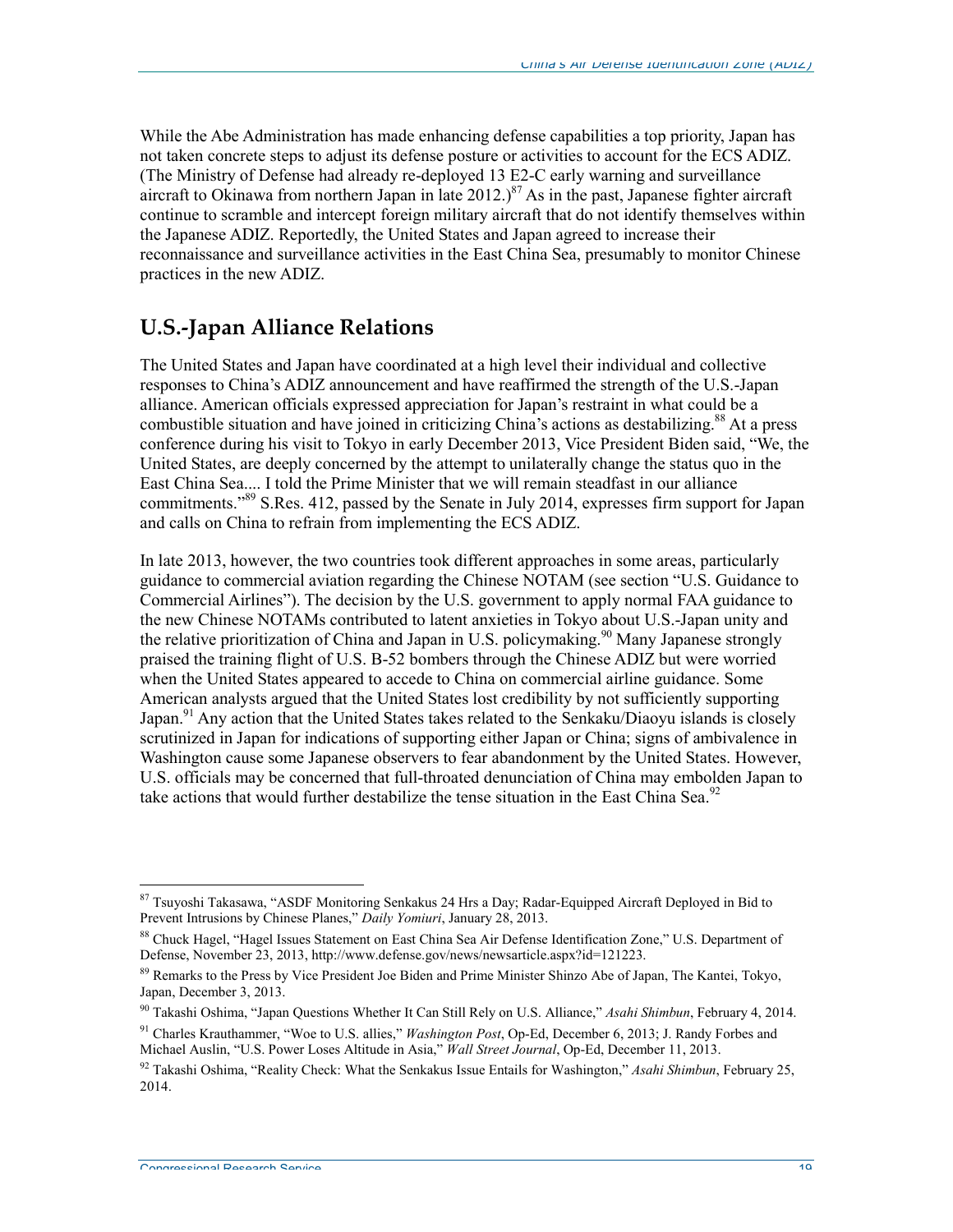#### **The U.S.-Japan Mutual Defense Treaty and the Senkaku/Diaoyu Islands**

Some Japanese analysts worry that certain U.S. actions abet China's claim to administer the Senkaku/Diaoyu Islands and thus weaken the U.S. commitment to fulfill its treaty obligations as they relate to the disputed islets. Article 5 of the U.S.-Japan Mutual Defense Treaty states, "Each Party recognizes that an armed attack against either Party in the territories under the administration of Japan would be dangerous to its own peace and safety and declares that it would act to meet the common danger in accordance with its constitutional provisions and processes." Because the United States does not take a position on the sovereignty of the Senkaku/Diaoyu Islands, the fact of Japan's administration is crucial to the U.S. treaty commitment. For more information, see CRS Report R42761, *Senkaku (Diaoyu/Diaoyutai) Islands Dispute: U.S. Treaty Obligations*, by Mark E. Manyin.

For China, it appears that one major reason for creating the ADIZ could have been to bolster its implicit claim to administer the disputed islets (see section "Focus on Japan"). If the United States were to take steps that could be construed as implicit recognition of or acquiescence to some measure of de facto Chinese administration of the Senkaku/Diaoyu Islands, some might argue that it could potentially nullify or at least weaken the U.S. defense obligation. In its own attempt to address this perceived gap, Congress inserted in the FY2013 National Defense Authorization Act (H.R. 4310, P.L. 112-239) a resolution stating, among other items, that "the unilateral action of a third party will not affect the United States' acknowledgment of the administration of Japan over the Senkaku Islands." Obama Administration officials, including President Obama during an April 2014 visit to Tokyo, have made similar statements.<sup>93</sup> Following the Chinese ADIZ announcement, U.S. officials in the State Department, Defense Department, and NSC have periodically reaffirmed the U.S. defense commitment to Japan and all territories under its administration.

The official U.S. stance that it takes no position on sovereignty in the Japan-China territorial dispute is further complicated by the fact that the U.S. military has used one of the smallest islets of the Senkaku/Diaoyu as a bombing range. The United States has not used the islet for training since 1978, but, according to reports, the U.S. military may be entitled to exercise control over that territory.<sup>94</sup>

# **Reaction of South Korea**

South Korean leaders initially voiced their strong displeasure with the PRC's ECS ADIZ announcement, but their criticism was not as strident as Japan's. (One news report stated that the ROK government had been informed of China's ADIZ announcement several days in advance.)<sup>95</sup>

 $93$  During an April 2014 joint press conference with Prime Minister Abe, President Obama said, "... historically they [the Senkaku/Diaoyu islets] have been administered by Japan and we do not believe that they should be subject to change unilaterally." During Obama's visit to Tokyo, the two sides issued a joint statement saying, among other items, "... the United States opposes any unilateral action that seeks to undermine Japan's administration of the Senkaku Islands." The White House Press Office, "Remarks by President Obama and Prime Minister Abe of Japan in Joint Press Conference," April 24, 2014, Tokyo, Japan; "U.S.-Japan Joint Statement. The United States and Japan: Shaping the Future of the Asia-Pacific and Beyond," April 25, 2014.

<sup>94</sup> Takashi Oshima, "Reality Check: What the Senkakus Issue Entails for Washington," *Asahi Shimbun*, February 25, 2014.

<sup>95</sup> Kim Ji-hyun, "China Informed Seoul of Air Defense Zone," *Korea Herald*, November 25, 2013.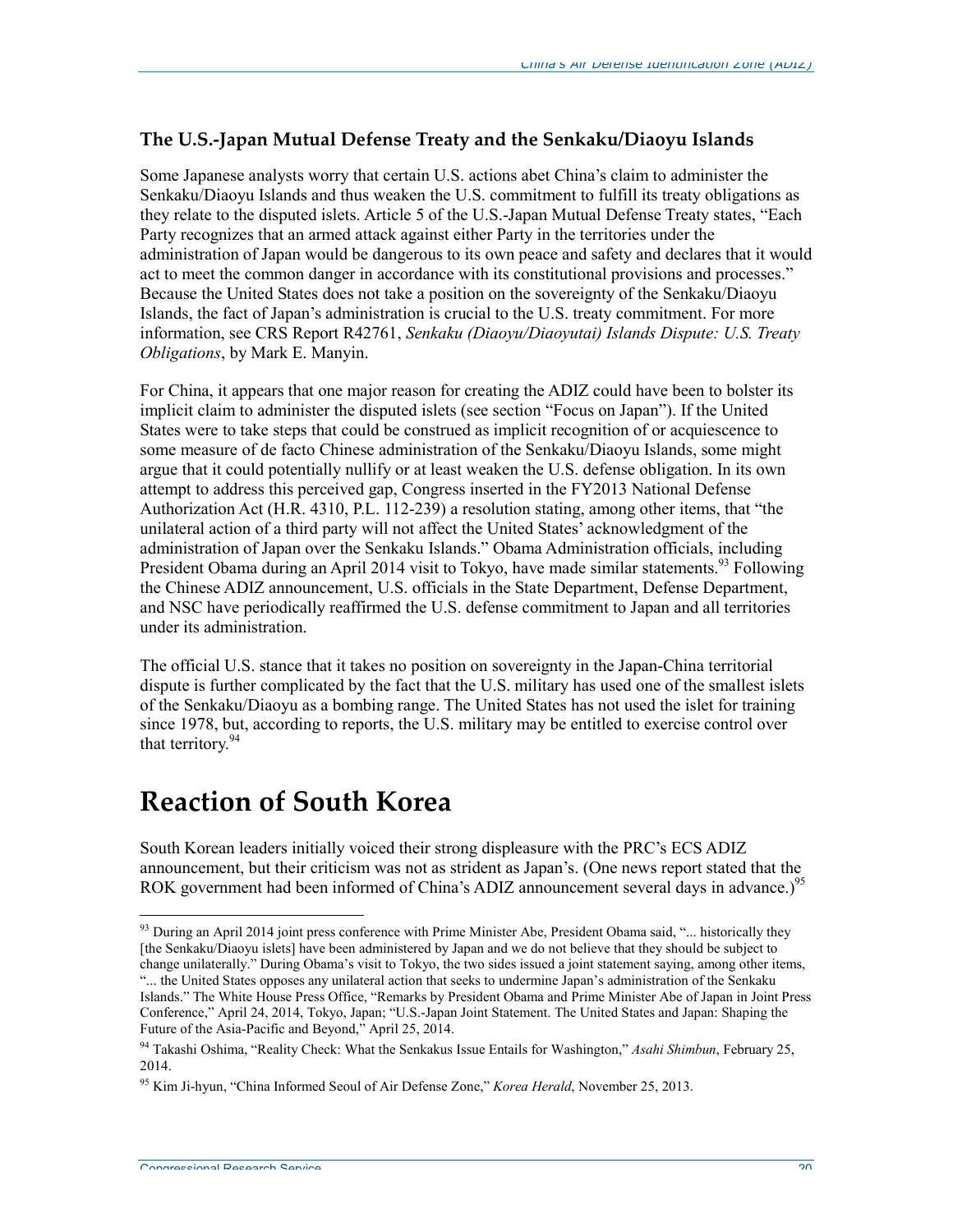South Korean Foreign Minister Yun Byung-se said on November 27, 2013, "The issue of the air defense identification zone is making the already difficult regional situations even more difficult to deal with.... We see competition and conflict in the region deepening." In a bilateral meeting of senior defense officials on November 28, South Korea reportedly asked China to redraw its ADIZ so that it did not overlap with the Korean ADIZ, but the Chinese officials rejected this request.<sup>96</sup> On December 8, South Korea announced that it would expand its own ADIZ to include area overlapping with the Japanese and Chinese ADIZs, though conforming to the South Korean FIR. The ROK military expressed its intent to increase patrols in the ADIZ and on December 9 flew a patrol aircraft through the zone without notifying China.<sup>97</sup>

The decision by South Korea to expand its ADIZ to include airspace overlapping with Chinese and Japanese ADIZs showed elements of both consideration and parochialism. On the one hand, the South Korean ADIZ respects the freedom of overflight, including foreign state aircraft. Seoul also consulted with the United States, China, and Japan before making its announcement on December 8, 2013. The calm reactions of Chinese and Japanese officials to the expanded ADIZ likely reflected this consideration. On the other hand, the response in kind to China could appear to legitimize some of Beijing's claims about a need to safeguard national interests through an enlarged ADIZ. South Korea's pursuit of its national interest may have undercut attempts by the United States and Japan to de-escalate the situation based on mutually acceptable principles. Furthermore, the new overlapping area could increase the risk of an incident.

The establishment of the PRC's ECS ADIZ came at a time when South Korea was building closer ties to China and ROK-Japan relations remained mired in acrimonious historical issues regarding Imperial Japan's actions in the early  $20<sup>th</sup>$  century. The ECS ADIZ episode appears to have cooled the China-South Korea relationship temporarily by casting a negative light on China's strategy and intentions, although China-ROK relations improved noticeably in 2014. Washington and Seoul are attempting to maintain a strong bilateral relationship while navigating around sensitivities with neighboring countries. One American scholar (and former White House official) argued that the apparent willingness of Seoul to seek a separate accommodation with Beijing, while ignoring the concerns of Tokyo and Washington, was short-sighted and raised questions about South Korea's strategic alignment.<sup>98</sup>

The ADIZ incident also rekindled the long-simmering dispute between China and South Korea over a submerged rock in the Yellow Sea. The undersea feature, called Socotra Rock by the United States, Ieodo by South Korea, and Suyan Rock by China, is located in the area of the sea claimed by both China and South Korea as within their EEZs. Since 2003, South Korea has maintained an ocean research station built on a raised platform above the submerged rock. The new Chinese ADIZ includes airspace over Socotra Rock, which had previously been within the Japanese but not the Korean ADIZ, although it is now included within the expanded Korean ADIZ.

<sup>96 &</sup>quot;Korea Calls for Re-drawing of Air Zone, China Rejects," *Arirang News*, transcript of television news report, November 30, 2013, http://www.arirang.co.kr/News/News\_View.asp?nseq=153704.

<sup>97 &</sup>quot;East Asia—Strong Opposition to PRC ADIZ, ROK Announces ADIZ Expansion," Open Source Center, Report, December 10, 2013.

<sup>98</sup> Victor Cha, "Korea's Mistake on China's ADIZ Controversy," Center for Strategic and International Studies, Korea Chair Platform, December 2, 2013.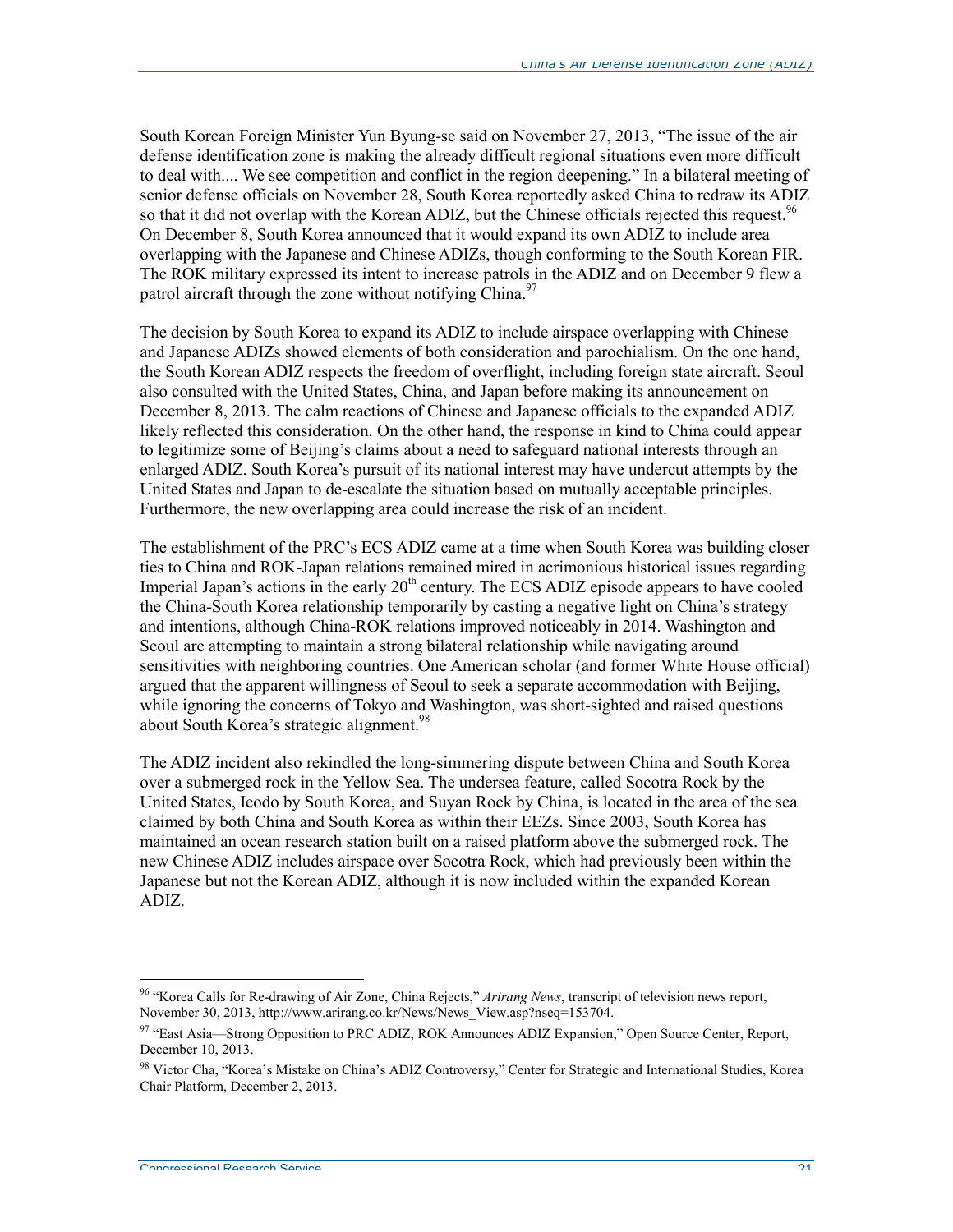### **Reaction of Taiwan**

On November 23, 2013, the Taiwan government declared that (1) Taiwan has sovereignty over the Diaoyutai (Senkaku) Islands with no change due to the PRC's ECS ADIZ and that Taiwan will continue to defend that sovereignty over the islands and continue operations to protect fishermen; (2) each side should use peaceful dialogue to resolve disputes in line with President Ma Ying-jeou's "East China Sea Peace Initiative" of August 2012; (3) Taiwan's military will use peaceful principles of Ma's initiative and adopt appropriate measures in light of the overlap between the PRC and Taiwan ADIZs; and (4) Taiwan is "gravely concerned" and will maintain close contact with all sides to maintain peace and stability.<sup>99</sup> In contrast to Japan, Taiwan instructed its commercial airlines to submit flight plans to the PRC's authorities, arguing that the general directive is in accordance with international regulations rather than in recognition of the PRC's ECS ADIZ.<sup>100</sup> The Democratic Progressive Party (DPP), an opposition party more wary of the PRC than the ruling Nationalist Party (also known as the Kuomintang), urged a stronger protest. Taiwan's legislators from both parties issued a joint statement from the Legislative Yuan urging the Ma Administration to lodge a strong protest, commercial airlines not to submit flight plans to the PRC, and the PRC to rescind its ECS ADIZ. In 2010, Taiwan protested strongly to Japan when it expanded slightly its ADIZ to fully cover the airspace over Japan's Yonaguni Island, though there is no dispute over the island. Taiwan opposed the change to Japan's ADIZ line, and Taiwan's Foreign Minister raised a question about whether Japan's redrawn ADIZ would "threaten" Taiwan's airspace. $101$ 

After the lawmakers' joint statement, Taiwan's Executive Yuan, or Cabinet, added that the military would not change its operations as a result of the PRC's ECS ADIZ announcement and would conduct patrols and reconnaissance operations in Taiwan's ADIZ.<sup>102</sup> Although Taiwan demarcates its ADIZ as extending west of the Taiwan Strait to cover part of the mainland,<sup>103</sup> Taiwan's Air Force and the PLA Air Force have a tacit understanding that their fighters should not cross the median line in the Taiwan Strait (Taiwan does not attempt to administer the portion of the ADIZ over mainland China). Taiwan's Air Force patrols and training continued unchanged, including up to 30 patrols in the overlap between their ADIZs in the week after the PRC's announcement.<sup>104</sup> Taiwan has protested and scrambled fighters in response to the flights of the PLA's aircraft through Taiwan's ADIZ, including aircraft not flying toward Taiwan. For example, Taiwan's military announced that on August 25, 2014, a PLA Y-8 surveillance aircraft flew four times through the southwestern corner of Taiwan's ADIZ. Taiwan's Air Force scrambled fighters to intercept the Y-8 aircraft and "escort" it out of the ADIZ, though the PRC planes did not fly toward Taiwan.<sup>105</sup>

<sup>99 &</sup>quot;Executive Yuan Responds Firmly to Mainland China's East China Sea ADIZ Declaration," Office of Information Services, Executive Yuan, November 29, 2013.

<sup>100 &</sup>quot;Taiwan Conveys Position on China's ADIZ to U.S.," *Central News Agency*, Taipei, November 27, 2013. 101 CRS interviews in Taipei; Shih Hsiu-chuan, "Japan Extends ADIZ into Taiwan Space," *Taipei Times*, June 26, 2010.

<sup>102</sup> *Central News Agency*, Taipei, November 29, 2013.

<sup>&</sup>lt;sup>103</sup> The United States does not recognize Taiwan's demarcated ADIZ, partly because it extends over mainland China.

<sup>104</sup> *Central News Agency*, Taipei, December 2, 2013, citing a Lieutenant General of the Air Force and the Defense Minister.

<sup>105 &</sup>quot;Chinese Aircraft Intercepted in Taiwan's Air Defense Zone," *Central News Agency*, August 26, 2014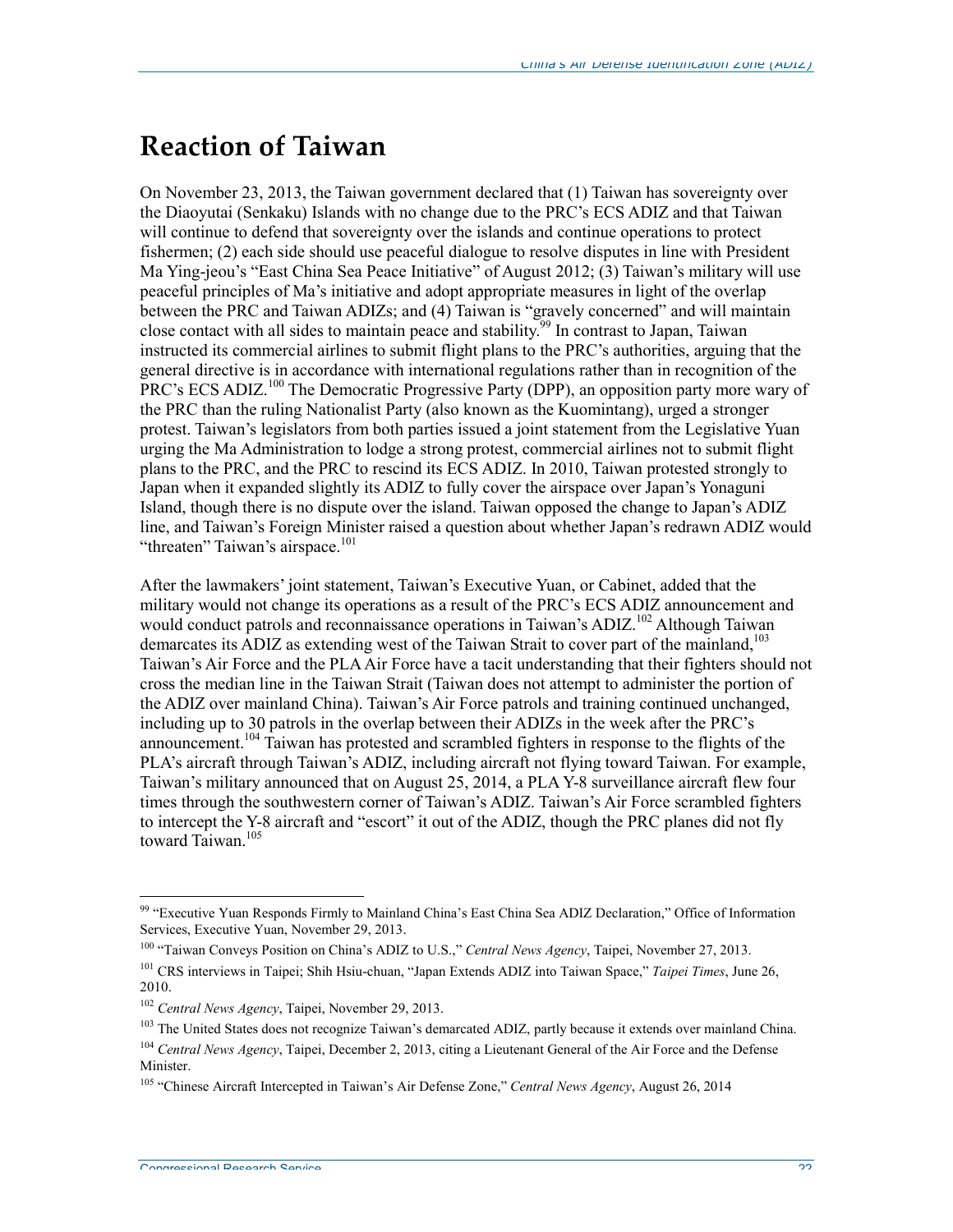# **Implications for U.S. Policy**

The PRC's ECS ADIZ has implications for U.S. policy in terms of the potential for conflict, escalation of tension, Sino-Japanese tensions, a strategic challenge to the United States, and U.S.- China military-to-military exchanges.

### **Potential for Conflict**

By creating an overlapping area where different militaries seek to administer airspace, China's ECS ADIZ may increase the risk of an incident that could lead to a military conflict.<sup>106</sup> A confrontation between military aircraft at close proximity could provoke the use of force and then retaliation, especially in the absence of mutual trust. Depending on the effectiveness of deescalation measures and the intent of the parties involved, a small-scale clash could escalate to a more significant conflict between large, modern militaries. In early 2013, PLA Major General Zhang Zhaozhong said that Beijing needs to "break" Tokyo's ADIZ, saying, "If their fighters come and our fighters don't go out, from a diplomatic and military perspective, there is no reciprocity: It's not good. But if both sides bring out fighter jets, as to whether that might lead to a clash between them, that is another question. $107$ 

The incidents in May and June 2014 between Chinese and Japanese aircraft (see section "China-Japan Incidents in Mid-2014") illustrate the potential for a spark to ignite a larger, combustible situation. The potential for an accidental clash in the air provided a reminder of the aircraft collision crisis of 2001, when a PLA Navy F-8 fighter hit a U.S. Navy EP-3 reconnaissance plane flying over the South China Sea. The crisis took place in spite of U.S. protests to the PRC months before the crisis that PLA pilots engaged in a pattern of increasingly unsafe behavior.<sup>108</sup>

The presence of unmanned aerial vehicles (UAVs) in the airspace over the disputed islets could also spark conflict. On September 9, 2013, the PLA apparently flew a UAV within 125 miles of the Senkaku Islands, without entering Japan's territorial airspace. Japan scrambled fighters in response to the unidentified UAV that Japan said intruded into its ADIZ. Later, in October, Japan reportedly prepared an option to shoot down foreign UAVs that do not respond to warnings to leave Japanese territorial airspace.<sup>109</sup> The PRC Defense Ministry said then that the PLA's UAVs are used in normal training and activities and that Japan's shooting down of aircraft would be an act of war. $110$ 

The PRC official media's justifications for the ECS ADIZ included arguments about China's right to "self-defense" and to safeguard "sovereignty," but not signals of deterrence to prevent a crisis or war. In the past, the PRC has warned of the use of force or retaliation to compel an adversary

<sup>&</sup>lt;sup>106</sup> Carlyle Thayer, "China's Air Defense Identification Zone – 1," Background Brief, Thayer Consultancy, November 25, 2013.

<sup>107</sup> Yuka Hayashi, Jeremy Page, and Julian Barnes, "Tensions Flare As Japan Says China Threatened Its Forces," *Wall Street Journal,* February 6, 2013.

<sup>108</sup> CRS Report RL30946, *China-U.S. Aircraft Collision Incident of April 2001: Assessments and Policy Implications*, by Shirley A. Kan et al.

<sup>109 &</sup>quot;Japan to shoot down foreign drones that invade its airspace," *Kyodo News Agency*, October 20, 2013.

<sup>110</sup> Wang Jingguo "Defense Ministry Spokesman Replies to Reporter's Question on Issue Involving Japan," *Xinhua*, October 26, 2013.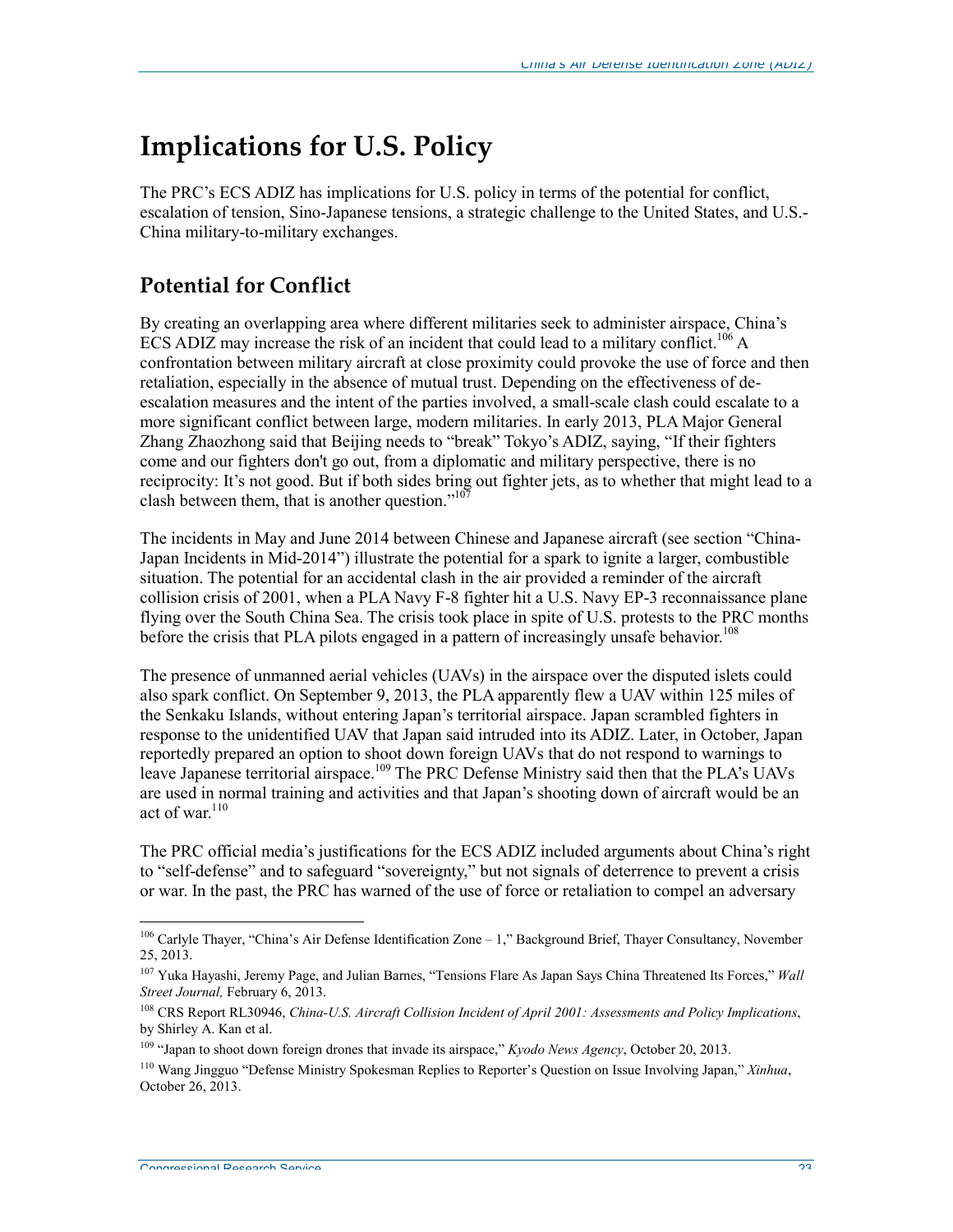to back down from an impending crisis or conflict.<sup>111</sup> For example, in threats against Taiwan in December 1992 and March 1993, CPC General Secretary Jiang Zemin and Premier Li Peng warned of necessary "resolute" or "drastic" measures to prevent Taiwan's independence. Past PRC warnings have included phrases such as "we will not attack if we are not attacked; but if we are attacked, we will certainly counter-attack." Considering this pattern, the PRC's ECS ADIZ does not appear intended to provoke a conflict with Japan, South Korea, Taiwan, or the United States. The action is consistent with an assessment in 2013 by several experts that found that the most likely challenge to the U.S.-Japan alliance over the next 15 to 20 years is not a full-scale military conflict between China and Japan or the United States but the more likely attempts by China to use coercively its growing military capabilities to influence or resolve disputes with Japan in China's favor without resorting to an attack.<sup>112</sup>

### **Escalation of Tension**

To U.S. Naval War College scholar Andrew Erickson and other experts on the PLA, the creation of the ECS ADIZ fits a pattern of numerous actions by China that intentionally raise the risks of accidental clashes and exacerbate tensions to seek concessions from other countries or acceptance of a new status quo.<sup>113</sup> These actions also put pressure on the U.S.-Japan alliance. Erickson and others assert that Beijing perceives that it can control the escalation of tension while shaping foreign security perceptions and seeking compromises. A chief justice in the court system of the PLA Navy stated that the ECS ADIZ "will not only not bring about an intensification of the situation in the East China Sea, it will actually control the escalation of the complex situation in the East China Sea and be an effective measure for protecting the peace and stability of the East China Sea."114 This quote illustrates the point that, in the eyes of many Chinese strategists, some actions that escalate tensions may not be inherently dangerous or undesirable, and thus other countries should not be outraged by these tactics.<sup>115</sup>

Since September 2012, the PRC's actions have shown a trend toward greater use of military assets to assert administrative control in the East China Sea, on top of the previously high-profile use of official maritime law enforcement ships.<sup>116</sup> The PRC's militarized actions have escalated from regular patrols by official maritime law enforcement ships (including into the territorial waters of the Senkaku/Diaoyu Islands to claim them as the PRC's territorial waters), patrols by PLA Navy ships, patrols by official aircraft, announced scrambling of fighters to match Japan's scrambling of fighters, to PLA Navy actions beyond patrols, $117$  and establishment of the ECS

<sup>&</sup>lt;sup>111</sup> Paul Godwin and Alice Miller, "China's Forbearance Has Limits: Chinese Threat and Retaliation Signaling and Its Implications for a Sino-American Military Confrontation," Center for the Study of Chinese Military Affairs, Institute for National Strategic Studies, National Defense University, Washington, DC, April 2013.

<sup>112</sup> Michael Swaine, Mike Mochizuki, Michael Brown, Paul Giarra, Douglas Paal, Rachel Odell, Raymond Lu, Oliver Palmer, and Xu Ren, *China's Military and the U.S.-Japan Alliance in 2030* (Washington: Carnegie Endowment, 2013).

<sup>113</sup> Andrew Erickson, "Watch This Space: China's New Air Defense Zone," China Real Time blog, *Wall Street Journal*, November 25, 2013; Ian Easton, "China's Evolving Reconnaissance-Strike Capabilities," Project 2049 Institute, February 2014.

<sup>114 &</sup>quot;China's Demarcation of the East China Sea Air Defense Identification Zone is Reasonable and Legal," *Liberation Army Daily*, November 25, 2013.

<sup>&</sup>lt;sup>115</sup> "NIDS China Security Report 2013," National Institute of Defense Studies, Japan, January 2014.

<sup>116</sup> The trends are based on Shirley Kan's record of the PRC's actions in maritime and territorial disputes.

<sup>&</sup>lt;sup>117</sup> A PLA Navy frigate reportedly directed its fire-control radar at a Japanese Maritime Self-Defense Force (MSDF) helicopter, and another PLA Navy frigate directed its fire-control radar at an MSDF destroyer. Beijing has denied that PLA Navy vessels directed their fire-control radar at Japanese military craft.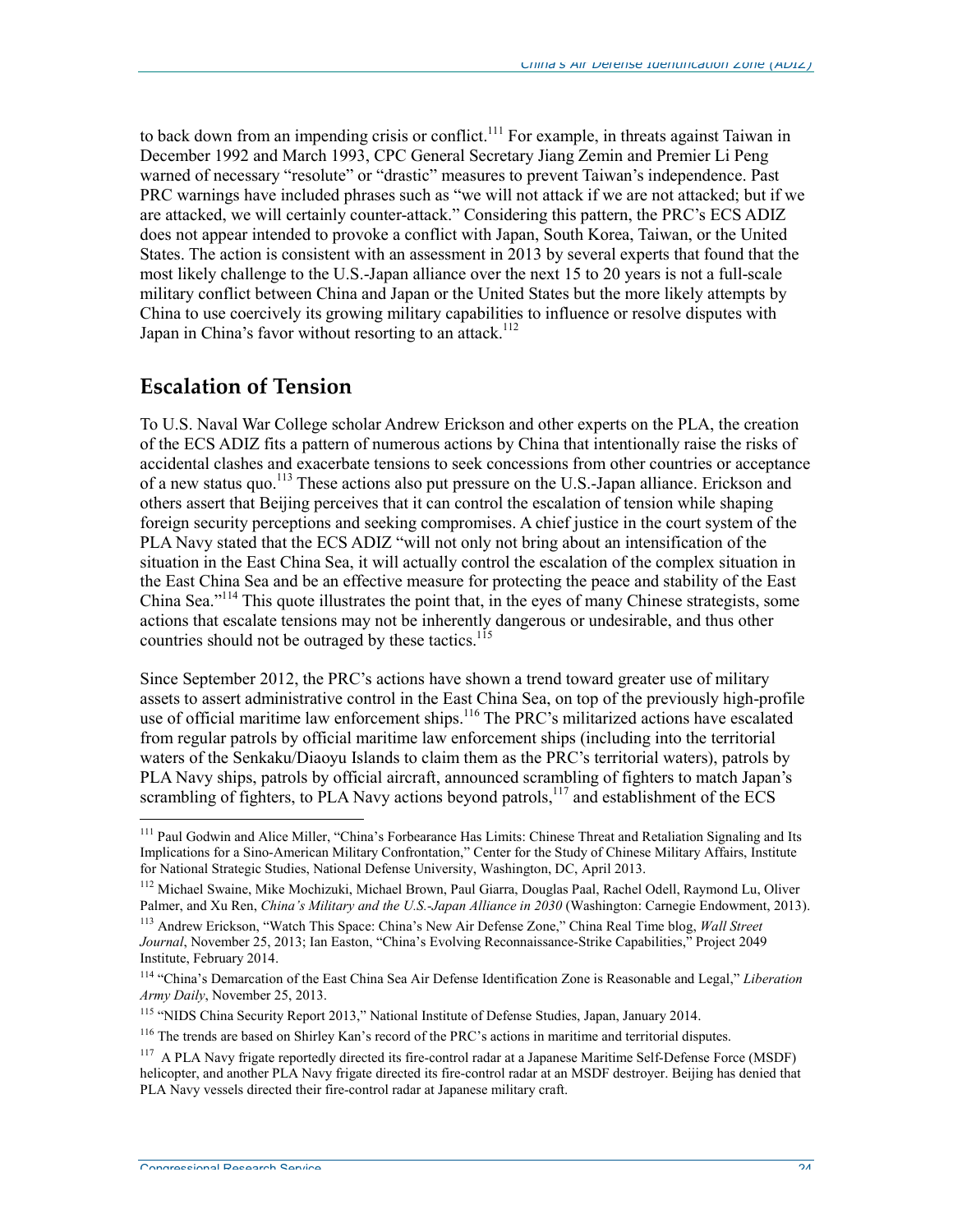ADIZ for PLA air control. Beijing has justified these other actions by its need to defend China from increasing external threats.

The PRC's designation of the ECS ADIZ further raised the prospects that East China Sea tensions could escalate into a crisis involving Japan, a U.S. ally, and that the United States could be drawn into a conflict with the PRC. It is unclear whether the PRC was interested in raising tension, perhaps to provoke Japan, to undercut U.S. alliances by trying to undermine trust in U.S. commitment or capability, or to hint of U.S.-China co-management of what Beijing calls "third parties" such as U.S. allies and partners.<sup>118</sup> The concept of a "G-2," or Group of Two, between the United States and China continues to worry some countries wary of China.<sup>11</sup>

In late 2013, the PRC blamed Japan alone for "provocations" and the lack of dialogue to manage or reduce tension. In March 2014, the PRC MFA did not agree to a Japanese proposal for a maritime liaison mechanism to avoid escalation of tension, saying instead that the problem remained with what the PRC called Japan's unilateral provocations. China eventually agreed in September to resume talks with Japan on the communication mechanism, which would establish a hotline between defense officials and determine radio frequencies to be used for communications between ships and aircraft of the two nations.<sup>120</sup> The face-to-face meeting of Prime Minister Abe and President Xi in November 2014 may provide momentum to those talks.

### **Focus on Japan**

<u>.</u>

The designation of the ECS ADIZ appeared to focus on the PRC's goals vis-à-vis Japan in particular, although PRC officials cited broad foreign precedents for ADIZs and stated that the ECS ADIZ is not aimed at any country. Chinese commentators drew attention to Japan's ADIZ before and after the PRC's formal announcement of its ECS ADIZ.<sup>121</sup> The PLA's newspaper published an article that criticized Japan for its concerns about the ECS ADIZ and for the Japanese government's purchase of three of the disputed islets, saying that the PRC's demarcation of the ECS ADIZ "of course had to include the Diaoyu Islands."122 Official PRC media published an article arguing that the ECS ADIZ announcement has started the struggle with Japan over air control over the East China Sea.<sup>123</sup> After the ECS ADIZ announcement, commentary in the official PRC media harshly criticized only Japan for its reaction, while expressing "appreciation" to the United States for its "neutral stance" on the China-Japan territorial dispute.<sup>124</sup> Although other neighbors protested, Chinese media have avoided criticisms of Seoul or Taipei.

 $118$  For example, a PRC article referred a vision of a "new type" of U.S.-China military relationship that included an element of preventing "third party factors from kidnapping" that relationship ("Summary of the 'Building a New Type of Great Power Relationship' Academic Symposium," *Guoji Zhanwang*, Shanghai Institute of International Studies, July 15, 2013).

<sup>119</sup> James Jay Carafano, "Why a U.S.-China 'G-2' Won't Work," *National Interest*, January 6, 2014.

<sup>120 &</sup>quot;Japan, China head back to table over maritime hotline," *Yomiuri Shimbun*, September 27, 2014.

 $121$  Luo Yuan, China Council for the Promotion of Strategic Culture, "Military expert: Rules should be set up for Japan in East China Sea," *Liberation Army Daily* and *China Military Online*, February 18, 2013.

<sup>122 &</sup>quot;Words of Worry Come from Having an Ambitious Heart," *Liberation Army Daily*, November 26, 2013.

<sup>123</sup> Air Control over East China Sea, China or Japan, Who Has the Edge?" *Cankao Xiaoxi*, December 12, 2013.

<sup>124 &</sup>quot;China's Setup of Air Zone Legitimate, Conducive to Regional Peace," *Xinhua*, November 24, 2013.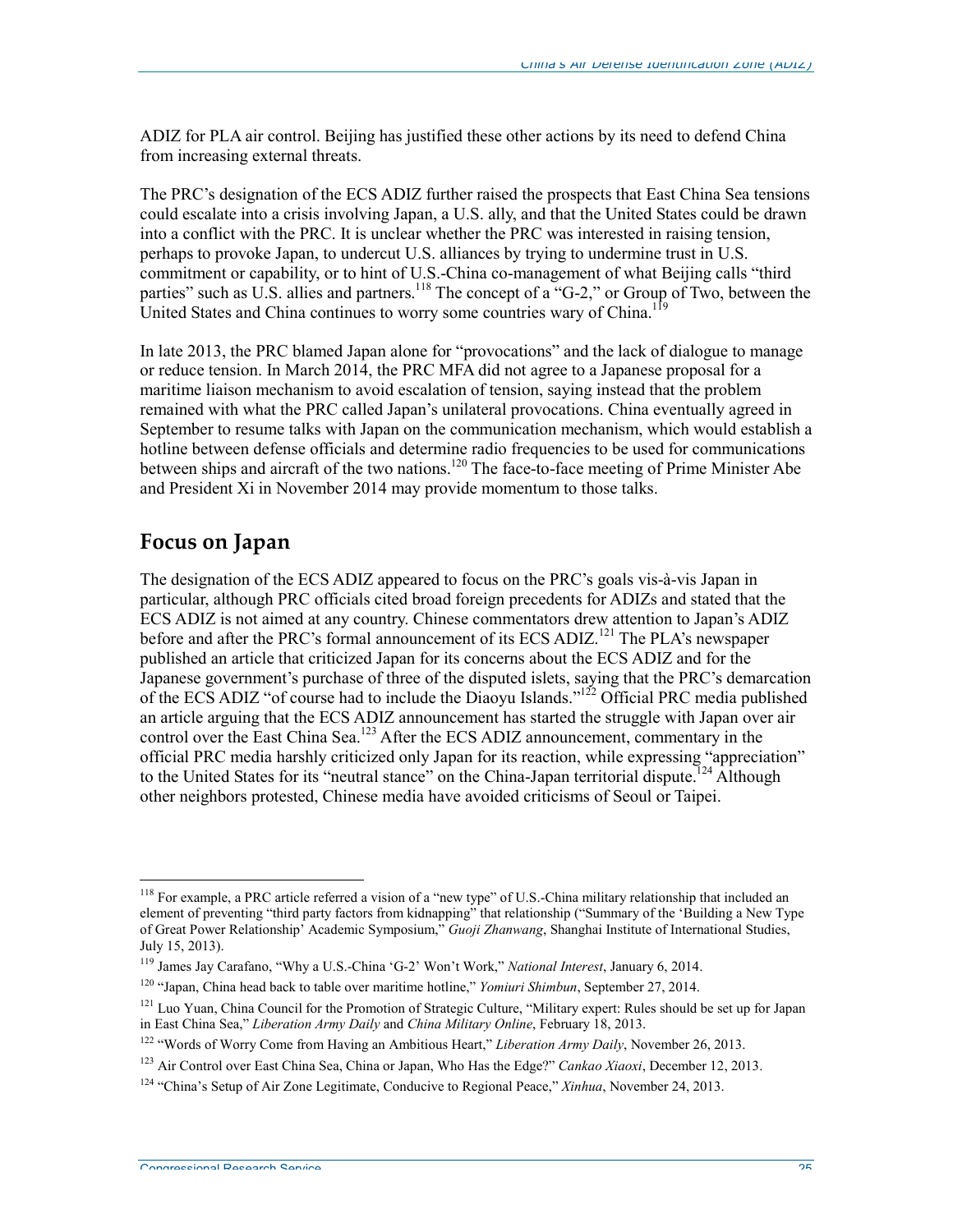In one view, the PRC's objective might be primarily directed at rival claims with Japan over the Senkaku/Diaoyu/Diaoyutai Islands.<sup>125</sup> The ECS ADIZ might be a means to press Japan to recognize the existence of a dispute and enter into negotiations. A retired PLA general, Xu Guangyu, said that "the eventual purpose [of the ECS ADIZ] is to force Japan to sit down with China, to avoid miscalculation and escalation."126 The PRC could claim its own or joint management to undermine Japan's exclusive administration of the islands, which some might argue could undercut the applicability of the U.S.-Japan defense treaty (see section "The U.S.- Japan Mutual Defense Treaty and the Senkaku/Diaoyu Isl"). The ECS ADIZ could be viewed as one action among many that the PRC has taken to try to change the status quo at the expense of rival claimants in the East and South China Sea.<sup>127</sup>

China announced the ECS ADIZ against the backdrop of numerous official statements that go beyond the two countries' territorial dispute and that appear intended to discredit Japan more broadly. The ECS ADIZ announcement came shortly before the PRC's high-profile commemoration of the  $70<sup>th</sup>$  anniversary of the Cairo Declaration, an event at which the PRC not only reiterated its claim to sovereignty over the disputed islands but also continued a campaign of criticizing Japan's historical aggression in World War II as well as Japan's behavior today.<sup>128</sup> If the PRC's challenge to Japan indeed extends beyond a disagreement over disputed islands, then concessions by Japan would not necessarily reduce the risk of conflict and could encourage additional coercive actions by the PRC. China could be engaging in zero-sum competition with Japan that entails broad economic, military, and political rivalry on the world stage—a rivalry in which the Senkaku-Diaoyu Islands dispute is only one element. Another perspective is that the appearance of China-Japan competition is the product of China's emergence as a major power.

#### **Strategic Challenge to U.S. Leadership and Alliances**

There is debate in the academic and policy communities over whether the PRC accepts the current international order or is seeking to re-define it. The creation of the ECS ADIZ suggests to some observers that the PRC is asserting its own rules rather than accepting established rules and practice. Beijing has rebutted the charges that it is upending the international order and has argued that other countries have indicated their agreement with the ECS ADIZ by complying with PRC regulations. The PRC MND claimed that, in the first month after announcing the ECS ADIZ, the PLA "controlled" almost 800 flights of foreign military aircraft that entered the ECS ADIZ, and 56 airlines from 23 "countries and regions" notified PRC civil aviation authorities of their flight plans for 21,475 flights.<sup>129</sup> At the same time, Beijing also has questioned one feature

<sup>&</sup>lt;sup>125</sup> For example: Douglas Paal, "Contradictions in China's Foreign Policy," Carnegie Endowment, December 13, 2013.

<sup>&</sup>lt;sup>126</sup> Zhang Hong and Minnie Chan, "Beijing's Air Defense Zone Aimed At Making Tokyo Negotiate, Analysts Say," South China Morning Post, Hong Kong, December 1, 2013.

<sup>&</sup>lt;sup>127</sup> After the PRC took control of Scarborough Shoal at the Philippines' expense in 2012, articles in PRC media have discussed whether to use the "Scarborough Model" for other claims, including the Senkaku/Diaoyu Islands. China News Agency, May 12, 2012; China Economic Weekly, August 27, 2012; International Herald Leader, April 12, 2013.

<sup>&</sup>lt;sup>128</sup> U.S. President Franklin Roosevelt, U.K. Prime Minister Winston Churchill, and Republic of China President Chiang Kai-shek issued the "Cairo Declaration" during World War II on December 1, 1943. The declaration addressed territories controlled by Japan. The PRC has used the Cairo Declaration to argue that Japan should restore the Senkaku/Diaoyu islands to China because Japan "stole" those islands in 1895. On December 2, the PLA's *Liberation Army Daily* published an article to argue that "the Cairo Declaration provided an ample *de jure* basis for China to protect its right over the Diaoyu Islands."

<sup>&</sup>lt;sup>129</sup> PRC MND, news conference, December 26, 2013. "Regions" could be a reference to Taiwan, Hong Kong, and Macau.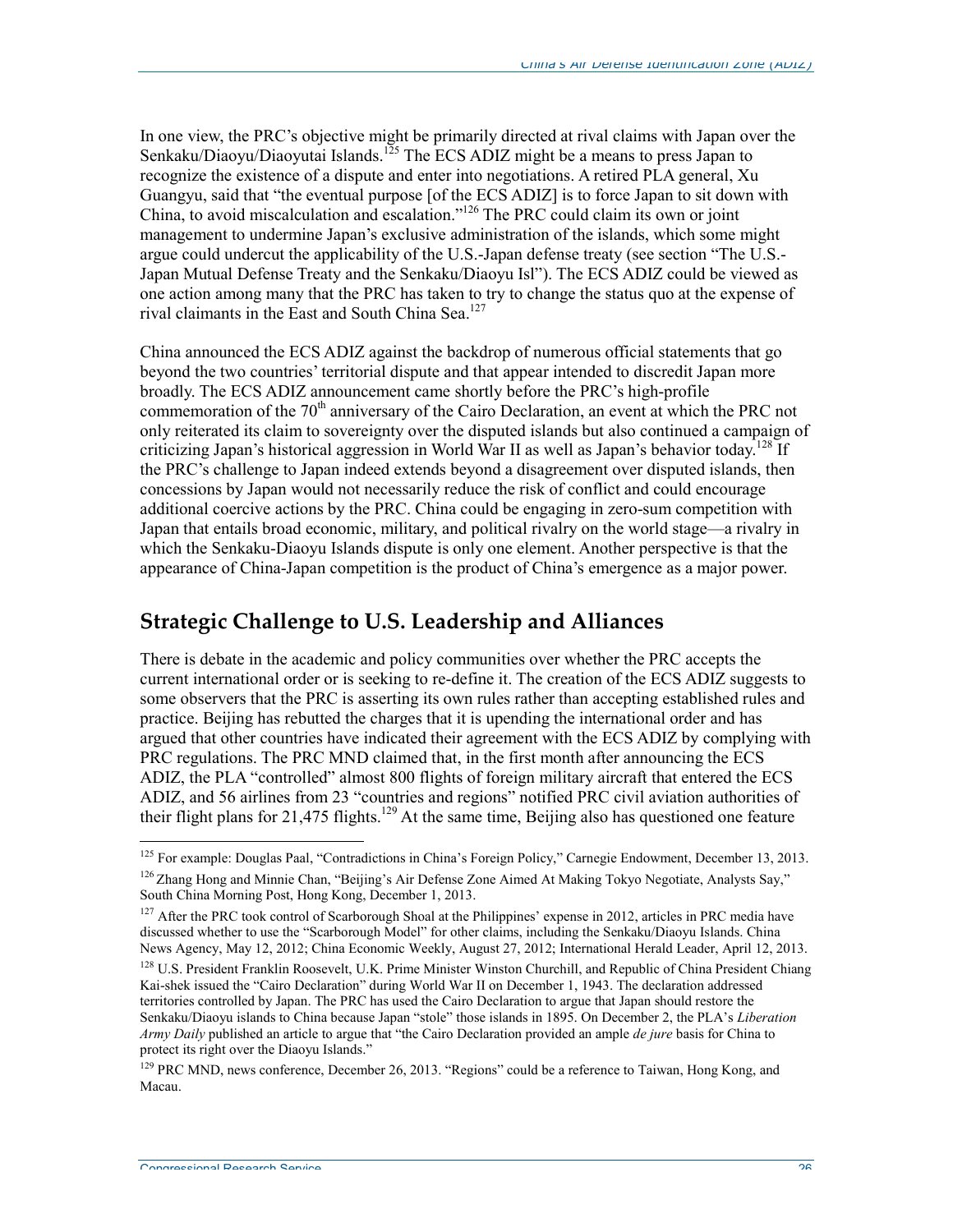of the international order: U.S. military alliances. Right after the ECS ADIZ announcement, Vice Foreign Minister Liu Zhenmin said that "in Asia, military alliances are still an objective existence. Some external powers and regional members show their support. But for China, it is already an outdated concept in international relations, and does not fit with the new type of stateto-state relations."<sup>130</sup>

A related question is whether the PRC is reacting to the actions of other countries or is taking proactive steps to incrementally advance its maritime claims and project power at the expense of other countries. The Director of National Intelligence (DNI) James Clapper testified to Congress in January 2014 that "China will probably continue its increasingly proactive approach to maritime disputes, including a hardline stance toward Japan over the Senkaku Islands." DNI Clapper also stated that the PRC has endeavored indirectly to counterbalance U.S. influence and to sow doubts about the sustainability of the U.S. strategic rebalance to Asia and U.S. willingness to support its allies and partners. $131$ 

Some analysts assess that the PRC's ECS ADIZ is changing international rules and testing (if not costing) the United States its international influence.<sup>132</sup> Michael Green, a former Senior Director for Asia at the NSC during the George W. Bush Administration, asks whether the Obama Administration sees the ECS ADIZ as "a Japan-China problem that needs to be managed or as part of a longer-term test of wills with Beijing." Green also argues that the ECS ADIZ announcement was not "just an ill-conceived slap by Beijing against a testy Japan. The reality is that the new ECS ADIZ is part of a longer-term attempt by Beijing to chip away at the regional status quo and assert greater control over the East and South China Seas." He urged the Administration to consider China's actions as the use of coercion to change the status quo.<sup>133</sup>

Another commentator saw a strategic challenge:

Over the past five to 10 years, China's "peaceful rise" has given way to more assertive efforts to challenge the regional status quo. There has been no formal declaration of a Chinese "Monroe Doctrine," no announcement of a Beijing-centered "Asian Co-Prosperity Sphere," and certainly no fiery speeches denouncing the existing order the way that Hitler used to rail against Versailles. Instead, what we've seen is a more gradual, low-intensity effort to challenge current arrangements and to pressure other states to accept revisions that are more to Beijing's liking. Sometimes, the object of attention is a reef or some small islands; sometimes it is a declaration of sovereignty over contested waters; and most recently, it was the unilateral announcement of an "air defense identification zone." In each case, the goal has been to reinforce Chinese claims to particular territorial arrangements, but also to establish China's position as the power in the region whose demands must be respected.134

<sup>130 &</sup>quot;Military Alliances No Longer Relevant: Diplomat," *Xinhua*, December 3, 2013.

<sup>&</sup>lt;sup>131</sup> Senate Select Committee on Intelligence, Hearing on the "Worldwide Threat Assessment," January 29, 2014.

<sup>132</sup> For example, Michael Auslin, "The Day America Lost Asia," *Politico*, November 26, 2013; Ian Bremmer, "China's Air Zone Announcement Was Just the Beginning," *Reuters*, December 9, 2013; Philip Stephens, "Beijing Has Turned Control of the Air Space Around the Senkaku Islands Into a Test of the U.S.," *Financial Times*, December 10, 2013.

<sup>133</sup> Mark Landler, "Airspace Claim Forces Obama to Flesh Out China Strategy," *New York Times*, November 27, 2013; Michael Green, "Safeguarding the Seas," *Foreign Affairs*, December 2, 2013.

<sup>134</sup> Stephen Walt, "How Long Will China Tolerate America's Role in Asia?" *Foreign Policy*, December 2, 2013.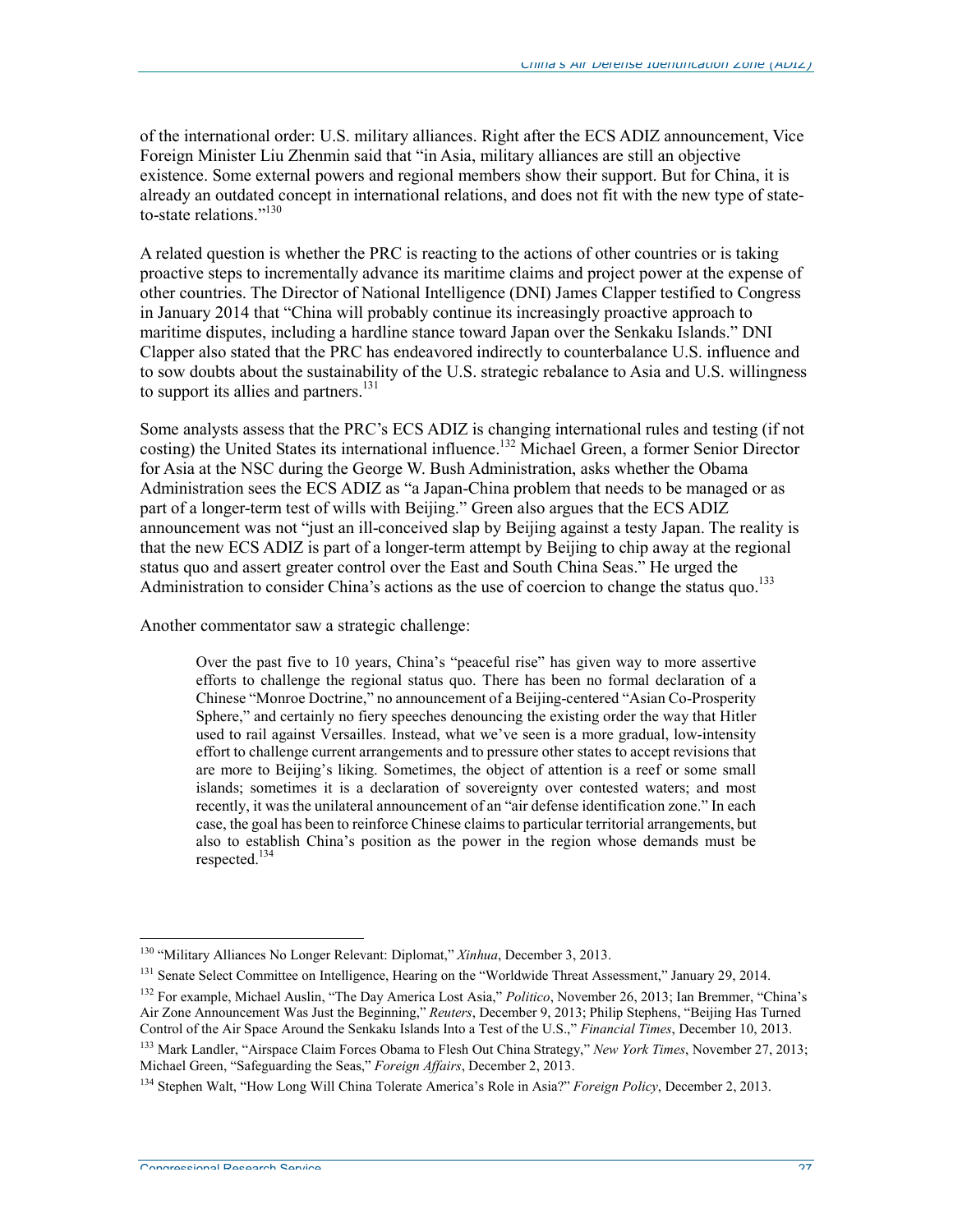Former Assistant Secretary of State for East Asian and Pacific Affairs Kurt Campbell observed that the PRC's military warning to civilian airliners "creates unwelcome comparisons between the former Soviet Union with today's China.... It suggests a nation more interested in the pursuit of  $19<sup>th</sup>$  century-like spheres of influence and prohibited areas, rather than a  $21<sup>st</sup>$ -century nation committed to sustaining an open and transparent regional operating system."<sup>135</sup>

A China specialist at the Naval War College, Peter Dutton, assessed that the PRC is challenging the U.S.-led, open maritime system and is using force and legal assertions: a "power and law approach." He argued that the ECS ADIZ is consistent with a strategy to use legal language to increase incrementally China's jurisdictional control over the "near seas." Dutton argued that the ECS ADIZ has a legal implication regarding accession of the United States to UNCLOS and leadership of international rules. Another China expert, Bonnie Glaser, testified that the PRC's use of coercion, bullying, and "salami-slicing" tactics, including the ECS ADIZ, has implications for U.S.-PRC strategic competition for power.<sup>136</sup>

In another view, the issue is the *extent* of the strategic challenge. Observers holding this view believe that China's challenge could be limited to Asia, or what the PRC calls its "periphery." In this view, Beijing is not broadly overturning the international order but subtly and selectively challenging access to the global commons. A professor at Naval War College wrote that the PRC's strategy is not access denial but "selective access denial." He noted that "should Beijing try to bar foreign access to Asian seas and skies entirely, it would simplify the problem for Washington. No U.S. president could tolerate blanket access denial.... Instead, though, China is daring America to mount a massive effort to defend things of seemingly trivial importance."<sup>137</sup>

#### **Military-to-Military Exchanges**

The PRC's formal announcement of the ECS ADIZ showed continued limitations in U.S. military contacts with the PLA. The PLA did not present a particular plan or detailed discussion of a new ADIZ during a meeting in August 2013 in Honolulu of the bilateral Military Maritime Consultative Agreement (MMCA) between PACOM and the PLA Navy. The PLA Air Force did not attend the MMCA meeting. The ECS ADIZ announcement appeared right after the Vice Chief of Naval Operations (CNO), Admiral Mark Ferguson, visited the PRC on November 10-14, 2013. He met with PLA Navy officials who included Commander Wu Shengli and Vice Admiral Su Zhiqian, the East Sea Fleet's Commander, but was not informed of the PRC's plan to establish an ADIZ.138 Defense Secretary Hagel acknowledged in a joint press conference with Chairman of the Joint Chiefs of Staff Martin Dempsey on December 4, 2013, that he had "not spoken to my Chinese counterpart" about the ADIZ; General Dempsey indicated that he had "actually reached out to the schedulers to connect me with my Chinese counterpart," but that contact had not yet

<sup>135</sup> Kurt Campbell, "China is Treading on Thin Ice in the Pacific," *Financial Times*, December 2, 2013.

<sup>&</sup>lt;sup>136</sup> Peter Dutton, testimony; and Bonnie Glaser, Center for Strategic and International Studies (CSIS), testimony at a Hearing of the House Armed Services Subcommittee on Seapower and Projection Forces and House Foreign Affairs Subcommittee on Asia and the Pacific, "Maritime Sovereignty in the East and South China Seas," January 14, 2014. Glaser defined "salami-slicing" as the PRC's use of small steps, none of which by itself is a casus belli, to gradually change the status quo in its favor.

<sup>137</sup> James Holmes, "China's Selective Access-Denial Strategy," *National Interest*, December 3, 2013.

<sup>138</sup> Bonnie Glaser and Jacqueline Vitello, "US-China Relations: Biden Visits China amid ADIZ Fracas," *Comparative Connections* (Vol. 13 No 3.), Center for Strategic and International Studies, January 15, 2014.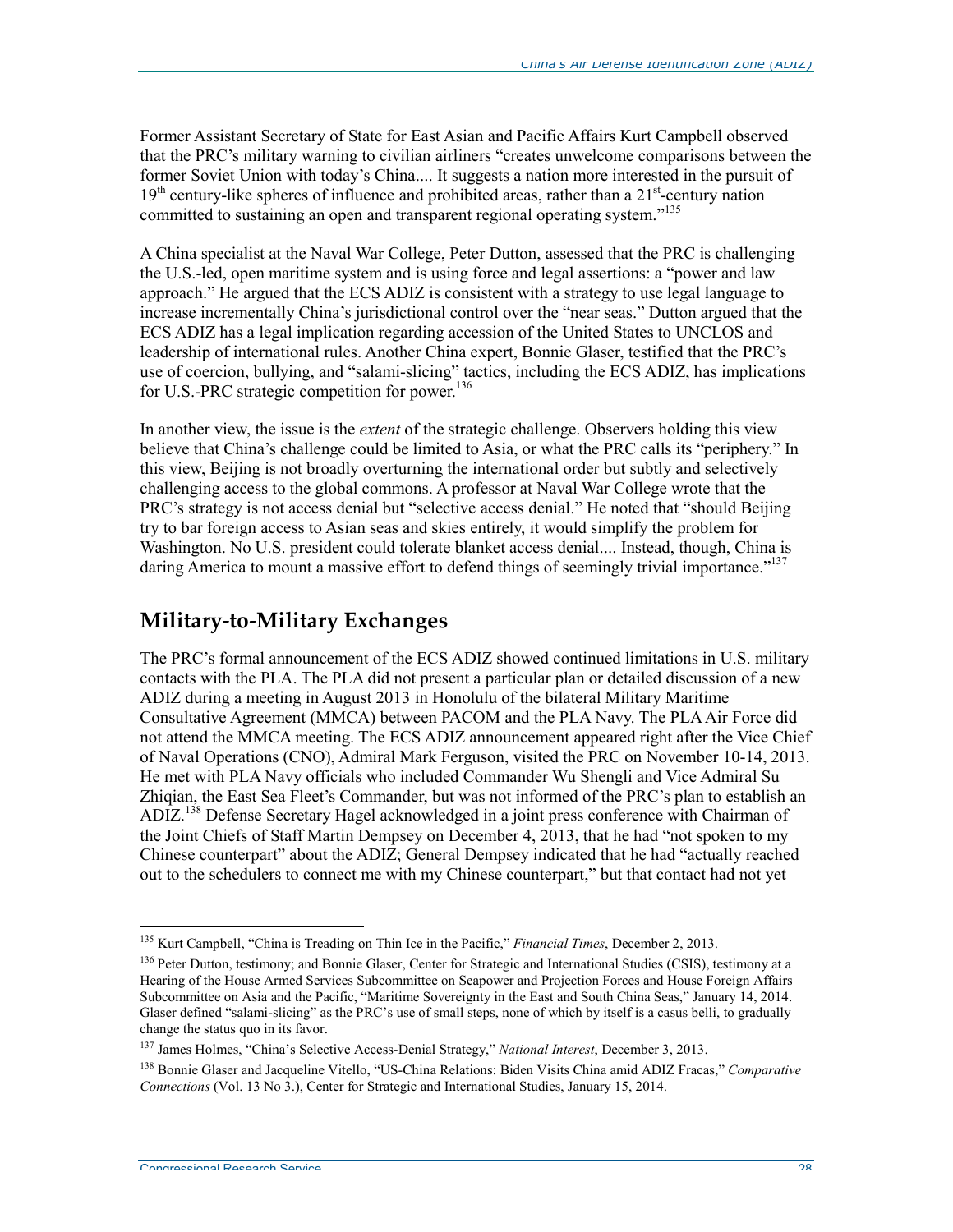been made.<sup>139</sup> Hagel noted efforts towards developing a "stronger military-to-military" relationship with the PLA. Some officials and observers opined that military-to-military management of tensions can reduce the risks to stability from the increasingly competitive aspects of the PRC's approach to the United States and U.S. allies. For more information, see CRS Report RL32496, *U.S.-China Military Contacts: Issues for Congress*, by Shirley A. Kan.

### **Potential Further PRC Actions**

The PRC has a wide array of options related to the ECS ADIZ. Actions likely to be seen as constructive by other countries include restrained enforcement of the ECS ADIZ rules; prevention of nationalist activists from landing on the disputed islands; and consultations with other countries and the ICAO to conform its ECS ADIZ to international rules and practice. However, in an indication that the ECS ADIZ poses a challenge beyond the island dispute with Japan, Beijing stated that it was considering other ADIZs. On the day of the ECS ADIZ announcement, the MND stated that the PRC will establish other ADIZs "at the right moment after necessary preparations are completed."140 The MND spokesperson reiterated that position at a news conference on November 28, 2013.

As possible future steps, China could announce an ADIZ for the South China Sea, an ADIZ for the Tonkin Gulf, and/or an ADIZ for the Yellow Sea. Although the MND spokesman assured that the ECS ADIZ is beyond national airspace and not a "no-fly zone," the PLA in the past has tried to assert that it may deny access to the Yellow Sea for foreign military exercises or transit.<sup>141</sup> The PRC also could declare an ADIZ for the Taiwan Strait or extend the ECS ADIZ toward Taiwan. These possible future steps raise questions about the need for international talks with Beijing and about U.S. strategy for discouraging China from announcing new, problematic ADIZs (see section "Oppose Other PRC ADIZs" for U.S. official statements) and for responding to potential new ADIZs.

In the near term, the PRC would face significant challenges in implementing an ADIZ over the South China Sea. The PLA may need to build up its radar and other capabilities to support another ADIZ, especially to cover the southern part of the South China Sea, which is a great distance from PLA bases. The PLA Air Force has limited ability to project power farther from PRC territory, including over the South China Sea, although these limitations will depend on the PLA's aerial refueling capability.<sup>142</sup> The PRC occupies the Paracel Islands as well as seven reefs, but no islands, in the Spratly Islands. However, since 2013 Chinese ships have been dredging the seabed around several reefs to construct artificial islands that could support airfields, a development that may alleviate the PLA's need for in-flight refueling to maintain air control of

<sup>&</sup>lt;sup>139</sup> "Department of Defense Press Briefing by Secretary Hagel and General Dempsey in the Pentagon Briefing Room," U.S. Department of Defense, December 4, 2013, http://www.defense.gov/transcripts/transcript.aspx?transcriptid=5335.

<sup>&</sup>lt;sup>140</sup> PRC MND, "Response to Questions on the Establishment of the ECS ADIZ," November 23, 2013.

<sup>&</sup>lt;sup>141</sup> For example, on July 20, 2010, the United States and ROK announced combined military exercises in the seas to the west and east of the ROK, commonly called the Yellow Sea and Sea of Japan, in response to the North Korean attack on the ROK naval ship *Cheonan* on March 26 that killed 46 sailors. However, even before the announcement and even though the exercises were not aimed at the PRC, PLA General Ma Xiaotian expressed "opposition" to the expected U.S.-ROK exercises in the Yellow Sea. After the PLA's statement, the PRC MFA revised its language from "concern" to "opposition" to any foreign military ships and aircraft entering or flying over the Yellow Sea.

<sup>&</sup>lt;sup>142</sup> David Shlapak, "Equipping the PLAAF: The Long March to Modernity," *The Chinese Air Force*, National Defense University, Institute for National Strategic Studies, Center for the Study of Chinese Military Affairs, 2012.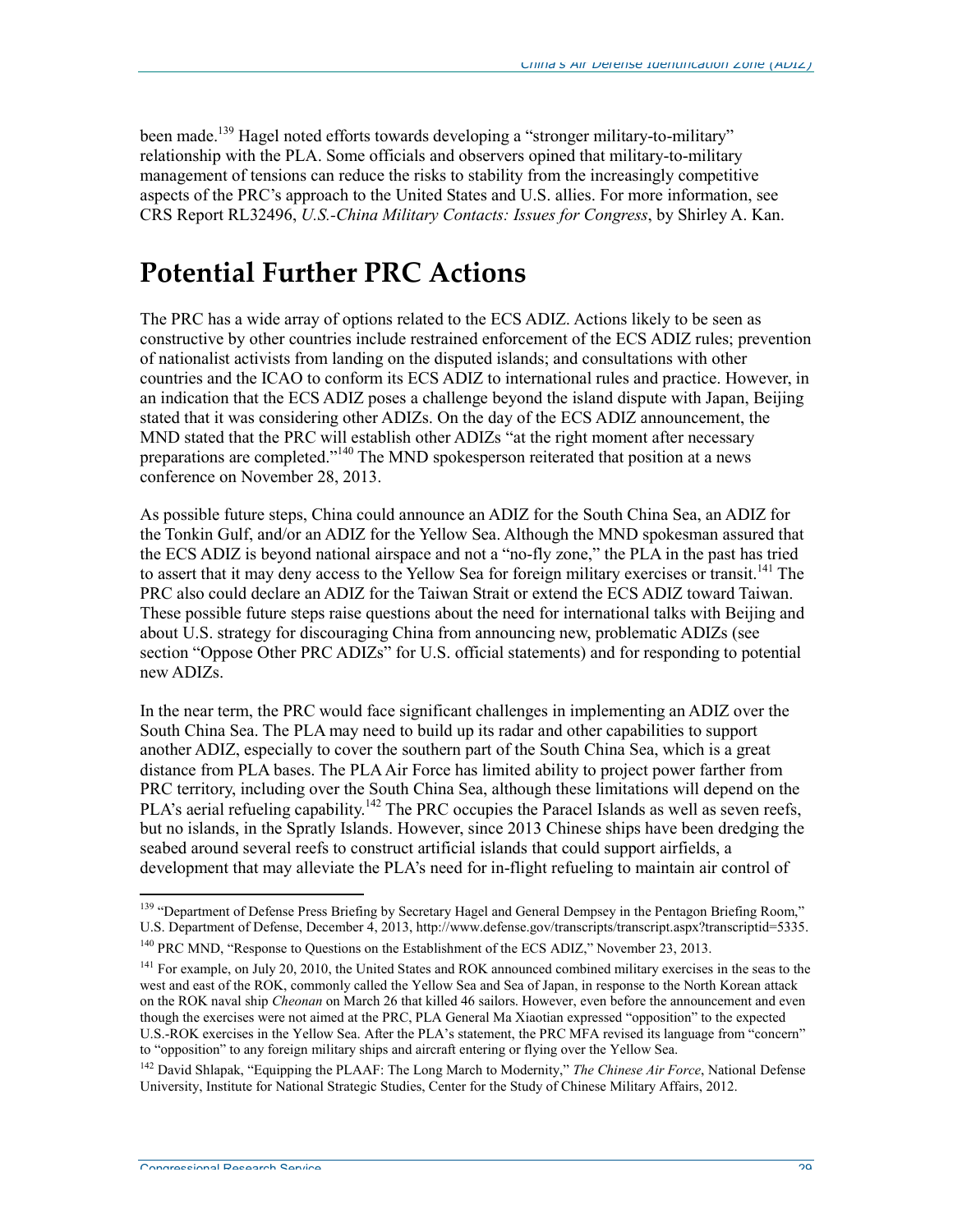the South China Sea.<sup>143</sup> Official PRC media indicated that an aircraft carrier could help with the problem of limited endurance of fighters flying patrols over the South China Sea, especially out to the southern edge of China's claimed jurisdiction.<sup>144</sup> In December 2013, the PLA Navy's first aircraft carrier, the *Liaoning*, sailed to the South China Sea for testing and training. At a congressional hearing in February 2014, the Director of the Defense Intelligence Agency Lieutenant General Michael Flynn testified that China's first aircraft carrier, commissioned in late 2012, will not reach its full potential until it acquires an operational fixed-wing air regiment over the next several years. $145$ 

Announcing an ADIZ for the South China Sea could create political problems for the PRC. Such a move could exacerbate tense ties with some countries and could spur a more coordinated approach at the 10-nation Association of Southeast Asian Nations (ASEAN), which, in turn, could compel Beijing to deal multilaterally with several Southeast Asian countries instead of Beijing's preferred use of leverage in bilateral contacts. Indeed, PRC media indicated that a "South China Sea ADIZ" would present complicated problems for the PRC's external engagement with Southeast Asian countries, drive a wedge between China and ASEAN, and raise concern about a "China threat." In early 2014, the PRC MFA denied that China was preparing to announce a "South China Sea ADIZ" by saying that China does not feel a threat from Southeast Asian countries and that reports of such an ADIZ were rumors created by Japan.<sup>146</sup> In November 2014, a PRC MND spokesperson addressed the possibility of a South China Sea ADIZ, "We have said on many occasions that whether or not to set up an [ADIZ] depends upon various factors, for example, the air threat that the country faces and the overall security environment. And we have confidence as to our relationship with the countries surrounding the South China Sea and we also have confidence in the overall stability of the situation in the area."<sup>147</sup>

Following the establishment of the ECS ADIZ, China could challenge operationally Japan's administrative control of the Senkaku/Diaoyu islands. For example, the PLA could fly aircraft, including helicopters or fixed-wing aircraft, into the airspace over disputed islands or reefs, or PLA aircraft could intercept foreign aircraft. Official PRC agencies or the PLA could land UAVs on a disputed island. China Coast Guard or PLA Navy ships could enter the territorial waters of the Senkaku Islands for longer periods of time. The PRC could then portray the reactions of Japan (and/or other countries) as "provocations" and exploit them to advance the PRC's control.

#### **Costs and Consequences for the PRC**

The PRC's management of the ECS ADIZ and its decision whether or not to establish other ADIZs will be based on Beijing's perception of costs and benefits. Some observers assess that the PRC incurred costs by, in one stroke, tainting the international image of its "peaceful rise" and undercutting multiple engagements with Japan, South Korea, Taiwan, Australia, the United

#### Congressional Research Service 30

<sup>&</sup>lt;sup>143</sup> James Hardy, Krispen Atkinson, Richard Hurley, and Michael Cohen, "China goes all out with major island building project in Spratlys," *IHS Jane's Defence Weekly*, June 20 ,2014.

<sup>144 &</sup>quot;Aircraft Carrier Liaoning Battle Group Has Arrived in the South China Sea," *China Youth Daily*, December 6, 2013.

<sup>&</sup>lt;sup>145</sup> Senate Armed Services Committee, hearing on Annual Threat Assessment, February 11, 2014.

<sup>146</sup> Wu Shicun, Director of the National Institute for South China Sea Studies, "Ignore Noise Around South China Sea ADIZ," *Global Times*, January 14, 2014; *Xinhua*, February 1, 2014.

<sup>&</sup>lt;sup>147</sup> PRC MND regular press conference on November 27, 2014.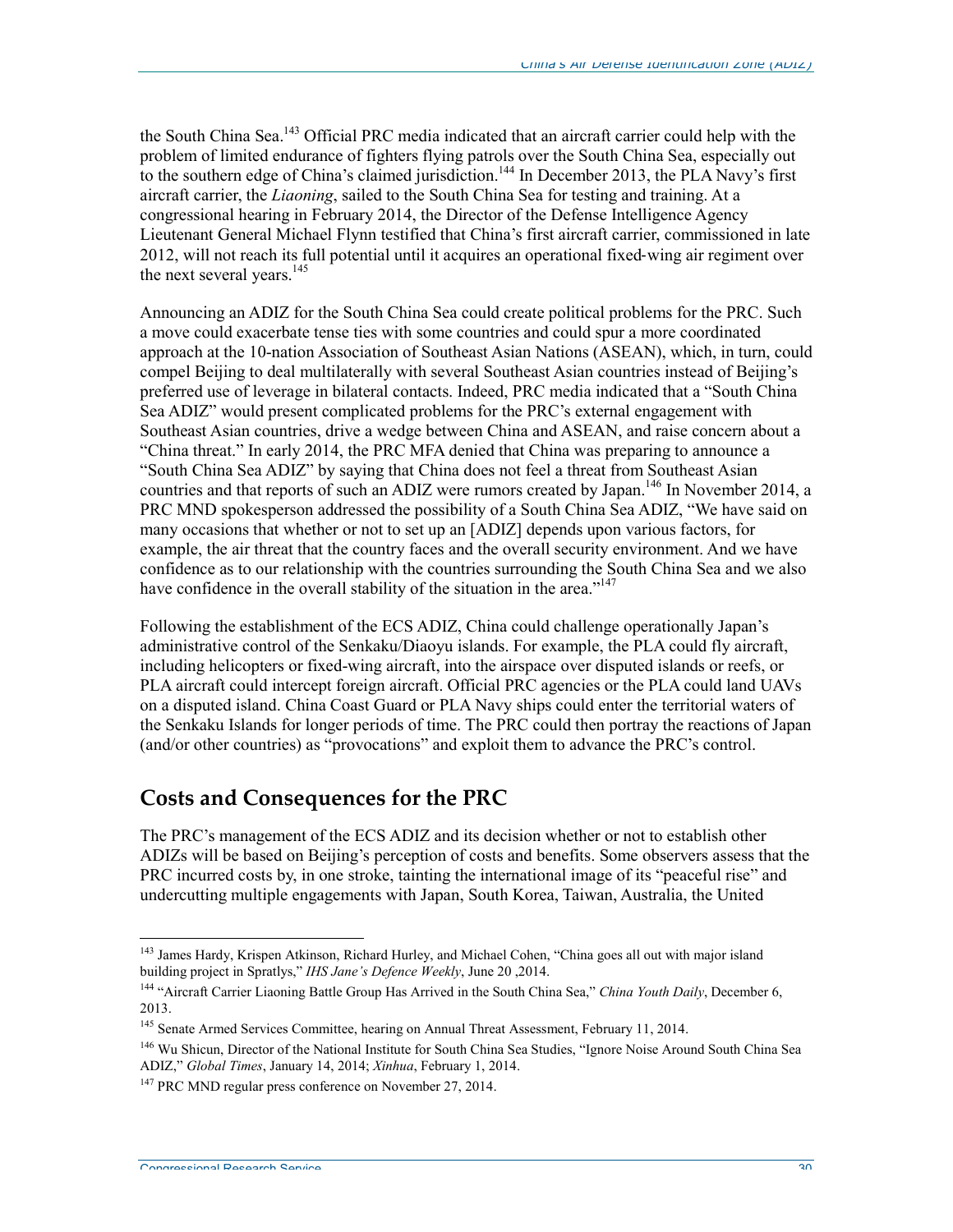States, and other countries.<sup>148</sup> Defense Secretary Hagel and Singapore's Minister of Defense Ng Eng Hen met on December 12, 2013, and they discussed China's "troubling" ECS ADIZ announcement and the concerns of Southeast Asian nations.<sup>149</sup> Days later, the leaders of Japan and ASEAN held a summit in Tokyo. They agreed to enhance cooperation in ensuring the freedom of overflight and civil aviation safety in accordance with universally recognized principles of international law, including the 1982 UNCLOS, and standards of the ICAO, without explicitly pointing to the PRC's ECS ADIZ announcement.<sup>150</sup> PRC official media, nonetheless, insisted that Southeast Asian leaders had shown prudence and a commendable unwillingness to take a clear position on whether to align with Japan to counter China on the issue of freedom of navigation. $15$ 

Some commentaries called for a strong, sustained U.S. stance to oppose China's ECS ADIZ, to forestall future challenges, as well as to bolster U.S. leadership in a coordinated approach among allies and partners. The *Washington Post* called for opposition, arguing that "if this air zone is allowed to stand, it may encourage China to step up the pressure in other ways, too."152 The *New York Times* contended that "given China's unilateral decision, with its threat of possible military action, the United States needed to stand up for its ally Japan, for the principle of freedom of navigation of the seas and skies, and for other Asian nations that also have territorial disputes with China in the East China Sea and the South China Sea."153

Observers noted that the PRC's ECS ADIZ declaration raises a question of whether and how to impose costs, including cancellations of symbolic visits.<sup>154</sup> Some officials say that dialogue is critical in times of tension and that it is more important to reduce the rising risks in the relationship with Beijing. Other analysts worry about the possibility of sending unwanted signals to Beijing if the United States or other countries accept the PRC's provocations without penalty. Beijing could use tensions to drive wedges between the United States and allies, while seeking to strengthen ties with Washington and isolate its allies.

# **Policy Options and Congressional Oversight**

Possible congressional actions or oversight of policy include legislation, hearings, and other options that could focus on addressing the PRC's ECS ADIZ, U.S. military contacts with the PLA, strategic reviews of policy, crisis-management and confidence-building measures,

<sup>&</sup>lt;sup>148</sup> Edward Luttwak argues that China has a "prolonged outbreak of feckless nationalism and militarism that evokes the sinister precedent of pre-1914 Germany." ("China's Military Adventurism is Ill-Timed," *Wall Street Journal*, December 29, 2013.

<sup>&</sup>lt;sup>149</sup> Defense Department, Press Briefing by Secretary Hagel and Minister Ng, Pentagon, December 12, 2013.

<sup>150 &</sup>quot;Joint Statement of the ASEAN-Japan Commemorative Summit," *Vietnam News Agency*, December 14, 2013

<sup>151 &</sup>quot;ASEAN Cautious on Air Zone Debate," *China Daily*, December 14, 2013

<sup>152 &</sup>quot;China Must Rescind its Air Zone Over Disputed Islands," *Washington Post*, November 25, 2013.

<sup>153 &</sup>quot;China's Coercive Play," *New York Times*, November 25, 2013.

<sup>&</sup>lt;sup>154</sup> Dan Blumenthal, American Enterprise Institute (AEI), writes that "Xi also intended to demonstrate to U.S. friends, from Japan to the Philippines, that it will take coercive actions even as top U.S. leaders come to the region," in "China Tips Its Hand," *National Interest*, December 5, 2013. Bonnie Glaser, testimony at a Hearing of the House Armed Services Subcommittee on Seapower and Projection Forces and House Foreign Affairs Subcommittee on Asia and the Pacific, "Maritime Sovereignty in the East and South China Seas," January 14, 2014.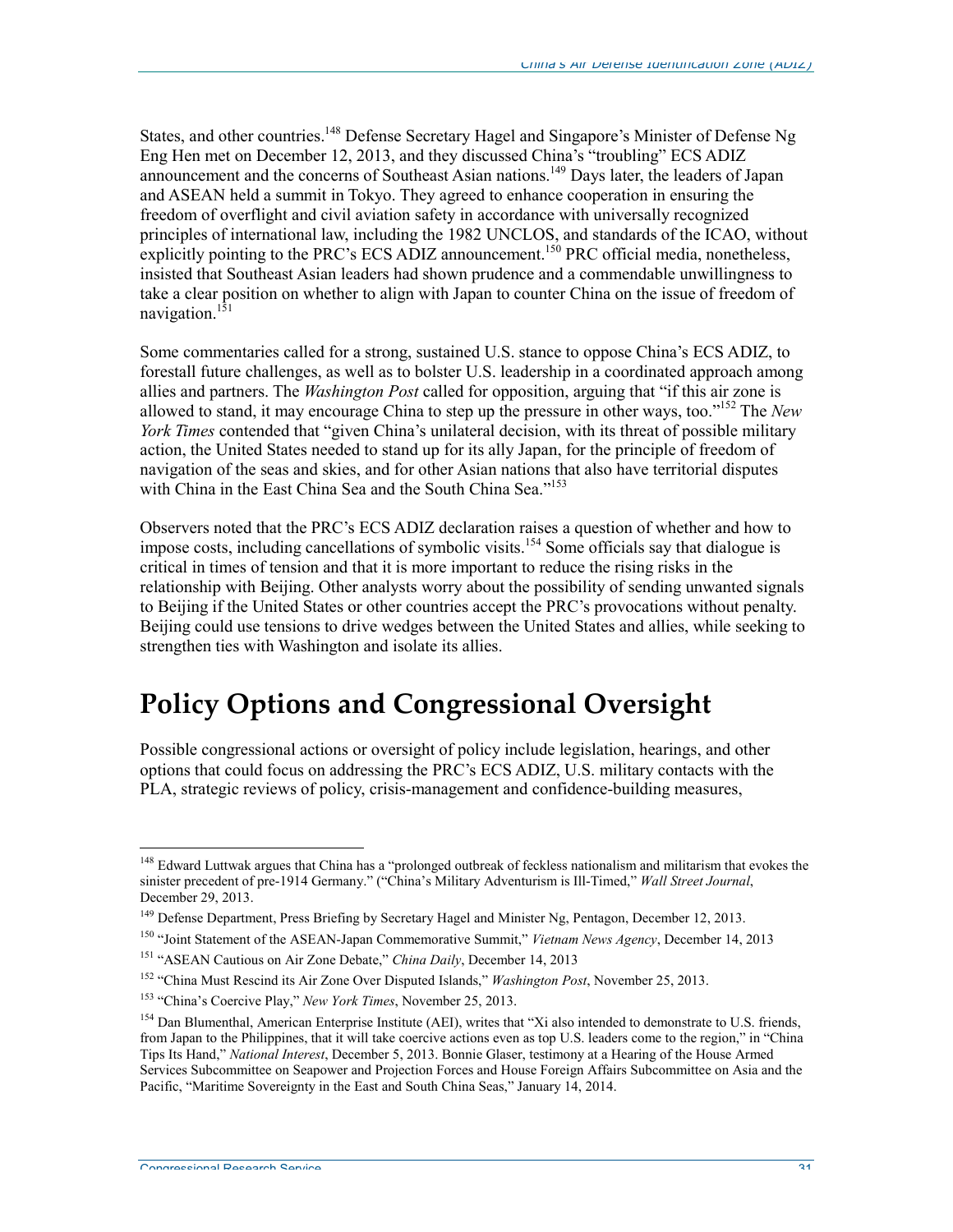international institutions and rules, alliances with Japan and South Korea, and standards and procedures at the ICAO.

#### **Proactive U.S. Policy**

Alongside debates about whether Beijing's declaration of the ECS ADIZ merits imposing costs of some kind, the issue also raised questions about the need for a more forward-looking, rather than reactive, U.S. policy toward China. Such a policy might encourage China to pursue nonmilitarized measures and avoid intercepts by military ships or aircraft in order to reduce the risks of accidents and escalation. In early December, Vice President Biden told President Xi that the United States looks to China to lower tensions, to avoid ADIZ enforcement that could lead to a crisis, and to establish channels of communication with Japan and other countries to avoid the risk of mistake, miscalculation, accident, or escalation.<sup>155</sup> In early 2014, Assistant Secretary of State Russel stated, "In the short term, there is a crying need for a practical mechanism to prevent crises or manage them should they occur. The critical thing in the short term is that no incident be allowed to trigger an escalatory cycle, and the environment and structures be put in place that minimize the risk of an incident taking place at all."<sup>156</sup>

At a U.S.-PRC summit in Beijing in November 2014, Presidents Obama and Xi announced two memoranda of understanding (MOUs) as military-to-military confidence-building measures: an MOU on the Notification of Major Military Activities and an MOU on the Rules of Behavior for Safety of Air and Maritime Encounters (expanded to cover coast guards as well militaries). The MOU on Rules of Behavior commits both sides to follow established international laws and rules, rather than concluding new, binding, bilateral rules or agreements.<sup>157</sup> The two sides issued an annex on surface-to-surface encounters between ships. Reflecting the greater difficultly in dealing with air-to-air encounters and with the international laws that govern military aircraft, the two sides did not complete an annex on air-to-air encounters, but agreed to complete negotiations on that annex in  $2015$ .<sup>158</sup> The U.S.-PRC announcement shows a mutual interest in avoiding unplanned, dangerous encounters at sea and in the air. The MOU demonstrates a potential outcome of discussions with PLA operational officers and top leaders about aviation safety and security, military exchanges, and maritime law enforcement. However, some analysts contend that the MOU does not address fundamental differences in the interpretation of international law between the United States and China, and that many past encounters between ships and aircraft were not "unplanned" but rather intentionally provocative.<sup>159</sup> Further dialogues, including those at international legal or other forums, may be necessary to test whether Beijing is asserting its

<sup>&</sup>lt;sup>155</sup> White House, Background Briefing by Senior Administration Officials on Vice President's Trip, Beijing, December 4, 2013.

<sup>&</sup>lt;sup>156</sup> Simon Denyer, "Obama's Asia Rebalance Turns Into Headache as China, Japan Relations Spiral Down," *Washington Post*, January 23, 2014.

<sup>&</sup>lt;sup>157</sup> The MOU does not prejudice either side's perspective on military activities permissible in EEZs. For more, see CRS Report RL32496, *U.S.-China Military Contacts: Issues for Congress*, by Shirley A. Kan.

<sup>&</sup>lt;sup>158</sup> "Memorandum of Understanding between the Department of Defense of the United States of America and the Ministry of National Defense of the People's Republic of China Regarding the Rules of Behavior for Safety of Air and Maritime Encounters," signed November 9-10, 2014, in Washington, DC, and Beijing, China, U.S. Department of Defense Publications, http://www.defense.gov/pubs/141112\_MemorandumOfUnderstandingRegardingRules.pdf.

<sup>&</sup>lt;sup>159</sup> Mark J. Valencia, "The US-China MOU on Air and Maritime Encounters," The Diplomat blog, November 17, 2014, http://thediplomat.com/2014/11/the-us-china-mou-on-air-and-maritime-encounters.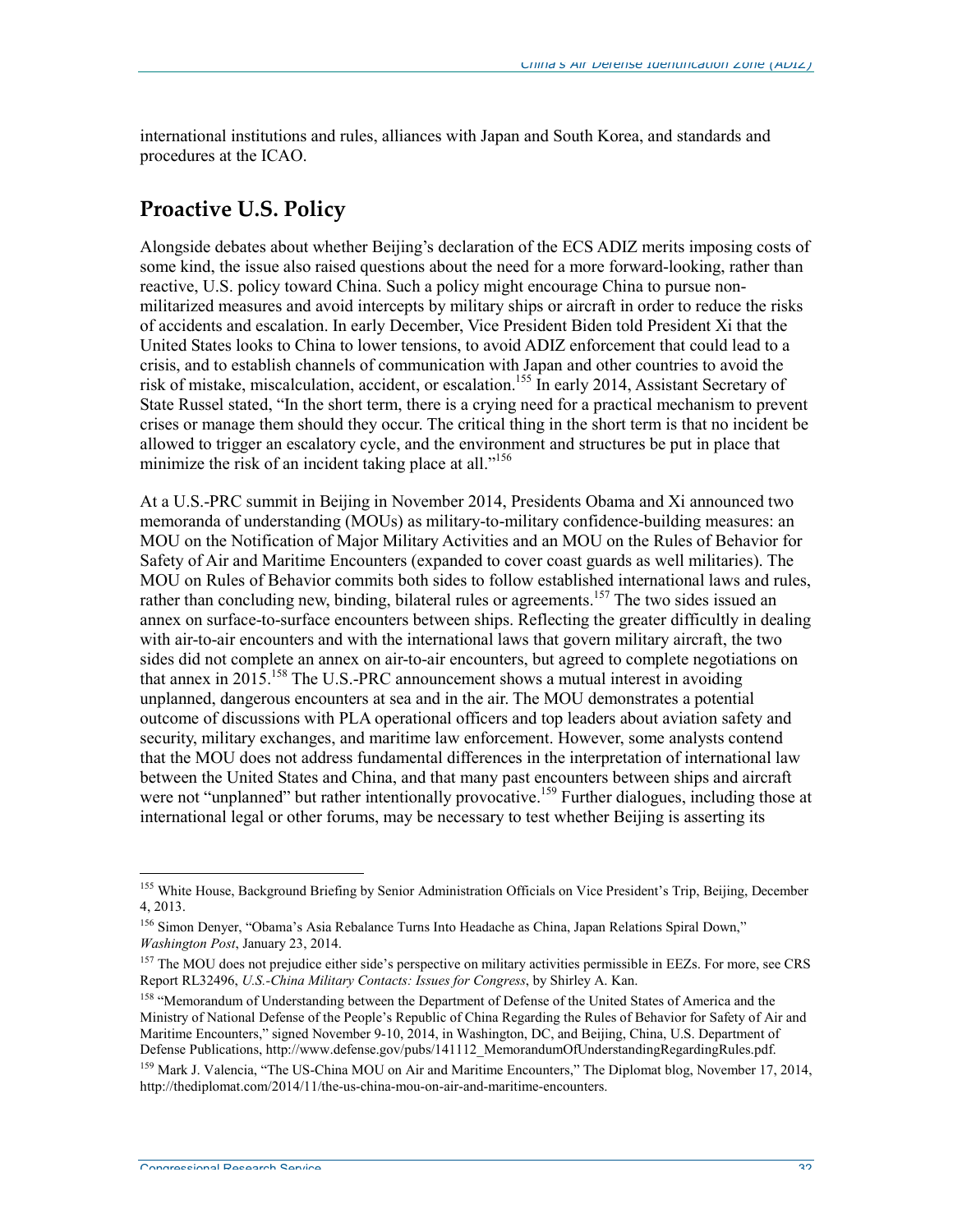claims based on international law or rules (such as international aviation practices in setting up ADIZs), or on another basis.

Some analysts argue that quiet diplomacy might be more effective than public, high-profile defiance that would goad China into a counter-productive hardening of its approach in announcing the ECS ADIZ.<sup>160</sup> The United States, however, was already pursuing a quiet diplomatic approach prior to the announcement of the ECS ADIZ. For example, Washington and Tokyo did not emphasize publicly the alliance's coverage of the Senkaku Islands in a high-level joint statement in October 2013, demonstrating, perhaps, awareness of Beijing's sensitivity to public emphasis on the Senkaku/Diaoyu issue in U.S.-Japan joint statements.<sup>161</sup> Days before the announcement, National Security Advisor Susan Rice gave a speech in which she cited U.S. concerns about the rise of maritime disputes in Asia, a growing threat to U.S. interests in peace and security, but she did not reiterate that the U.S.-Japan defense treaty covers the Senkaku Islands $162$ 

### **Addressing the ECS ADIZ**

#### **Clarify Official U.S. Position on the ECS ADIZ**

Congress could call for the Obama Administration to formulate a coherent, consistent, and coordinated message about China's ECS ADIZ, including clarification of (1) whether U.S. airlines should file flight plans when entering the ECS ADIZ, and (2) the meaning of not accepting officially the ECS ADIZ. S.Res. 412 states that the Senate "urges the Government of the [PRC] to refrain from implementing the [ECS ADIZ], which is contrary to freedom of overflight in international airspace ... " The resolution reaffirms the strong support of the U.S. Government for freedom of navigation and other internationally lawful uses of sea and airspace in the Asia-Pacific region and states that it is U.S. policy, inter alia, to assure the continuity of U.S. operations in that region. On December 3, 2014, the House of Representatives  $(113<sup>th</sup> Congress)$ passed H.Res. 714, which states that the House does not recognize the PRC's declared ECS ADIZ, describes it as "contrary to freedom of overflight in international airspace," and calls on China to "refrain from taking similar provocative actions elsewhere in the Asia-Pacific region, including in the South China Sea."

#### **Lead International Actions**

Congress could urge the Obama Administration to lead a coordinated response with Japan, South Korea, and perhaps Taiwan, and to prevent any attempts by China to use a "divide and conquer" strategy to induce at least one party to cut a side deal (whereby Beijing ameliorates one party's particular grievance). Congress could call for the United States and its allies to continue or increase combined military exercises in the region, including in the Yellow Sea and South China Sea.<sup>163</sup> Congress also could call on the Administration to lead efforts or support an ally's proposal

<sup>160</sup> For example: David Welch, "What's an ADIZ" *Foreign Affairs*, December 9, 2013.

<sup>161</sup> Joint "2+2" Statement issued by Secretary of State Kerry, Secretary of Defense Hagel, Minister for Foreign Affairs Kishida, and Minister of Defense Onodera, of the U.S.-Japan Security Consultative Committee (SCC), Tokyo, October 3, 2013.

<sup>&</sup>lt;sup>162</sup> White House, "America's Future in Asia," Remarks by Susan Rice, Georgetown University, November 20, 2013.

<sup>163</sup> Victor Cha, "The Opportunity for the U.S. in China's Overreach," *Washington Post*, December 6, 2013.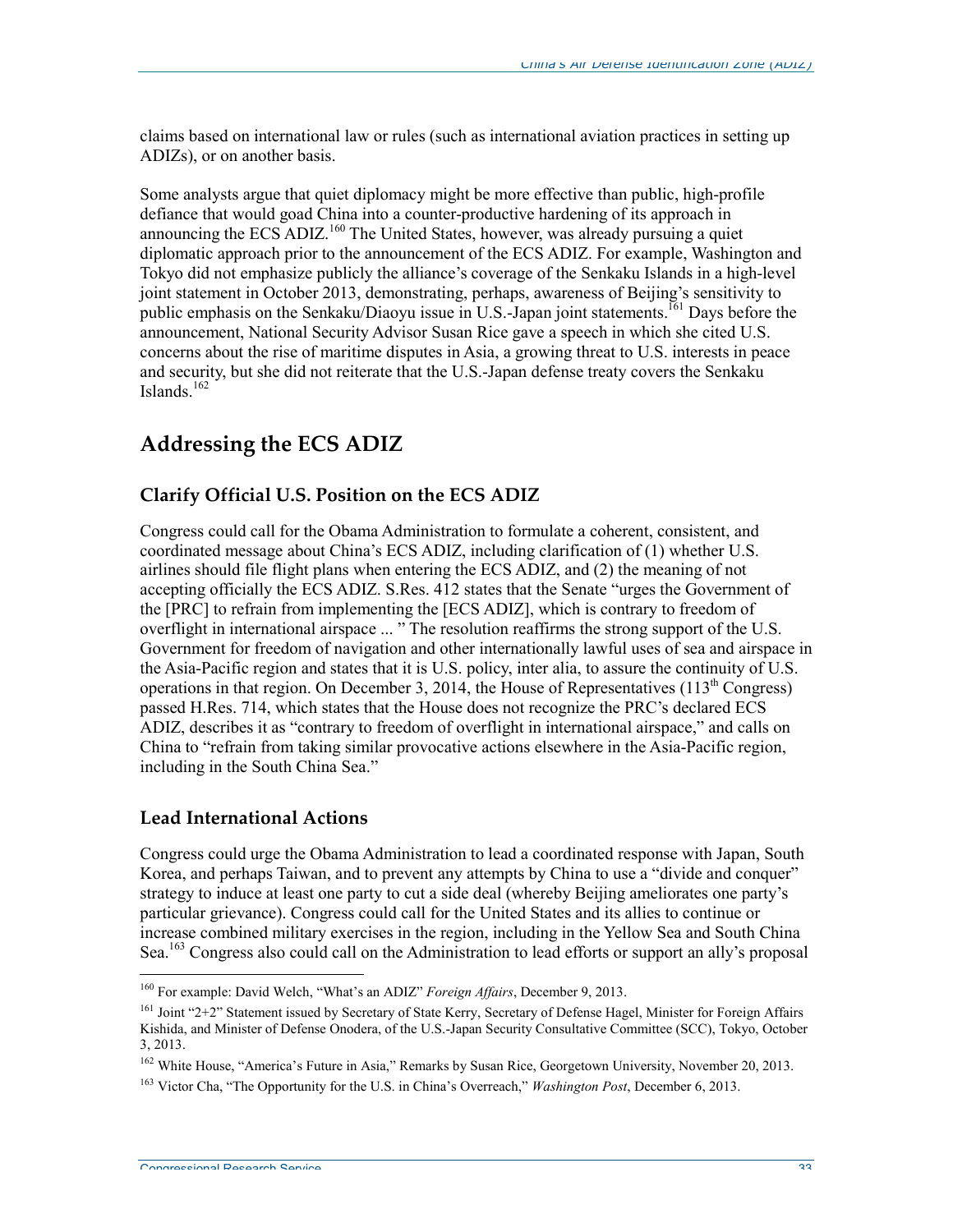for multilateral talks about the PRC's ECS ADIZ or crisis management mechanisms. The United States might urge China to consult with other countries in advance of announcing any future ADIZs in a way that would be in conformity with international norms.

#### **Oppose Other PRC ADIZs**

Congress could call on the Administration and other countries to oppose other ADIZs that the PRC might seek to establish. S.Res. 412 and H.Res. 714 urge China to refrain from taking further provocative actions similar to the ECS ADIZ announcement. After the PRC's designation of the ECS ADIZ, it appears that the Obama Administration began to take a more proactive position pertaining to maritime disputes not only in the East China Sea but also the South China Sea. In mid-December 2013, Secretary of State Kerry visited Hanoi and Manila, where he expressed concerns about the ECS ADIZ announcement and declared that China should refrain from taking similar unilateral actions elsewhere, particularly over the South China Sea.<sup>164</sup> The State Department's spokesperson also said that the United States would consider an ADIZ over the South China Sea as a provocative and unilateral act that would raise tension.<sup>165</sup>

In February 2014, Assistant Secretary of State for East Asian and Pacific Affairs Daniel Russel articulated a stronger Administration position in his testimony at a hearing of the House Foreign Affairs Committee Subcommittee on Asia and the Pacific:

China's announcement of an Air Defense Identification Zone (ADIZ) over the East China Sea in November was a provocative act and a serious step in the wrong direction. The Senkakus are under the administration of Japan and unilateral attempts to change the status quo raise tensions and do nothing under international law to strengthen territorial claims. The United States neither recognizes nor accepts China's declared East China Sea ADIZ and has no intention of changing how we conduct operations in the region. China should not attempt to implement the ADIZ and should refrain from taking similar actions elsewhere in the region. $166$ 

The Commander of the U.S. Pacific Air Forces said in early 2014 that any attempt by the PRC to set up an ADIZ over the South China Sea would be very provocative and that the United States strongly conveyed its opposition to such a move to the PRC.<sup>167</sup> A senior NSC official asserted that the United States would change its military deployments and force posture in the region if the PRC set up another ADIZ.<sup>168</sup> The NSC official did not provide specifics, but such a shift might entail the deployment (rotational or permanent) of more U.S. military aircraft and other surveillance and reconnaissance assets to Northeast Asia or Southeast Asia.

<sup>&</sup>lt;sup>164</sup> State Department, Joint Press Availability with Vietnamese Deputy Prime Minister and Foreign Minister Pham Binh Minh, Hanoi, December 16, 2013; Remarks with Philippine Foreign Secretary Albert del Rosario, Manila, December 17, 2013.

<sup>165</sup> State Department, Press Briefing, January 31, 2014.

<sup>166</sup> House Foreign Affairs Subcommittee on Asia and the Pacific, "Maritime Disputes in East Asia," February 5, 2014.

<sup>&</sup>lt;sup>167</sup> Sanat Vallikappen and Rosalind Mathieson, "U.S. General Tells Japan, Philippines to Cool China Rhetoric," *Bloomberg News*, February 10, 2014.

<sup>168</sup> Jun Kaminishikawara, "U.S. could change military posture if China expands air defense zone," *Kyodo News Agency*, January 31, 2014.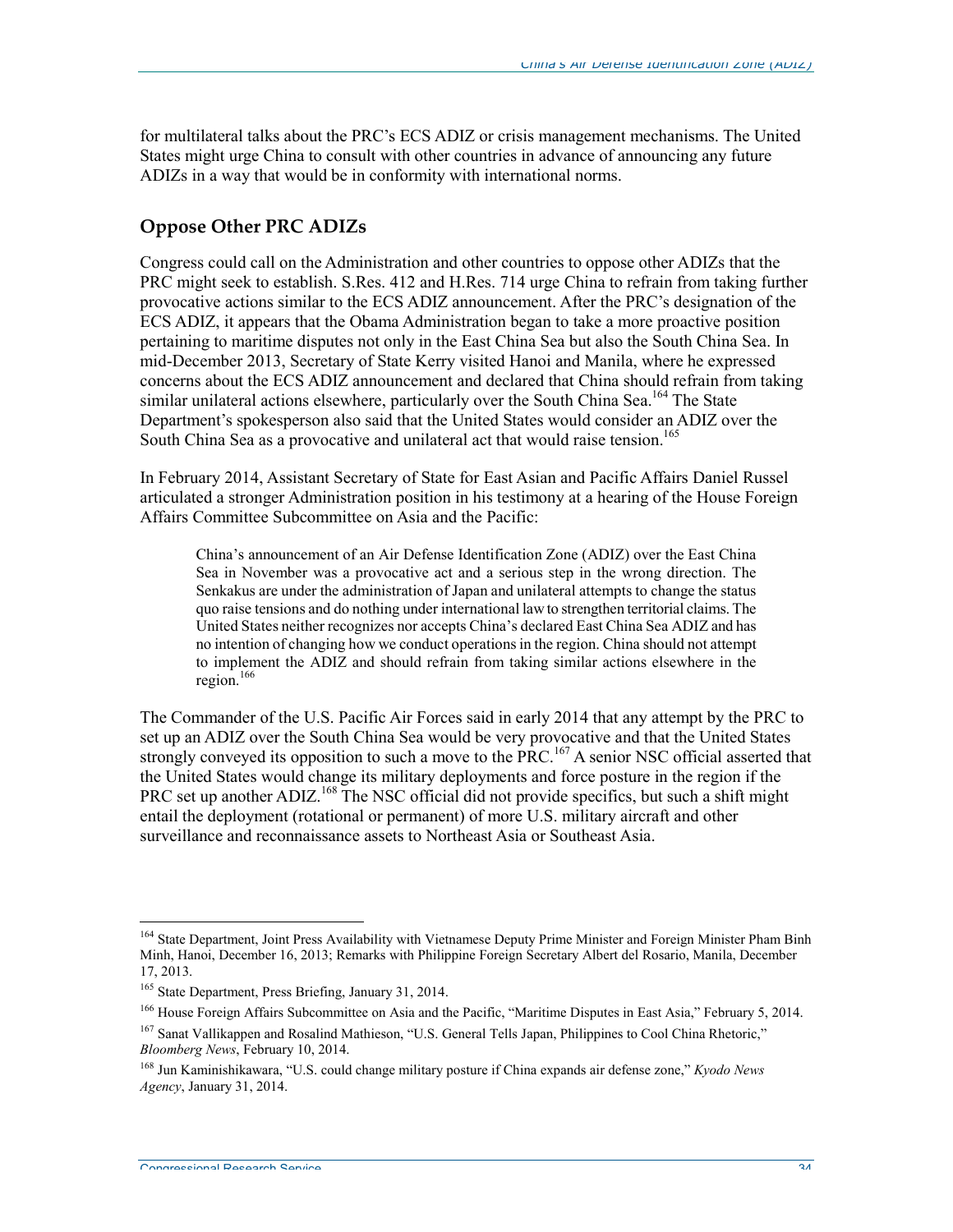#### **Operations to Assert Freedom of Navigation and Overflight**

Congress could consider whether the Obama Administration's articulation of heightened concern about China's challenges to access in international airspace and waters warrants follow-up options to buttress the U.S. statements. Although U.S. military leaders have said that U.S. military flights have continued without change after the PRC's ECS ADIZ announcement, they have not been as publicized as the B-52 flights days after that announcement. Potential options for Congress include requesting reports or briefings on U.S. flights through the ECS ADIZ, on preparations for aggressive interceptions of U.S. aircraft, and on U.S. support for allied countries' military aircraft in the ECS ADIZ. The U.S. military conducts Freedom of Navigation (FON) operations to challenge excessive maritime claims, in order to preserve the rights, freedoms, and uses of the sea and airspace under international law.<sup>169</sup> The United States could reinforce its rhetorical response to China with air and naval patrols in the East China Sea, perhaps in combined operations with allies.<sup>170</sup> S.Res. 412 (113<sup>th</sup> Congress) affirmed that it is U.S. policy to "assure the continuity of operations by the United States in the Asia-Pacific region, including, when appropriate, in cooperation with partners and allies, to reaffirm the principle of freedom of operations in international waters and airspace in accordance with established principles and practices of international law."

#### **Accommodation and Assurance of China**

Some scholars advocate attention to accommodation bilaterally to avoid a relationship with a more adversarial, assertive, or aggressive China with rising military power.<sup>171</sup> Other scholars urge Washington to reassure Beijing, including by informing it in advance of legitimate U.S. military transits (though not necessarily particular flight plans) and to avoid flights by B-52 bombers in favor of fighters or patrol planes to assert the freedom of navigation and overflight in the ECS ADIZ.<sup>172</sup> Congress could encourage expanded and comprehensive political, economic, and military engagement with the PRC to deal with tensions arising from episodes like the establishment of the ECS ADIZ.

#### **Military-to-Military Contacts with China**

Concerning U.S. military-to-military contacts with China, Congress has oversight of the President's adherence to laws that include the National Defense Authorization Act (NDAA) for FY2000 (P.L. 106-65), which restricts military-to-military exchanges, and the Arms Export Control Act (AECA) (P.L. 90-629), which governs transfers of defense articles and defense services. U.S. defense officials have expressed a desire to continue or intensify communication with the PLA regarding the ECS ADIZ and other concerns. The Chief of Staff of the Air Force, General Welsh, said that the disagreement over the ECS ADIZ is an opportunity for better

<sup>&</sup>lt;sup>169</sup> Department of Defense, "Freedom of Navigation (FON) Report for Fiscal Year (FY) 2013," March 6, 2014.

<sup>&</sup>lt;sup>170</sup> Wallace Gregson and Joanna Yu Taylor, "Xi's Air Defense Offense," Center for National Interest, December 10, 2013.

<sup>171</sup> Michael Swaine, "Avoiding U.S.-China Military Rivalry," *Diplomat*, February 16, 2011; Zbigniew Brzezinski, "Balancing the East, Upgrading the West," *Foreign Affairs*, January/February 2012; Kenneth Lieberthal and Stapleton Roy, "Defuse the Distrust with Beijing," *Washington Post*, February 13, 2012.

<sup>172</sup> James Steinberg and Michael O'Hanlon, "China's Air Defense Zone: The Shape of Things to Come?" *Reuters*, Dec. 16, 2013.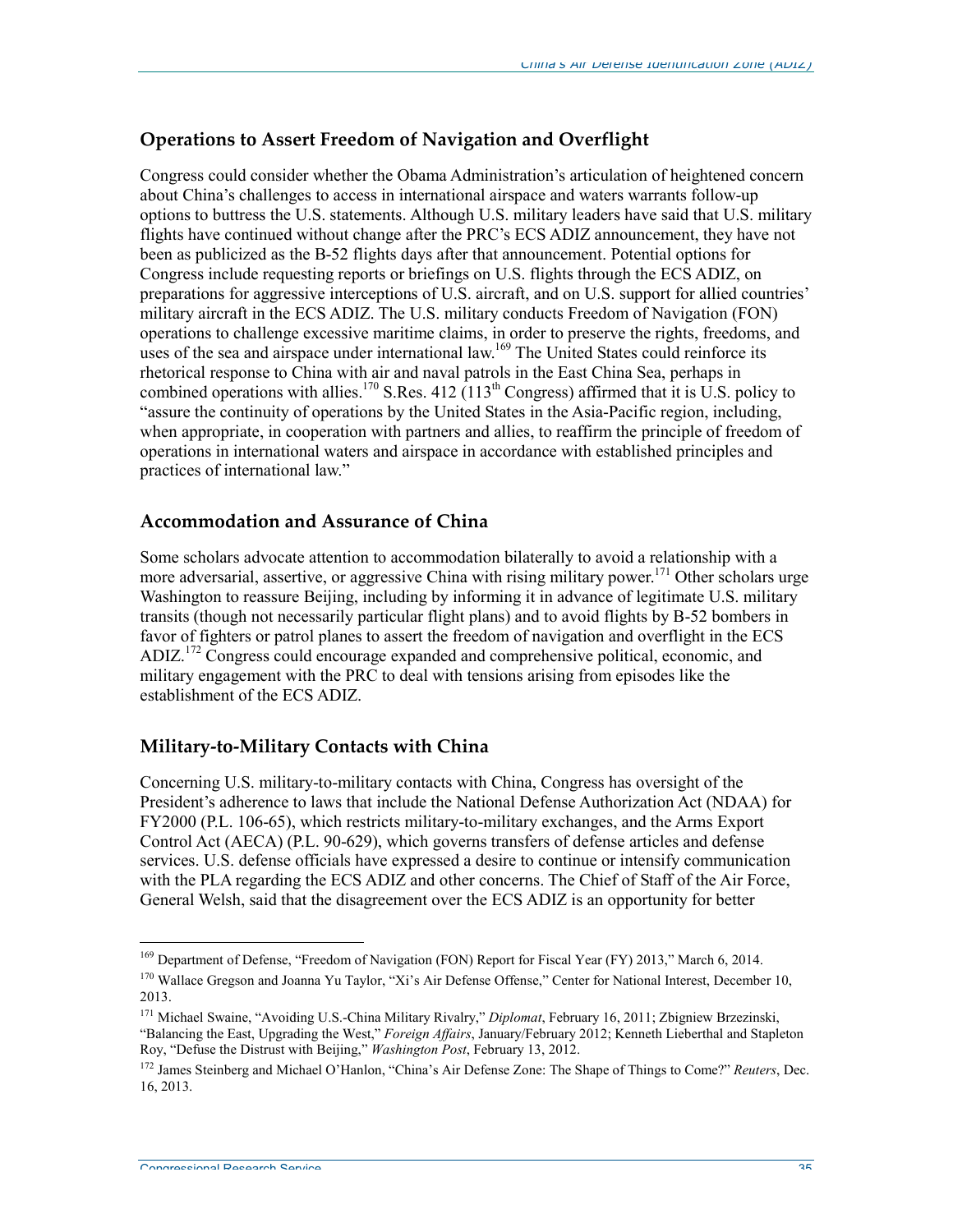communication.<sup>173</sup> PACOM Commander Admiral Locklear called the PLA's participation for the first time in the Rim of the Pacific (RIMPAC) maritime exercise at Hawaii in the summer of 2014 a "confidence-building measure" to help prevent miscalculation and promote peace. The Commander of the U.S. Pacific Air Forces, General Lori Robinson, attended China's air show in November 2014. On the other hand, some observers call for disengaging from the trajectory of closer military exchanges.<sup>174</sup> A third view calls for Congress to retract restrictions in the FY2000 NDAA that constrain contacts with China's military and leave decisions to the executive branch about how to carry out exchanges with the  $PLA$ <sup>175</sup>

#### **Strategic Reviews of Policy**

The PRC's designation of the ECS ADIZ again raises the question of whether the U.S. responses to the PRC's moves in maritime disputes have been effective and whether this development warrants a broad review for any changes in policy. Such attention is consistent with calls among some Members of Congress and observers for a clearer strategy to implement the Administration's "rebalance" to the Asia-Pacific in a coordinated, comprehensive way. Section 1251 of the National Defense Authorization Act (NDAA) for FY2015 (P.L. 113-291) instructs the Secretary of Defense to develop a strategy to prioritize U.S. defense interests in the Asia-Pacific region. Section 1257 of the FY2015 NDAA requests an independent assessment of A2/AD strategies and capabilities that pose a threat to security in the Asia-Pacific region and strategies to mitigate such threats.

Another option for congressional oversight concerns the development of an inter-agency strategy for the rebalance to the Asia-Pacific region. Section 7043 of the Consolidated Appropriations Act of FY2014 (P.L. 113-76) requires that the Secretary of State, in consultation with the Administrator of the U.S. Agency for International Development (USAID), the Secretary of Defense, and the heads of other relevant federal agencies, submit an integrated, multi-year planning and budget strategy for a rebalancing of U.S. policy in East Asia and the Pacific that links U.S. interests with the necessary resources and personnel required for implementation, management, and oversight of such a strategy.

#### **Crisis-Management and Confidence-Building Measures**

Congress could call for U.S. efforts, perhaps in coordination with allies and partners, to test whether the PRC seeks stable ties and de-escalation of tension by suggesting crisis-management mechanisms or confidence building measures (CBMs). The U.S. Defense Department set up a direct defense telephone line (a hotline) with the PLA in 2008, after five years of negotiations. Vice President Biden visited Asia right after the ECS ADIZ announcement and stressed that the action underscored the need for China and Japan to establish CBMs to lower tensions.<sup>176</sup> In 2012,

<sup>173</sup> Aaron Mehta, "Chinese Air Defense ID Zone Shows Need for Communication," *Defense News*, December 11, 2013.

<sup>&</sup>lt;sup>174</sup> Wallace Gregson and Joanna Yu Taylor, "Xi's Air Defense Offense," Center for National Interest, December 10, 2013; Dean Cheng, "Meeting the Challenge of Chinese Expansionism on the East Asian Littoral," Heritage Foundation, January 24, 2014.

<sup>&</sup>lt;sup>175</sup> Douglas Paal, "Contradictions in China's Foreign Policy," Carnegie Endowment, December 13, 2013.

<sup>&</sup>lt;sup>176</sup> Biden made the point before and during his visit. Yoichi Kato, "Japan, China Need Crisis Management Framework," *Asahi Japan Watch*, Tokyo, December 2; White House, Remarks by Vice President Biden and Prime Minister Abe, December, 3, 2013.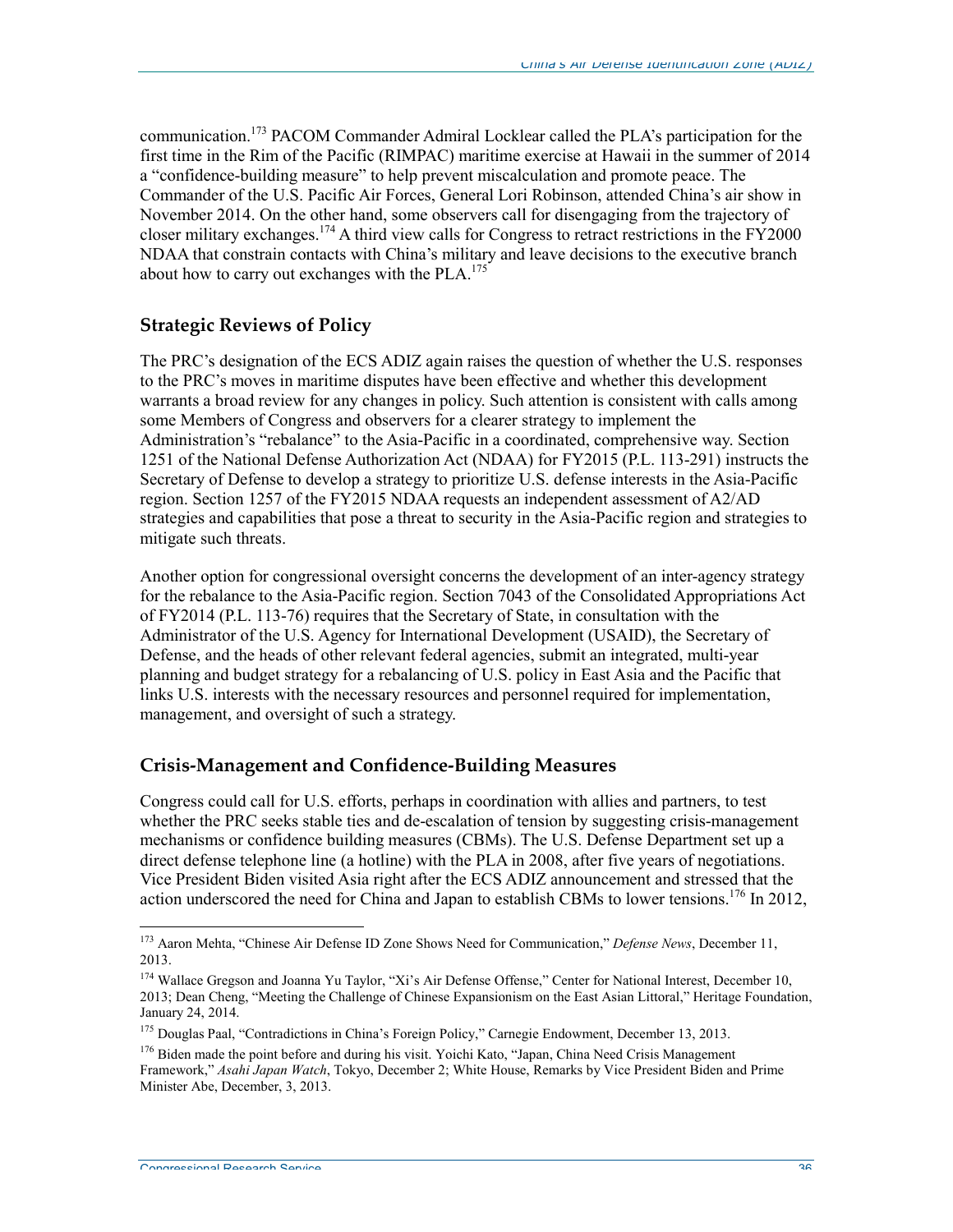military officials of the PRC and Japan discussed setting up a hotline to prevent air and naval crises, but the talks were suspended amid tension over the Senkaku Islands.<sup>177</sup> Beijing resisted restarting talks on a maritime communication mechanism and strongly criticized Tokyo, but the two sides eventually returned to negotiations following the meeting of Prime Minister Abe and President Xi in November 2014.178

If negotiating new agreements is difficult, attention could be focused on implementing or adjusting existing agreements, or resuming previously held dialogues. Examples include an agreement of February 13, 2001, whereby the PRC and Japan agreed on a mutual notification system through which each side will notify the other prior to maritime research near the other country. The November 2014 U.S.-China MOU on the Rules of Behavior for Safety of Air and Maritime Encounters may be another model for China and Japan. Some China experts have questioned the utility of hotlines, because the PLA has been reluctant to hold direct discussions in times of international crises.<sup>179</sup>

#### *One Model of International ADIZ Management: Japan-ROK Pact*

Since 1995, Japan and South Korea have abided by a bilateral agreement to report in advance the flight plans of military aircraft that might stray into the other country's ADIZ. Reportedly, the two countries agreed on this notification pact in order to avoid accidental confrontations, build greater confidence between the two countries and their militaries, and obviate unnecessary scrambles.<sup>180</sup> Such an agreement might be a practical way for East Asian countries to manage some of the negative consequences of their overlapping and contested ADIZs. However, it is unlikely that Japan and China would agree to reciprocal notification of military flights in the other country's ADIZ, because that could be construed as acceptance of the other's ADIZ.

#### **Recalibrating the U.S.-Japan Alliance**

The United States may choose to recalibrate, in small but significant ways, its alliance relationship with Japan (and perhaps South Korea) partly in response to the establishment of the PRC's ECS ADIZ. Potential alliance adjustments could take the form of new military operational practices, official rhetoric, defense cooperation guidelines, or other policies. Before his April 2014 trip to Japan, President Obama announced, "The policy of the United States is clear—the Senkaku Islands are administered by Japan and therefore fall within the scope of Article 5 of the U.S.-Japan Treaty of Mutual Cooperation and Security. And we oppose any unilateral attempts to undermine Japan's administration of these islands." A Sense of the Congress in Section 1286 of the FY2013 NDAA (P.L. 112-239) states, "The unilateral action of a third party will not affect the United States' acknowledgment of the administration of Japan over the Senkaku Islands." S.Res. 412 echoed this statement. U.S. officials could choose to consistently reiterate that Article 5 of the U.S.-Japan treaty applies to the Senkaku Islands *and* the surrounding 12-nm of sea and airspace. On the other hand, U.S. officials may also decide to keep ambiguous the conditions under which the treaty would apply.

<sup>177 &</sup>quot;Japan-China Defense Communication Talks Suspended Due To Row," *Kyodo News Agency*, October 26, 2012. 178 Sachiko Miwa, "Analysis: Hotline with China only first step toward avoiding military incident," *Asahi Shimbun*, November 18, 2014.

<sup>179 &</sup>quot;China-U.S. Defense Hotline Shows Gulf as Military Chief Visits," *Bloomberg News*, May 13, 2011.

<sup>180 &</sup>quot;Japan, ROK Finalize No-Scramble Pact," *Jiji Wire Service*, June 5, 1995.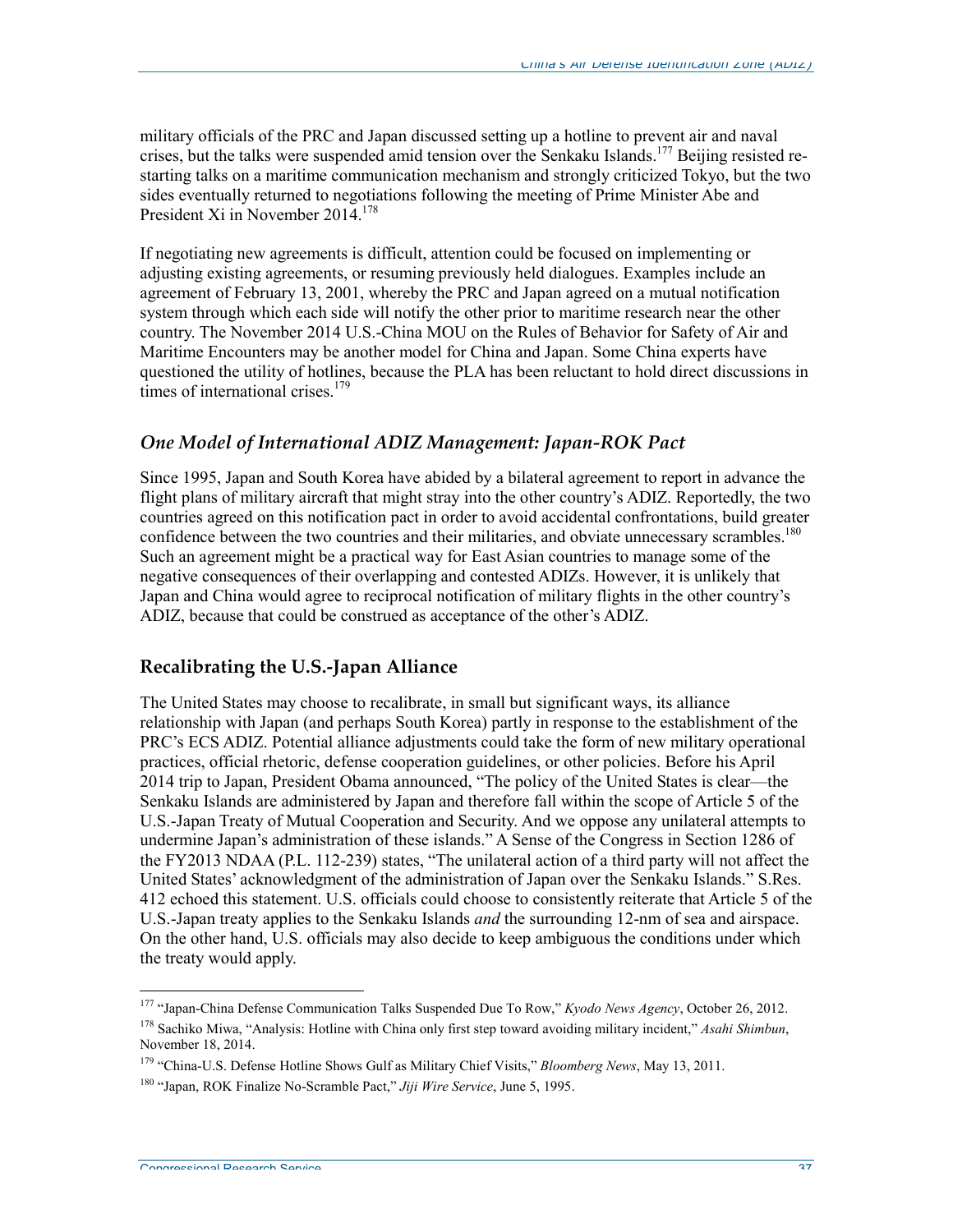The ongoing revision of the U.S.-Japan Mutual Defense Guidelines, which provide a policy framework for security cooperation, could clarify U.S.-Japan combined activities in the East China Sea, including air operations in the disputed ADIZ. A small number of outside observers have suggested that the United States should consider recognizing Japanese sovereignty over the Senkaku islands as a way to provide clarity and to bolster the U.S.-Japan alliance.<sup>181</sup> Another option would be to foster trilateral defense coordination among the United States, Japan, and South Korea, as a way to discourage provocative actions from the PRC (and North Korea). Still, policy makers might reserve options for the future after testing Beijing to see whether it is serious about lowering tension with other countries or is raising tensions to strengthen its stance, and whether China increasingly is acting in accordance with international laws.

#### **International Rules and Arbitration**

Congress could urge the Obama Administration to focus on options that consider international rules or mechanisms for dispute resolution, including referral to the International Court of Justice.<sup>182</sup> U.S. officials at the highest levels consistently raise concerns about the need for a rules-based, less confrontational international regime for both the South and East China Seas, including how the PRC might or might not set up another  $ADIZ$ <sup>183</sup>. There are several forums available to arbitrate maritime territorial disputes, such as the Senkaku/Diaoyu islands dispute that arguably was the genesis of the ECS ADIZ. Yet, the principles governing the scope and application of ADIZs have not been defined in international law (see next section).

#### **Addressing ADIZs at ICAO**

ICAO was created under the 1944 Chicago Convention to serve as the designated United Nations agency charged with matters pertaining to international aviation. ICAO develops international standards and recommended practices for aviation. In this capacity, ICAO appears to be the most appropriate authority for hearing concerns regarding the establishment of and procedural requirements for ADIZs.<sup>184</sup> As previously noted, however, neither the Chicago Convention nor ICAO standards and recommended practices specifically address issues pertaining to ADIZs. The United States or any other member nation could petition ICAO or take a lead role in proposing and drafting a proposed ICAO standard or recommended practice pertaining to the establishment of ADIZs and flight operational procedures within a designated ADIZ. As a possible option, Members of Congress could urge that the U.S. Mission to ICAO work with other ICAO member nations toward a consensus agreement with regard to ADIZs. An international agreement could offer predictability and prevent the proliferation of ADIZs that increase the risks of conflict. However, U.S. accession to such an agreement could force changes in U.S. ADIZ practices and limit the scope for unilateral management of airspace near U.S. territory.

<sup>&</sup>lt;sup>181</sup> For example, in oral testimony to the House Armed Services Subcommittee on Seapower and Projection Forces on February 27, 2014, Ely Ratner suggested, "We can think about – and this would be incredibly sensitive, but in a – in certain contexts revisiting our neutrality on certain sovereignty issues."

<sup>182</sup> Kishore Mahbubani, "How to Prevent a War Between China and Japan," *Bloomberg*, December 29, 2013.

<sup>&</sup>lt;sup>183</sup> See, for example, Secretary of State John Kerry, Solo Press Availability, Beijing, China, February 14, 2014.

<sup>184</sup> Roncevert Almond, "Troubled Skies above the East China Sea," *The Diplomat*, November 24, 2014, http://thediplomat.com/2014/11/troubled-skies-above-the-east-china-sea/.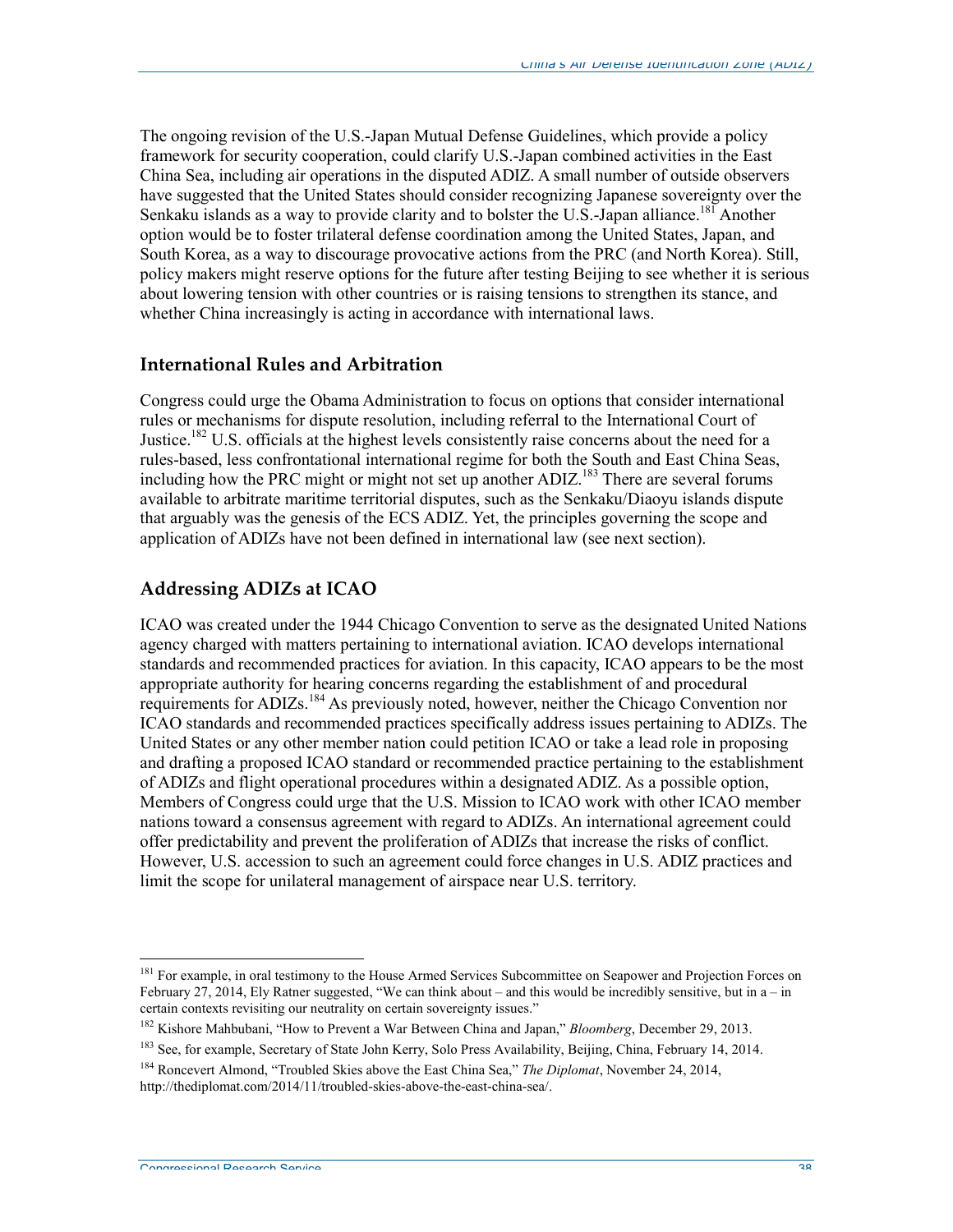ICAO offers a process for international dispute resolution regarding matters pertaining to international aviation, including potentially the ongoing dispute over China's ADIZ. In December 2013, it was reported that Japan requested ICAO involvement in resolving the dispute over China's ADIZ.<sup>185</sup> In March 2014, the United States and Japan formally submitted a letter to ICAO asking whether a country has the right to give orders to, or restrict the flights of, commercial aircraft in airspace outside the jurisdiction of its civilian air traffic controllers.<sup>186</sup> As noted earlier, a large portion of the ECS ADIZ extends beyond Chinese-controlled FIRs, though that is not the only aspect of the ADIZ to which the United States and Japan have objected. A possible future course of action for countries opposing China's establishment of or procedural requirements for civil aircraft flying in its ECS ADIZ would be to file a formal complaint before ICAO in what is referred to as an Article 84 filing. Article 84 of the Chicago Convention establishes a formal ICAO process for settling differences among member countries.

Since ADIZs are not formally recognized under the Chicago Convention or international civil aviation law, there is no clear precedent for how ICAO may resolve such a complaint. The outcome may have important implications for international recognition of ADIZs globally, including long-established ADIZs, such as those maintained by the United States. Central issues for a possible international debate on ADIZs are likely to include the extent of ADIZ boundaries beyond territorial airspace, the applicability of ADIZ procedures to transiting aircraft not intending to enter sovereign airspace, and potential operational conflicts in areas where ADIZs overlap.

# **Outlook**

Although the issue of ADIZs is not central to U.S.-China relations or to China's overall foreign and defense policies, the PRC's actions regarding the ECS ADIZ and its decisions to designate (or not) other ADIZs will continue to shape perceptions of China and influence the narratives surrounding its rise to major power status. In particular, the PRC's handling of any new ADIZ, should it choose to designate one, will be watched very closely for what it says about Chinese attitudes toward its neighboring countries and toward the rules and norms of the existing international order. Congress and the executive branch likely will calibrate U.S. policy toward the PRC based in part on Beijing's actions in its maritime periphery, and the ADIZ issue now figures in that policy analysis. In a more narrow sense, the PRC's approach to the Senkaku/Diaoyu Island dispute will also influence how observers interpret the decision to designate the ECS ADIZ in late 2013. If China uses the ECS ADIZ as an instrument to increase pressure on Japan and the U.S.- Japan alliance, that may suggest that Beijing's goals were not defensive but rather coercive in nature.

<sup>&</sup>lt;sup>185</sup> Lars Nicolaysen, "Japan Asks the World Air Regulator To Act Over China's Air Defence Zone In the East China Sea," *The Sydney Morning Herald* (Australia), December 2, 2013, http://www.smh.com.au/world/japan-asks-theworld-air-regulator-to-act-over-chinas-air-defence-zone-in-the-east-china-sea-20131201-2yjgo.html.

<sup>186 &</sup>quot;Japan, U.S. Refer China's ADIZ to ICAO," *Jiji Wire Service*, March 11, 2014.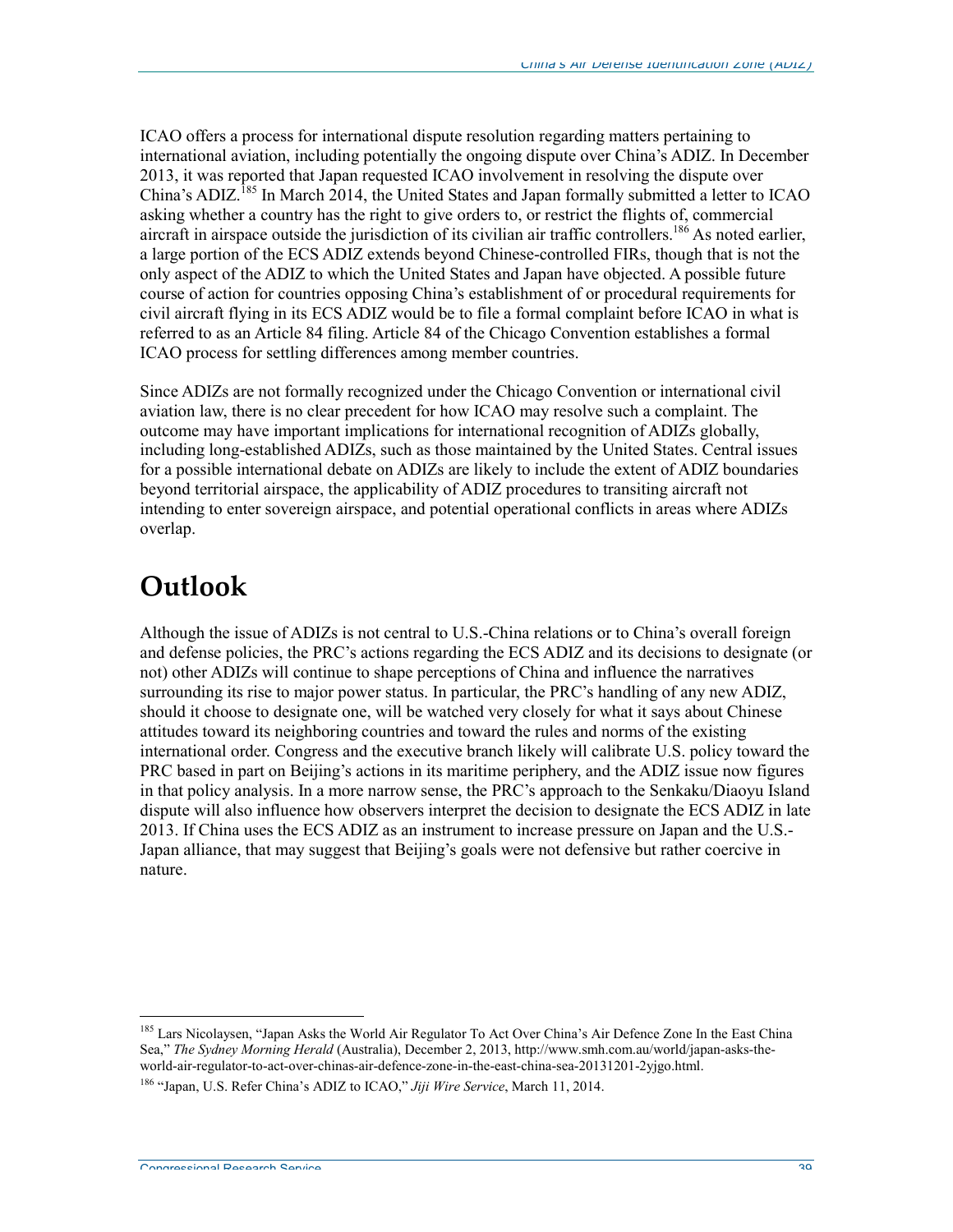# **Appendix. Text of ECS ADIZ Announcement**

The PRC MND issue the following statement on November 23, 2013:

The Ministry of National Defense of the People's Republic of China, in accordance with the Statement by the Government of the People's Republic of China on Establishing the East China Sea Air Defense Identification Zone, now announces the Aircraft Identification Rules for the East China Sea Air Defense Identification Zone as follows:

First, aircraft flying in the East China Sea Air Defense Identification Zone must abide by these rules.

Second, aircraft flying in the East China Sea Air Defense Identification Zone must provide the following means of identification:

1. Flight plan identification. Aircraft flying in the East China Sea Air Defense Identification Zone should report the flight plans to the Ministry of Foreign Affairs of the People's Republic of China or the Civil Aviation Administration of China.

2. Radio identification. Aircraft flying in the East China Sea Air Defense Identification Zone must maintain the two-way radio communications, and respond in a timely and accurate manner to the identification inquiries from the administrative organ of the East China Sea Air Defense Identification Zone or the unit authorized by the organ.

3. Transponder identification. Aircraft flying in the East China Sea Air Defense Identification Zone, if equipped with the secondary radar transponder, should keep the transponder working throughout the entire course.

4. Logo identification. Aircraft flying in the East China Sea Air Defense Identification Zone must clearly mark their nationalities and the logo of their registration identification in accordance with related international treaties.

Third, aircraft flying in the East China Sea Air Defense Identification Zone should follow the instructions of the administrative organ of the East China Sea Air Defense Identification Zone or the unit authorized by the organ. China's armed forces will adopt defensive emergency measures to respond to aircraft that do not cooperate in the identification or refuse to follow the instructions.

Fourth, the Ministry of National Defense of the People's Republic of China is the administrative organ of the East China Sea Air Defense Identification Zone.

Fifth, the Ministry of National Defense of the People's Republic of China is responsible for the explanation of these rules.

Sixth, these rules will come into force at 10 a.m. November  $23$ ,  $2013$ .<sup>187</sup>

<sup>&</sup>lt;sup>187</sup> "Announcement of the Aircraft Identification Rules for the East China Sea Air Defense Identification Zone of the P.R.C.," PRC Ministry of National Defense, November 23, 2013, http://eng.mod.gov.cn/Press/2013-11/23/ content\_4476143.htm.